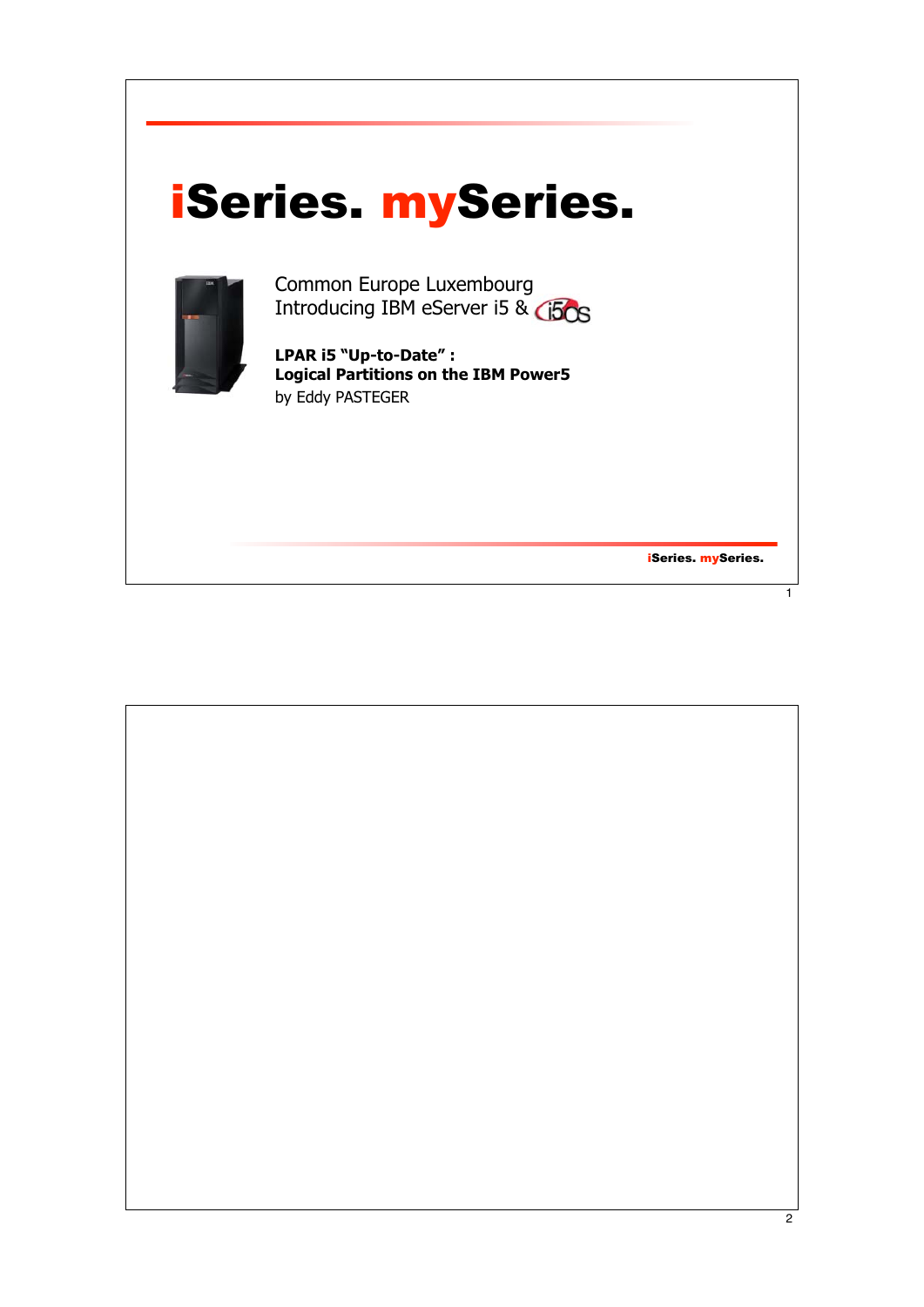

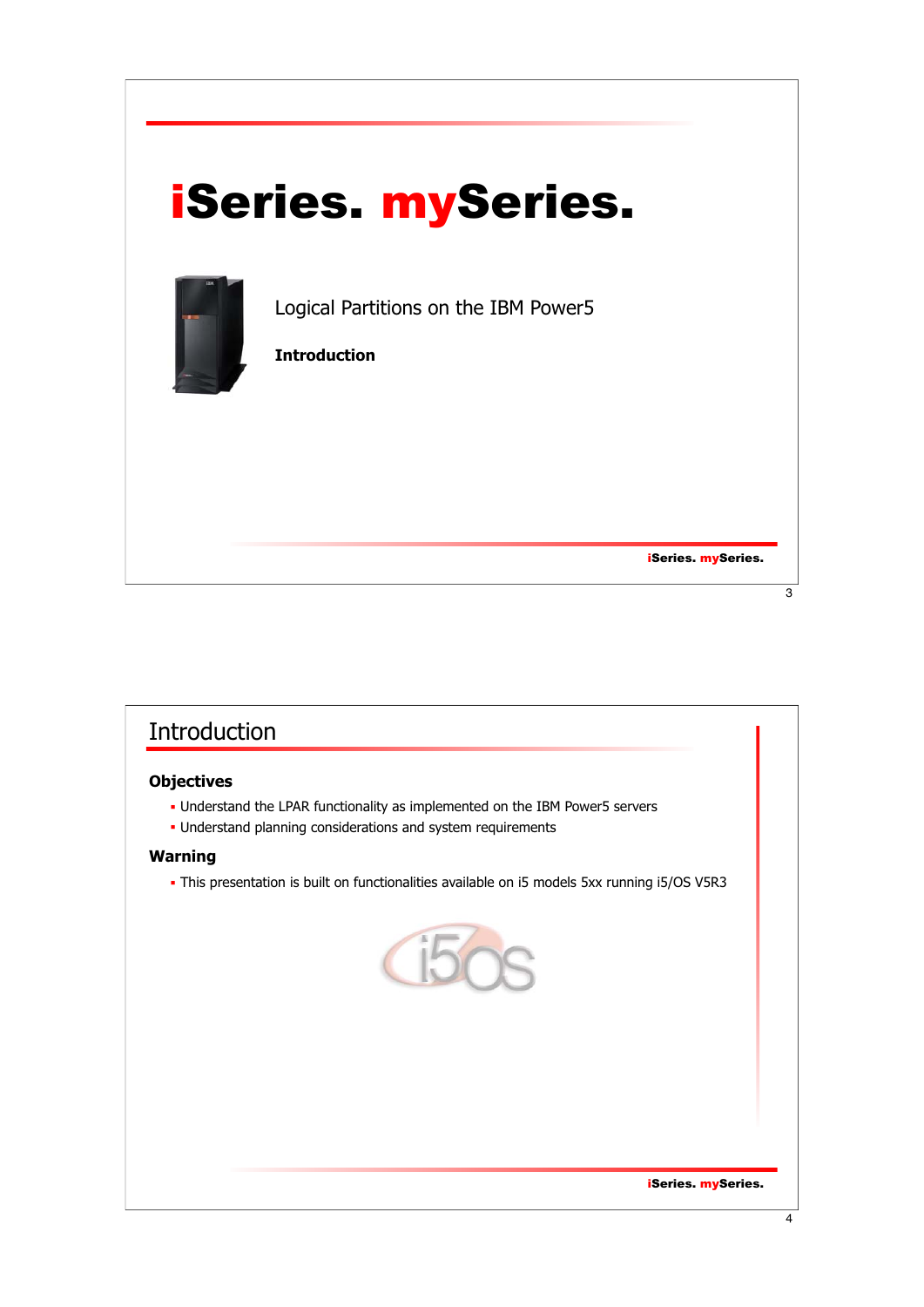## Logical Partitioning on the IBM Power5

#### **Agenda**

- Chapter 1. Architecture
- Chapter 2. Resources Management Concepts
- Chapter 3. LPAR-Capable i5 Models
- Chapter 4. Planning
- Chapter 5. Hardware Management Console
- Chapter 6. Virtual Partition Manager



iSeries. mySeries.

 $\overline{5}$ 

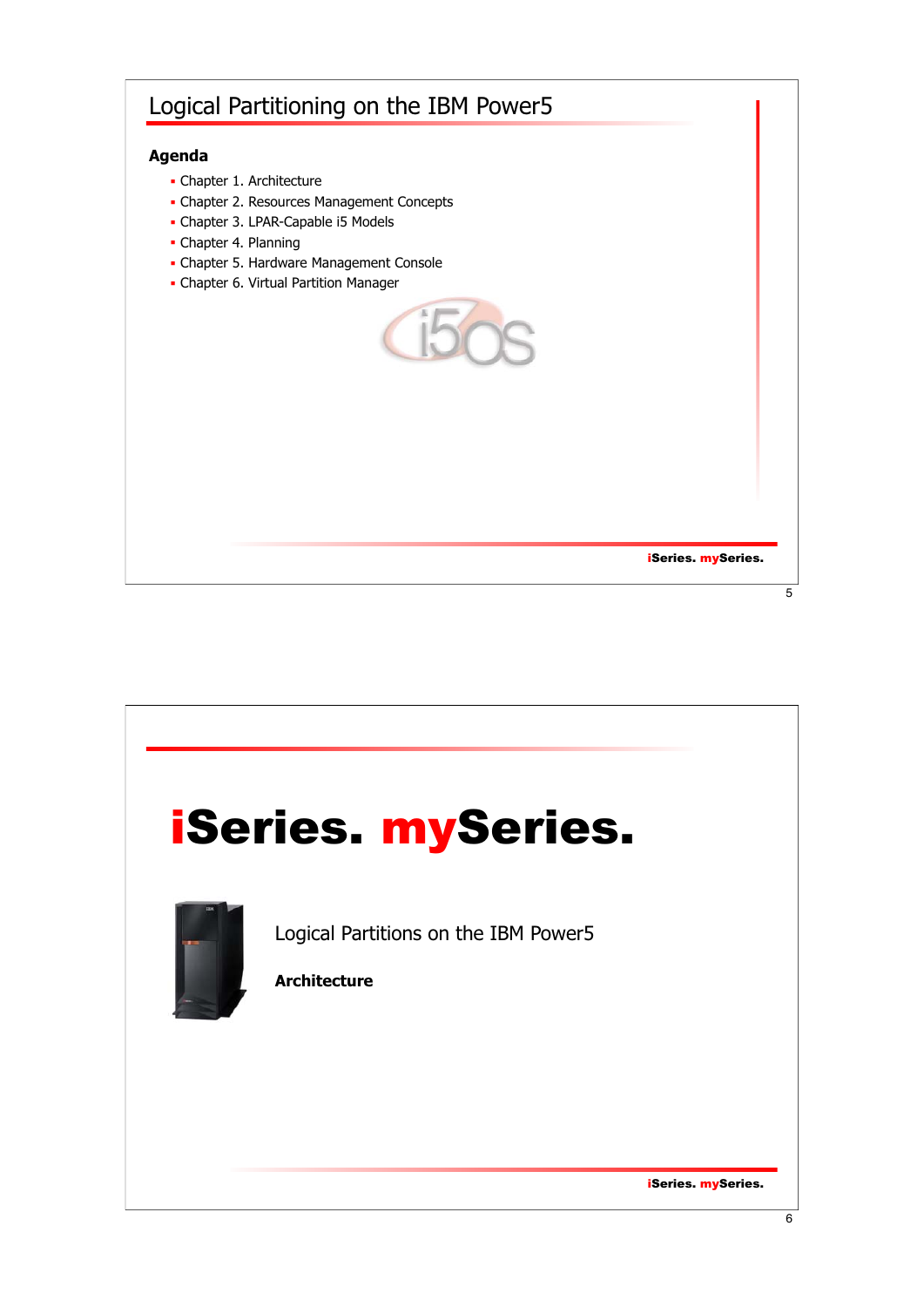

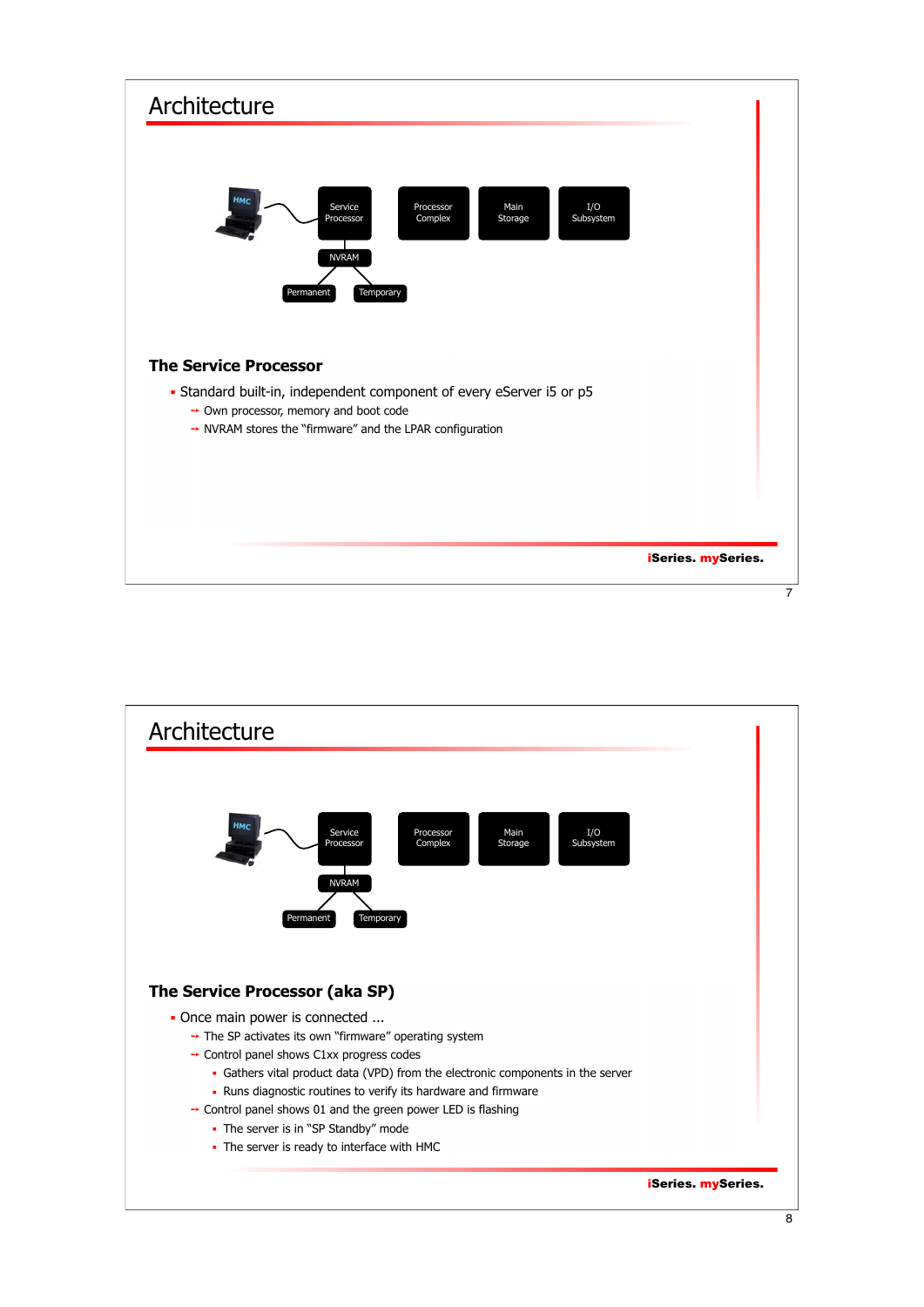

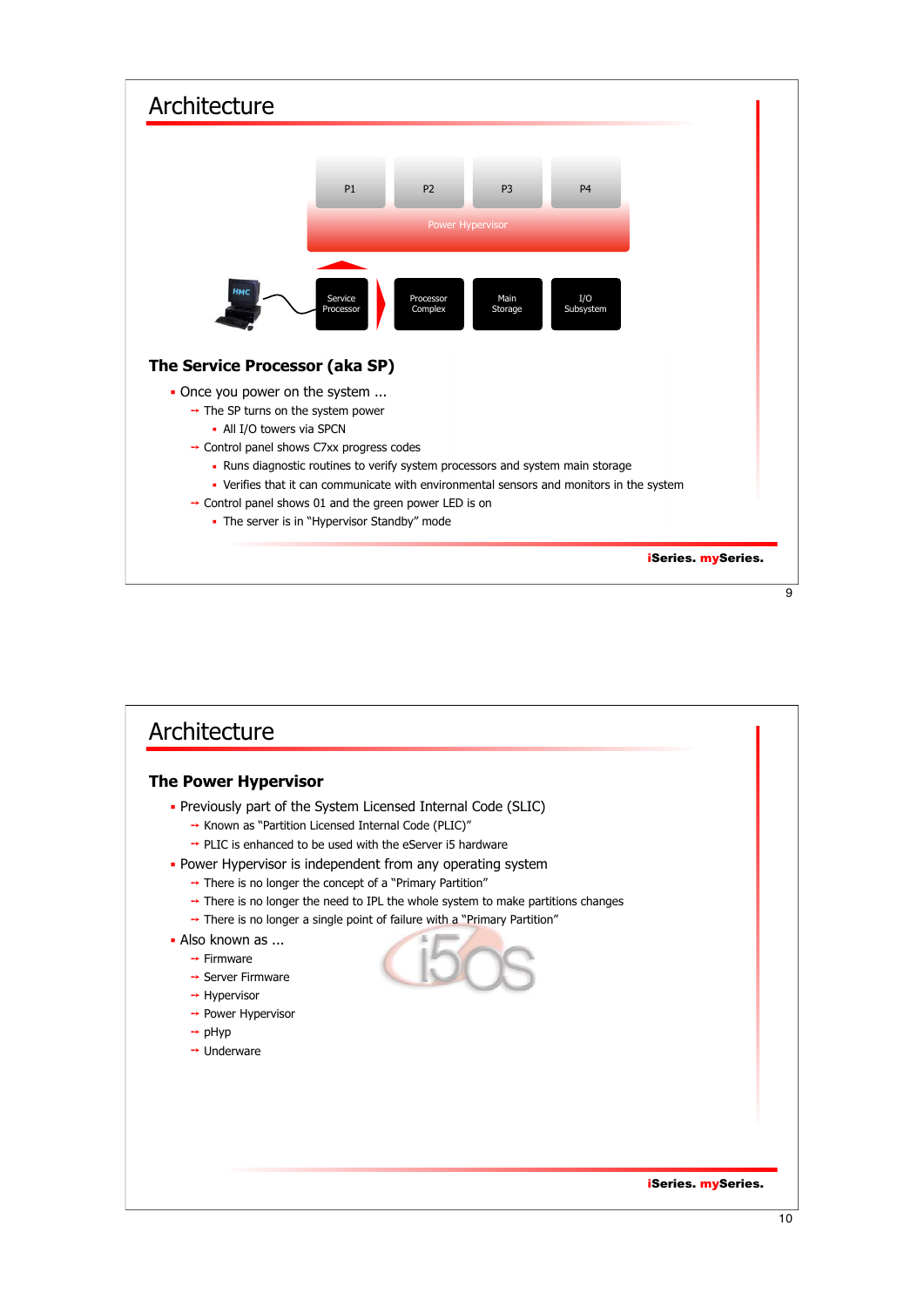## Architecture

#### **The Power Hypervisor Functions**

- Virtual processor support
	- $\rightarrow$  Allocation of physical processor time to partition thru "virtual processors"
- Virtual memory management
	- $\rightarrow$  Allocation of physical memory to partition thru "virtual memory"
- Virtual hardware support
	- $\rightarrow$  Processors
	- → OptiConnect
	- $\rightarrow$  SCSI
	- $\rightarrow$  Ethernet
	- $\rightarrow$  Serial
- **Security an isolation between partition** 
	- $\rightarrow$  Partition allowed to access only to their allocated resources
	- $\rightarrow$  Enforced by the Power Hypervisor
		- Reinitializes processors, resets registers, flushes caches
		- Clears memory
		- Reset I/O devices

iSeries. mySeries.

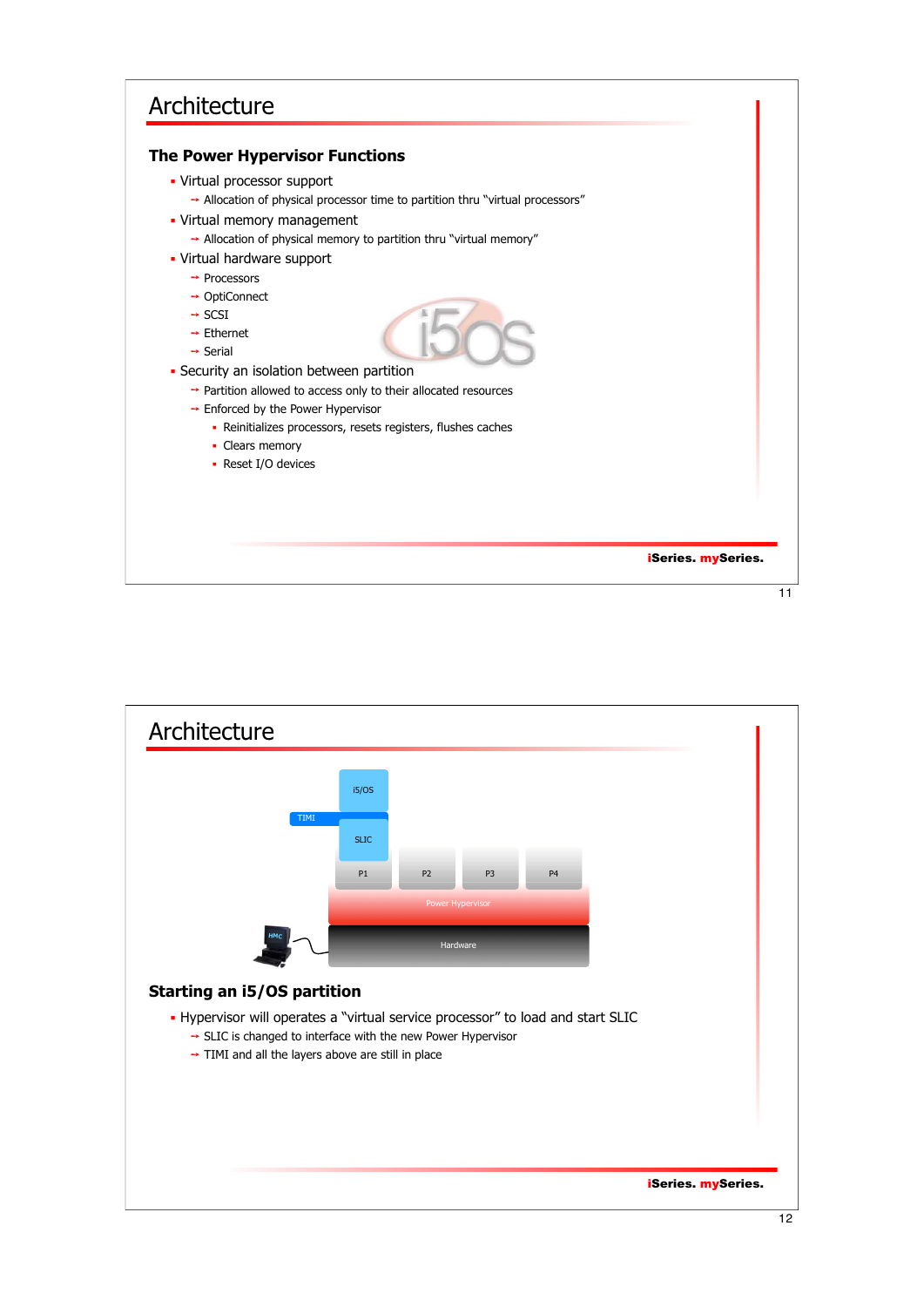

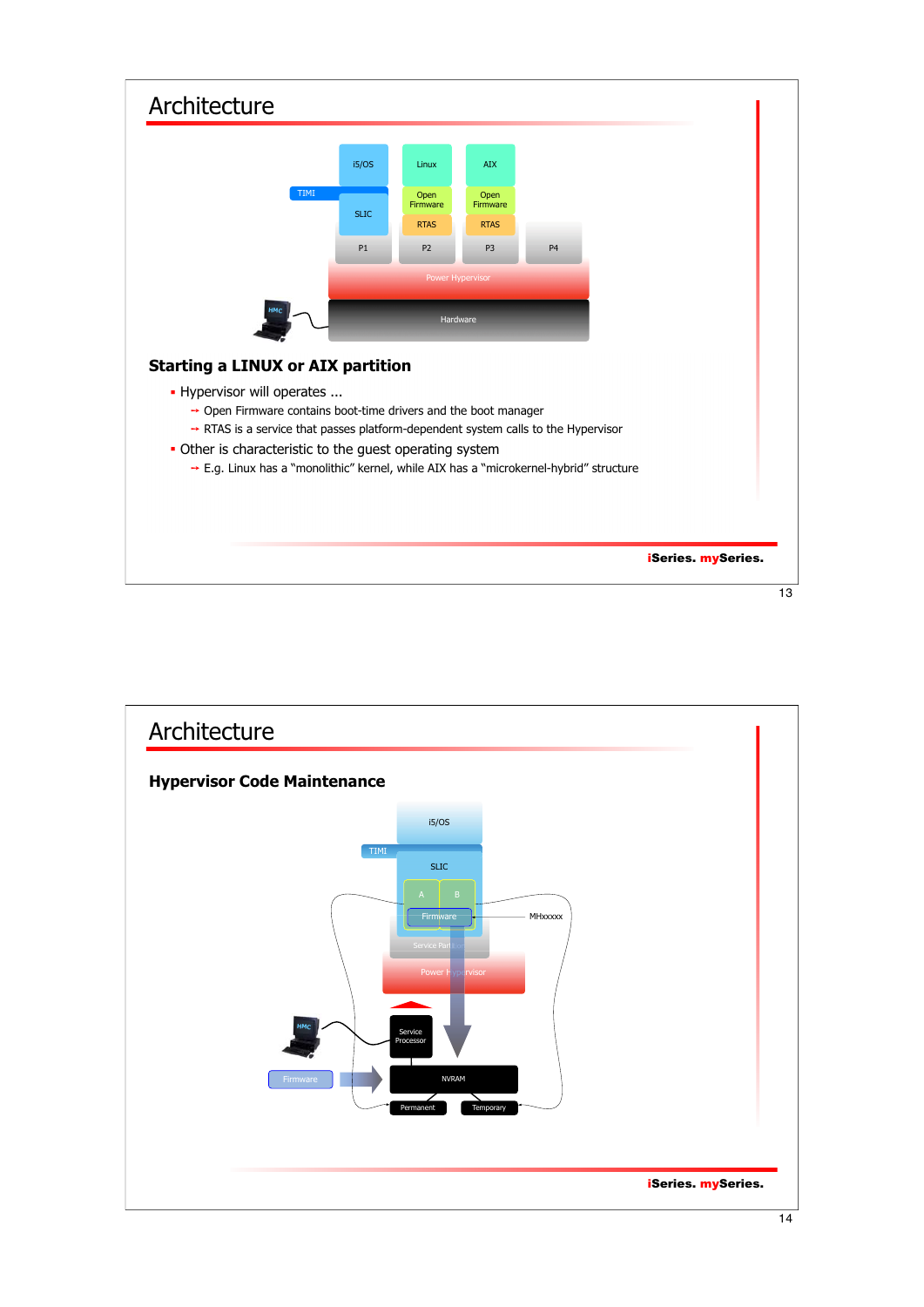

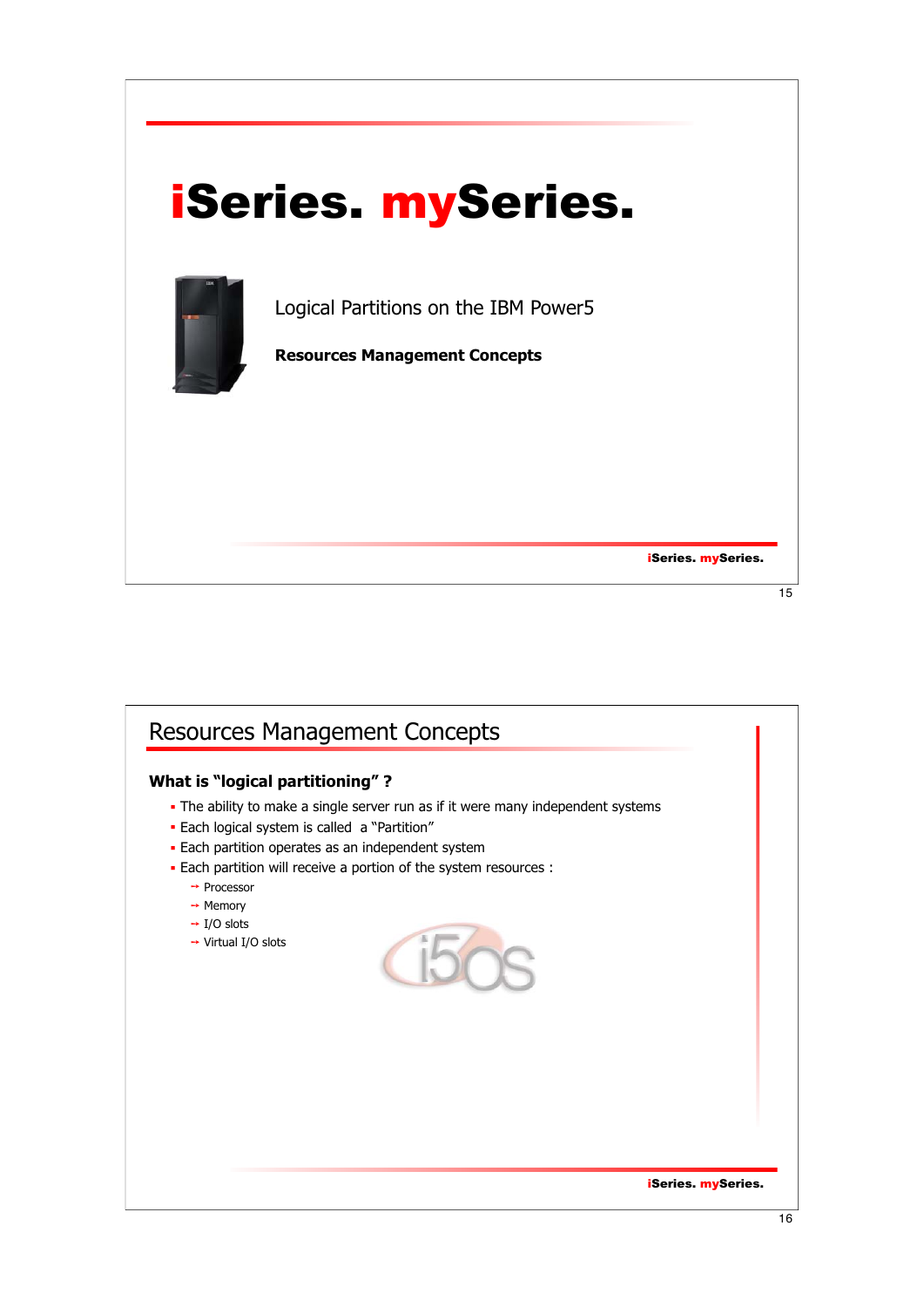

iSeries. mySeries.

 $\overline{17}$ 

# iSeries. mySeries. Resources Management Concepts **Processor Concepts** • Dedicated vs. Shared Processors Virtual Processors Capped vs. Uncapped Processors Considerations about LPAR and SMT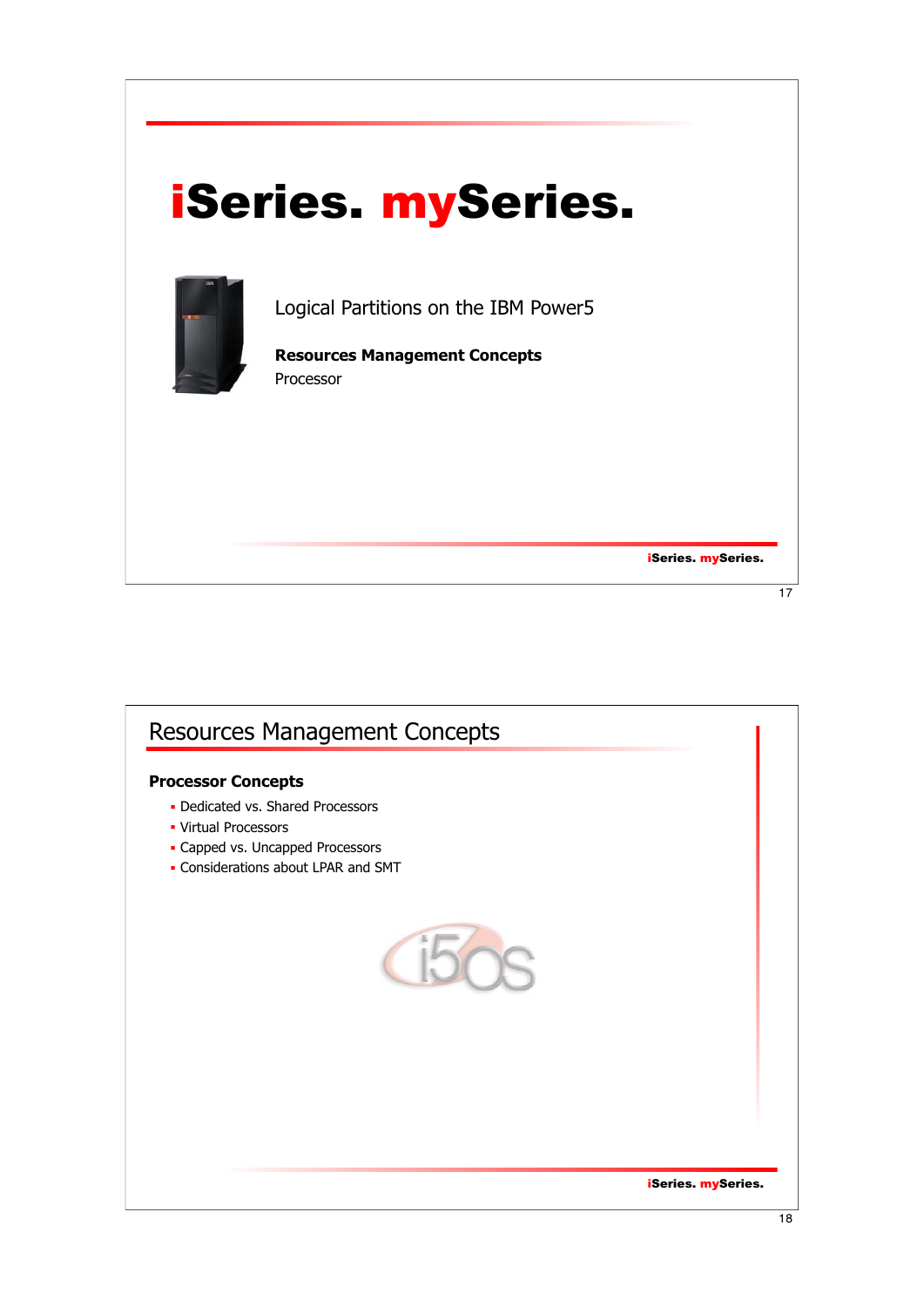| <b>Processor Concepts</b>                            |                    |    |
|------------------------------------------------------|--------------------|----|
| <b>Processor Concepts</b>                            |                    |    |
| <b>P1</b><br><b>P2</b><br>P3                         |                    |    |
|                                                      |                    |    |
| <b>Shared</b><br><b>Dedicated</b><br><b>Inactive</b> |                    |    |
| <b>Physical Processors</b>                           |                    |    |
|                                                      |                    |    |
|                                                      |                    |    |
|                                                      | iSeries. mySeries. | 19 |

## iSeries. mySeries. Processor Concepts **Dedicated Processors** A "dedicated processor" refers to a whole processor that is dedicated to a single partition One or more processors can be dedicated to a partition  $\rightarrow$  The most simple way to distribute processors among logical partitions Rules & requirements :  $\rightarrow$  At least one dedicated processor Granularity of movements : one processor  $\rightarrow$  Processor moves are dynamic, without any IPL within the configured ranges → Unallocated processors are not used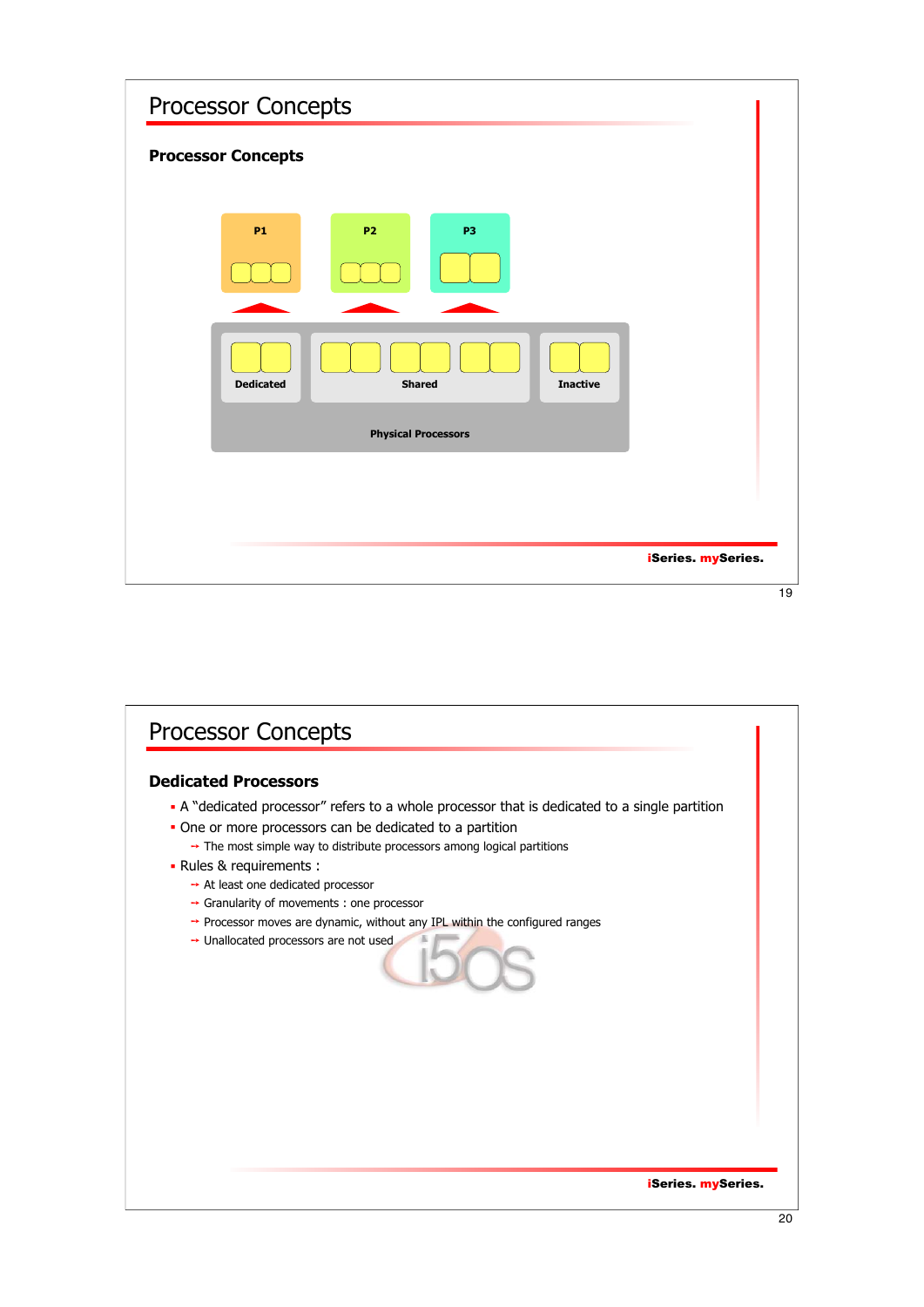#### **Shared Processors**

- A "shared processor" allows to assign partial processors to a partition
- Physical processors lives in a "shared processor pool"
	- $\rightarrow$  By default, any unassigned processor is a member of the shared processor pool



iSeries. mySeries.

 $\overline{21}$ 

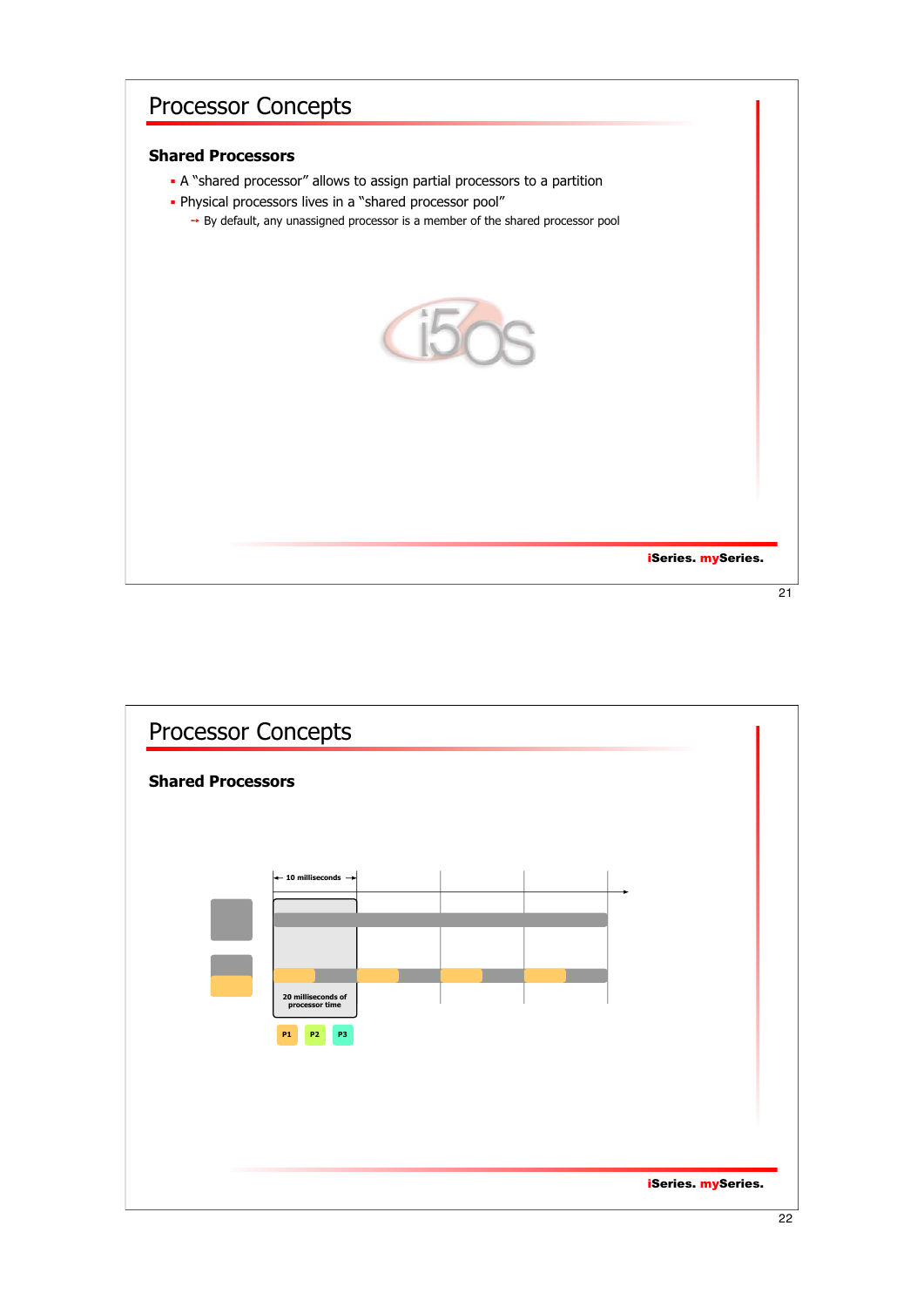

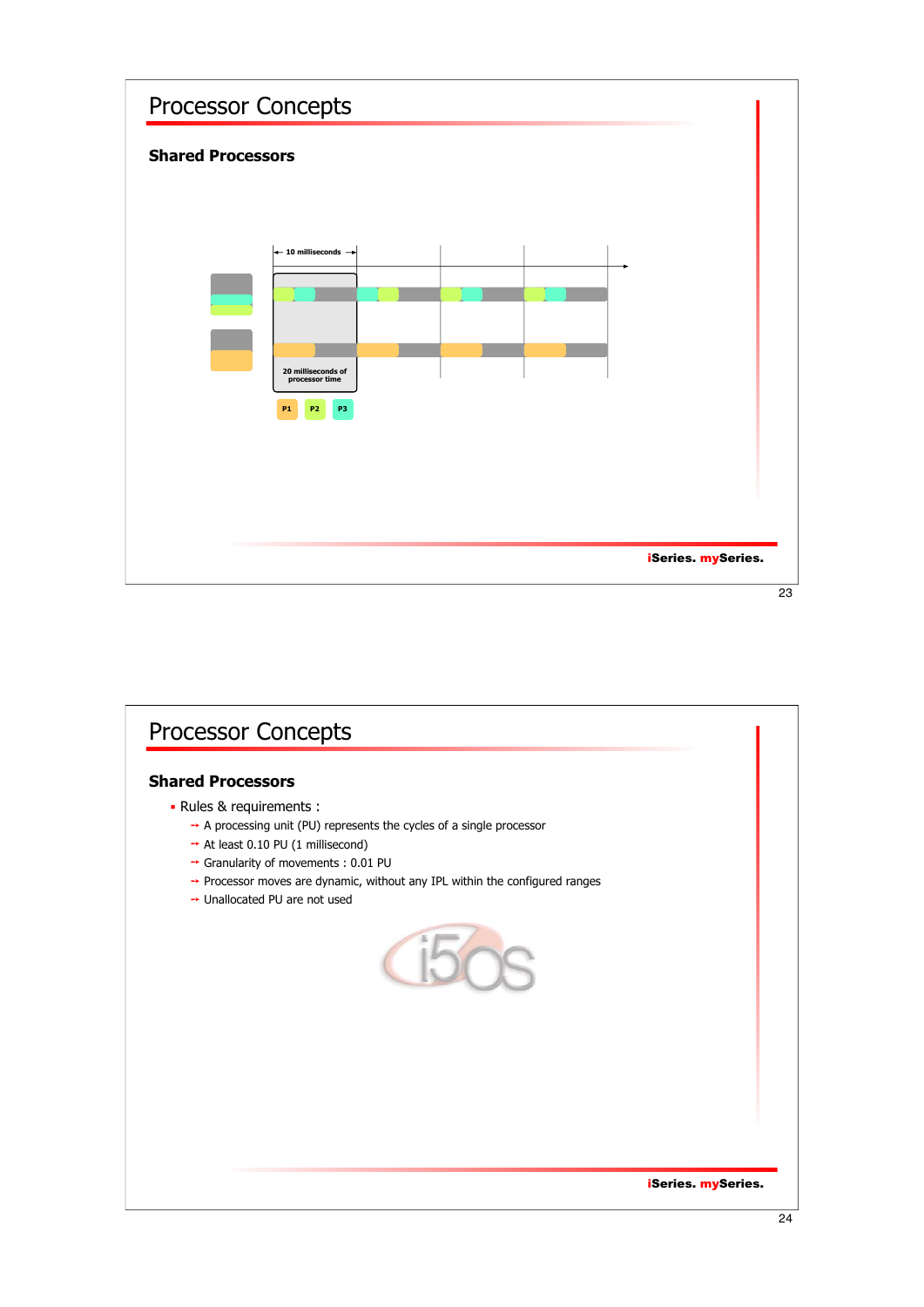#### **Potential Shared Processors Penalty**

- Increase the possibility that job's won't complete, and :
	- $\rightarrow$  Have to be re-dispatched, and potentially have to reload cache  $\rightarrow$  Increase the chance of a cache miss
- Reduce the chance for processor/memory affinity
- **Increase the Power Hypervisor work :** 
	- $\rightarrow$  Tracking each partition use of its allocated milliseconds



iSeries. mySeries.

25

# iSeries. mySeries. Processor Concepts **Virtual Processors** The number of "virtual processors" represents :  $\rightarrow$  The number of physical processors that the partition is able to use  $\rightarrow$  The number of simultaneous jobs/threads execution  $\rightarrow$  The number of processors that the operating system thinks he has to use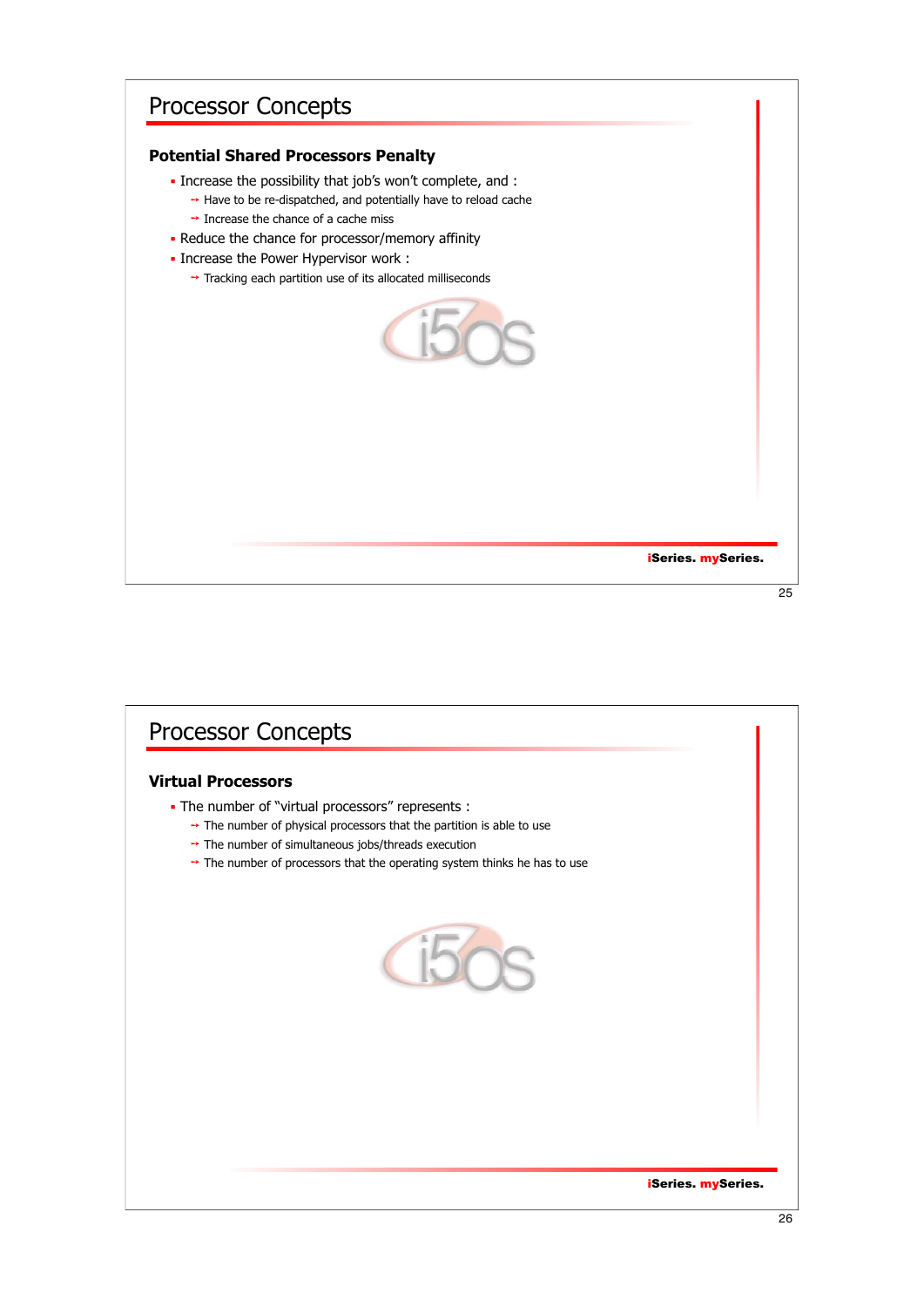

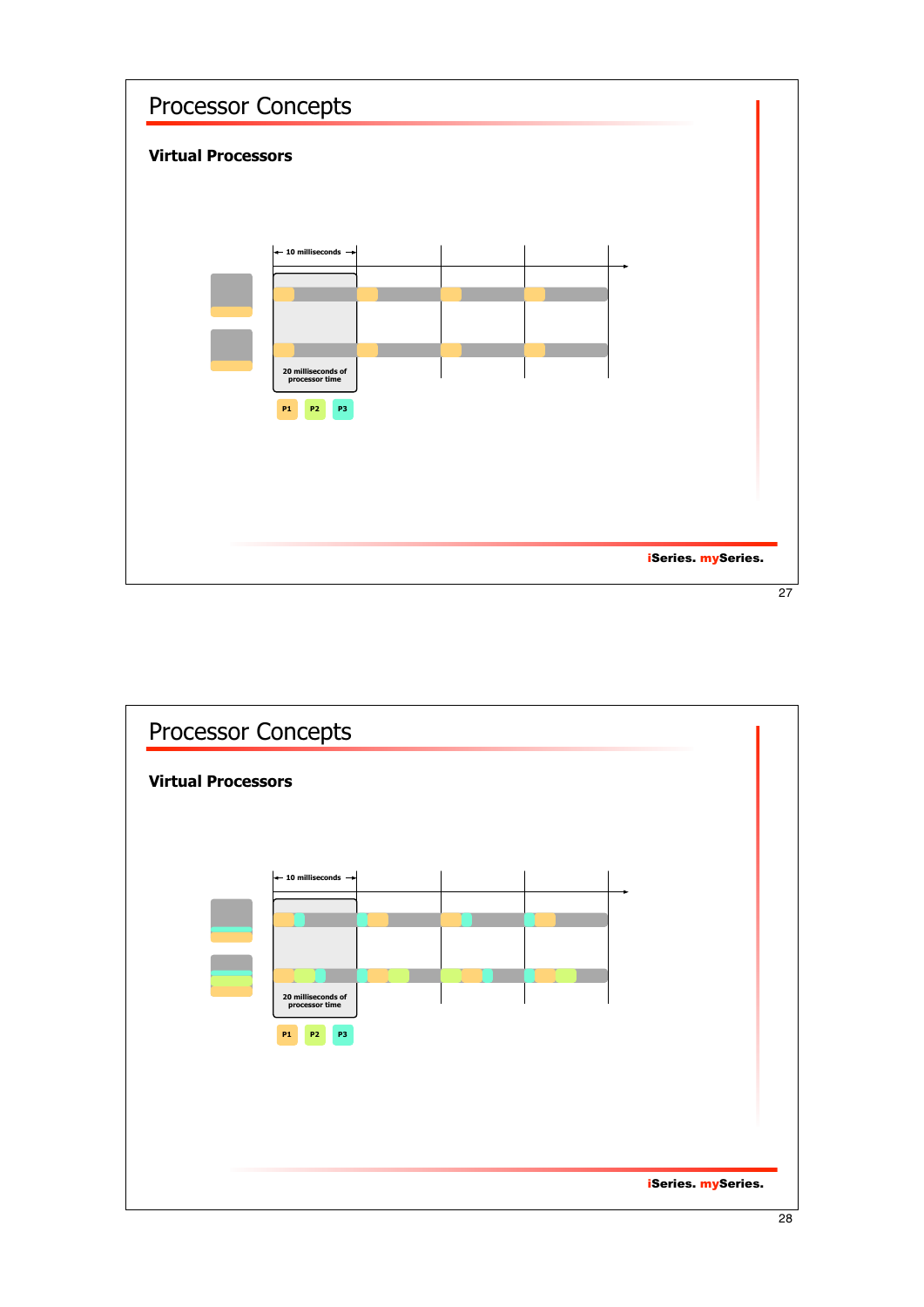#### **Virtual Processors**

- Rules & requirements :
	- $\rightarrow$  It is possible to allocate more virtual processors than there are in the shared processor pool
		- The actual number of processor in the shared processor pool is a "floating" number
		- A single physical processor can report in the system as a n-ways
	- $\rightarrow$  You cannot allocate less than 0.10 PU per virtual processor
		- Example : requesting 0.20 PU to run on 4 VCPU means  $0.20 / 4 = 0.05 < 0.10$ !
	- $\rightarrow$  Changes are dynamic, without any IPL within the configured ranges



iSeries. mySeries.

29

## Processor Concepts

#### **Uncapped Processors**

- Uncapped allows to potentially utilizes unused processor capacity in the system
- Uncapped weight is used to determine how unused capacity is distributed :
	- $\rightarrow$  P1 weight is 200
	- $\rightarrow$  P2 weight is 100
	- $\rightarrow$  P1 will receive 2/3 of the unused shared processor capacity
	- $\rightarrow$  P2 will receive 1/3 of the unused shared processor capacity
	- $\rightarrow$  If P1 does not need all 2/3 of capacity, then P2 could get more !

iSeries. mySeries.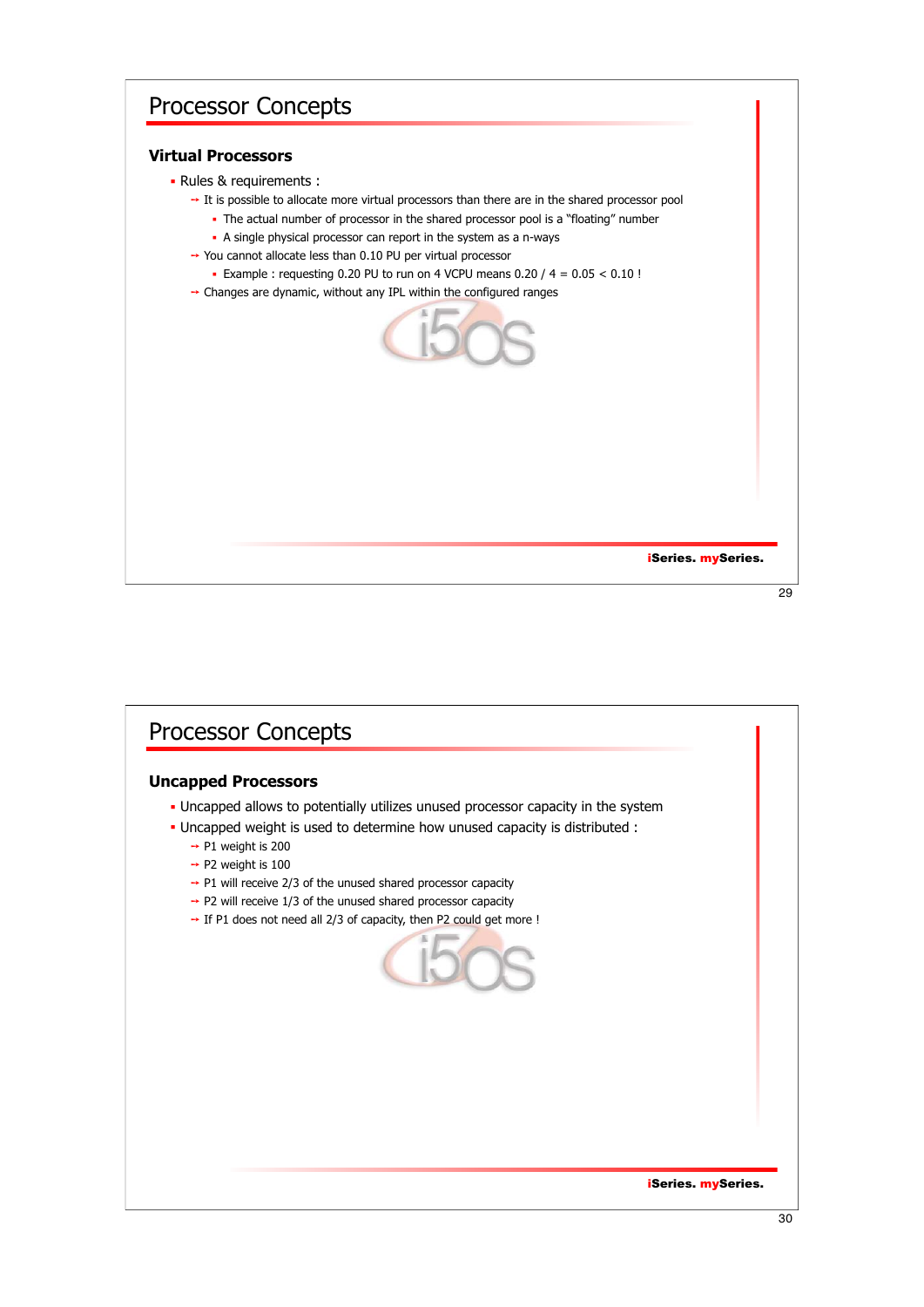#### **Dedicated, Shared, Capped or Uncapped ?**

- How to decide on using :
	- $\rightarrow$  Dedicated or shared processors ?
	- $\rightarrow$  If using shared processors, it is to be capped or uncapped ?
	- $\rightarrow$  And ... how many virtual processors do I allocate ?
- . The best performance may be achieved by using dedicated processors ...  $\rightarrow$  However, dedicated processors cannot utilizes excess capacity !
- Shared uncapped will allow use of excess capacity of the processor, but ...
	- Setting virtual processor number too low will limit uncapped usage
	- Setting virtual processor number too high will degrade performance
- What does IBM recommends ?
	- $\rightarrow$  It depends ...
- What do I recommend ?
	- $\rightarrow$  Keep things simple !

#### iSeries. mySeries.

 $\overline{31}$ 

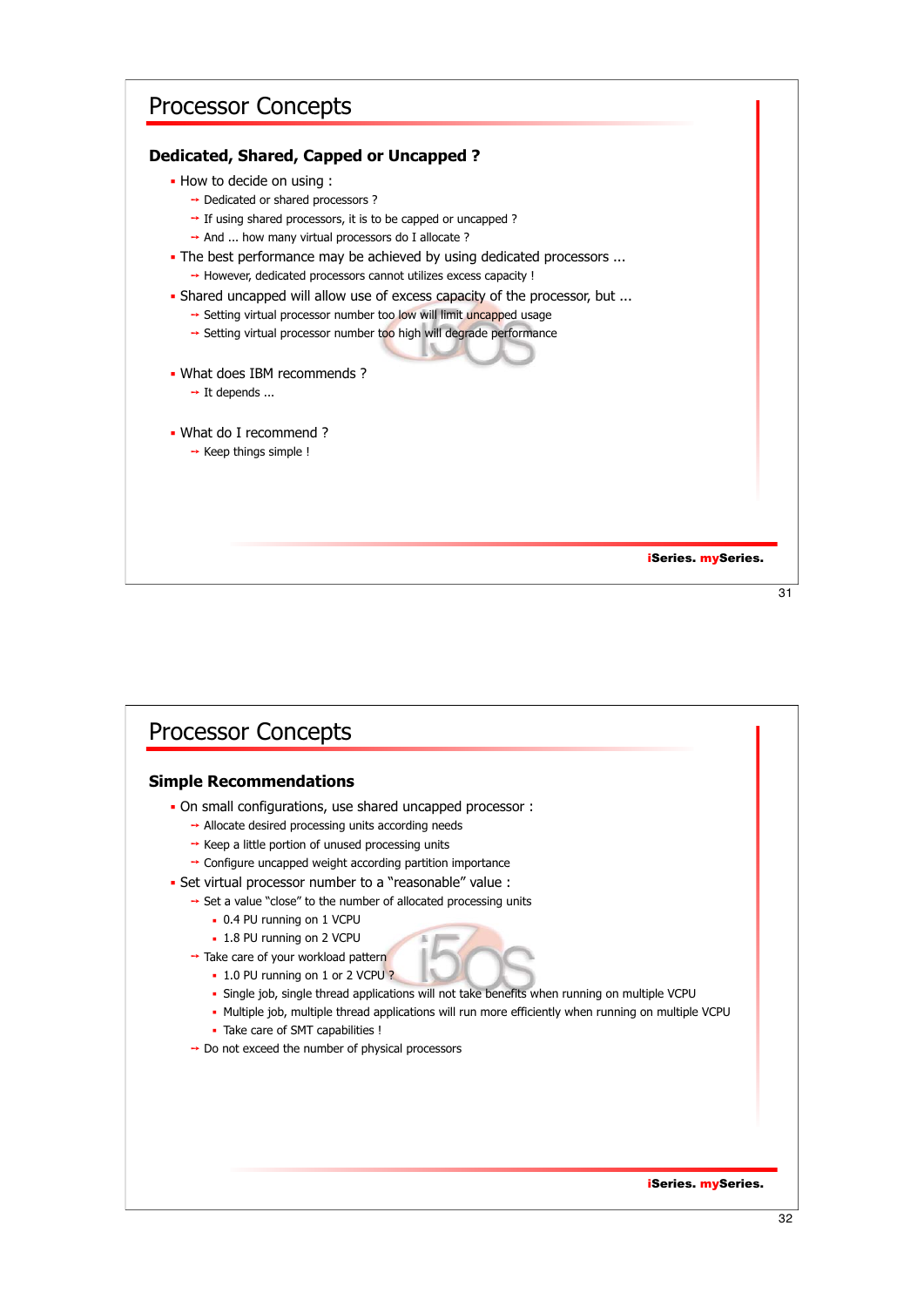## iSeries. mySeries. Processor Concepts **About Simultaneous Multi-Threading (SMT)** SMT is a technology that allows a single CPU to be seen logically as 2 logical CPU  $\rightarrow$  Physical processor  $\rightarrow$  Logical processors SMT allows 2 threads to run simultaneously on the same processor → Using different execution units, or "pipes" SMT optimizes the usage of the 7 execution units of a PowerPC processor - Hypervisor only deals with physical processors  $\rightarrow$  Each operating system can use the physical processor as its needs SMT can be used or not ... according partition's operating system configuration • For i5/OS, refer to system value QPRCMLTTSK 33

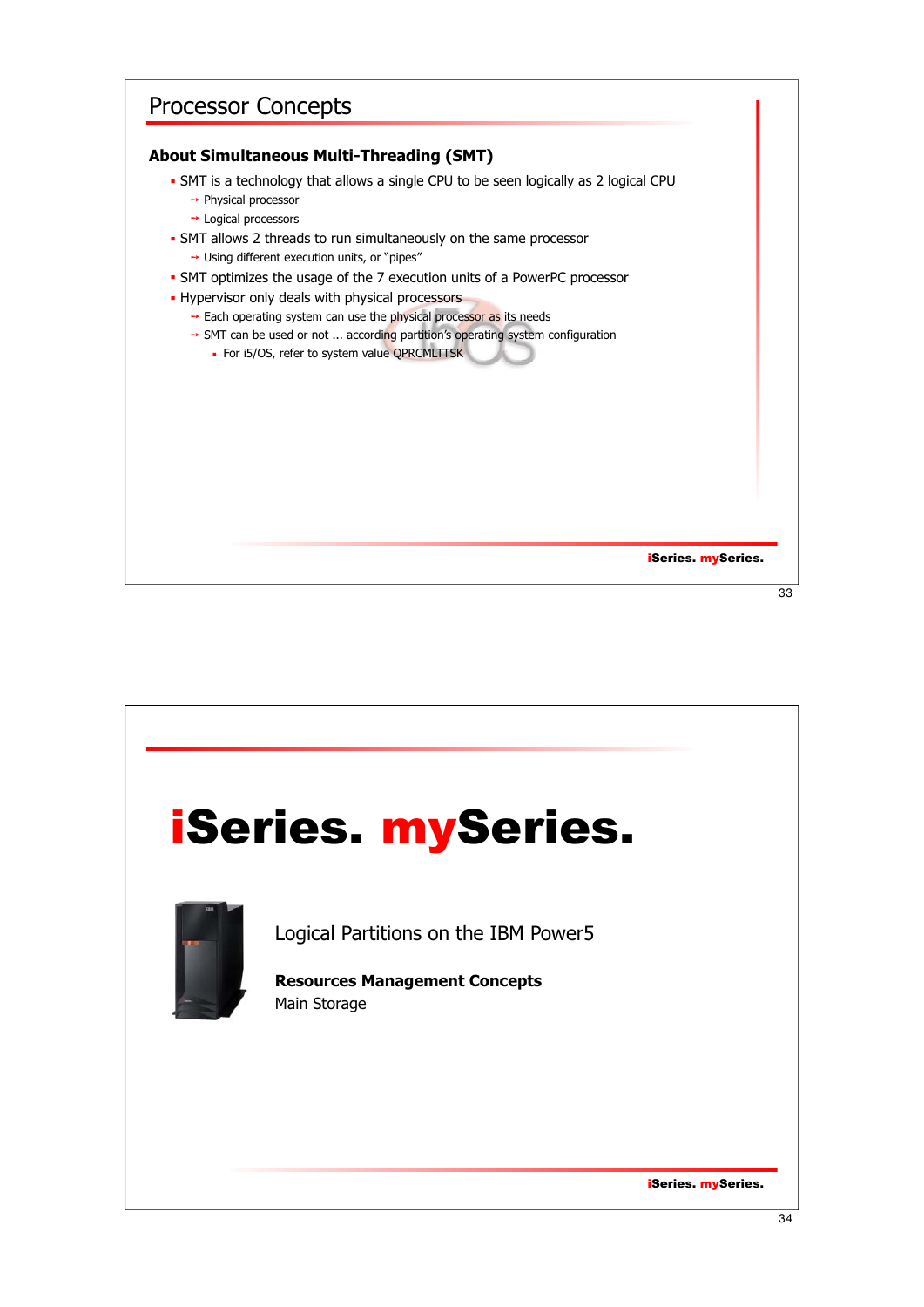## Main Storage Concepts

#### **Memory Allocation Facts**

- Power4 Hypervisor allowed memory manipulation at the single megabyte (1MB) level
- Memory in the Power5 machines cannot be manipulated that finely :
	- $\rightarrow$  Memory must be assigned or moved in blocks
	- → Theses blocks are called "Logical Memory Blocks (LMB)" or "Memory Regions"
- About those "Memory Regions" :
	- $\rightarrow$  LMB are sized in multiples of 16 MB
		- Future implementations will allow use of 16, 32, 64, 128 or 256 MB blocks
		- LMB size is a system-wide parameter
	- $\rightarrow$  LMB is the smallest amount of memory that can be manipulated



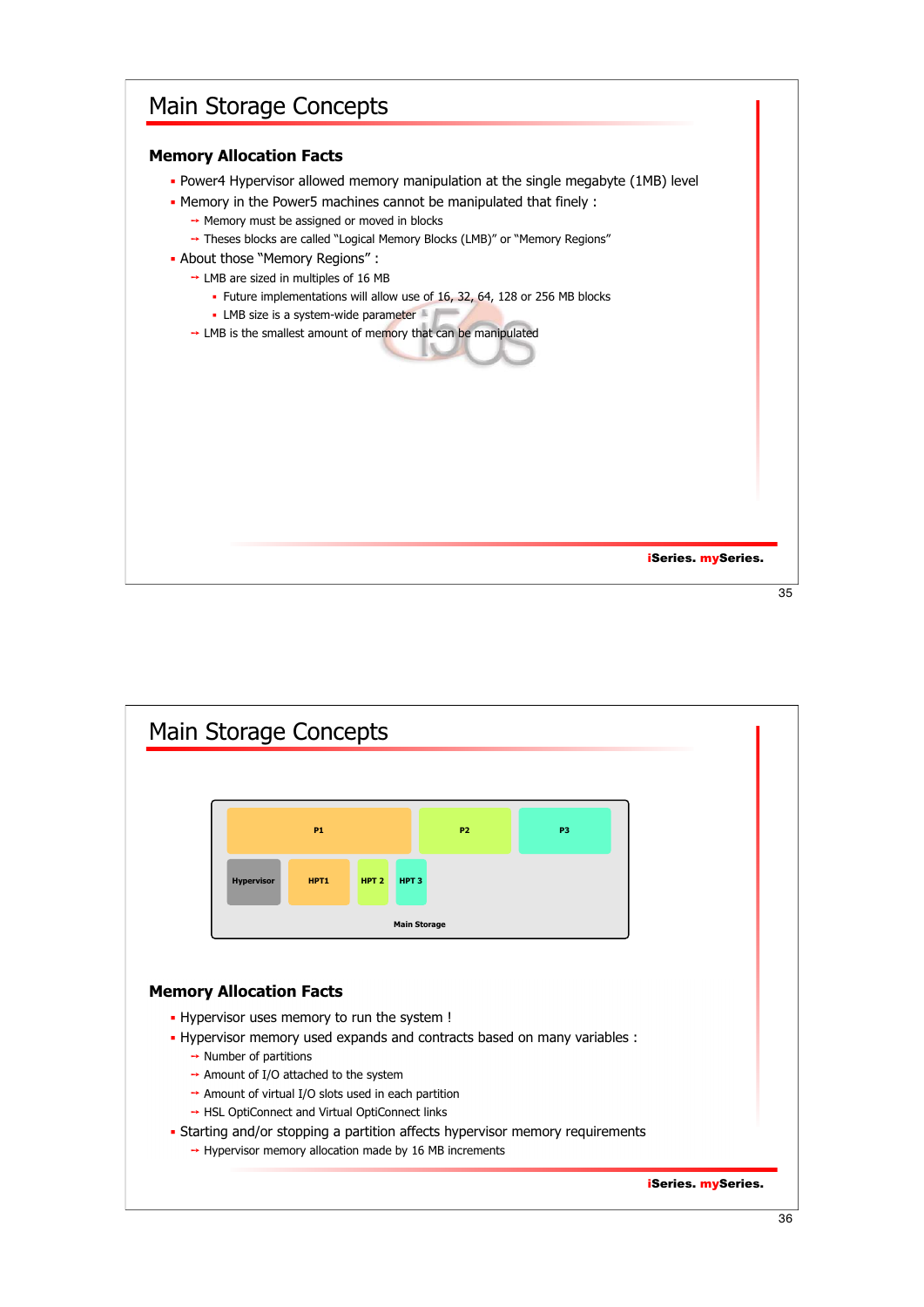### Main Storage Concepts

#### **Memory Allocation Facts**

- A "Hardware Page Table (HPT)" is needed to manage memory
- Power4 Hypervisor reserved HPT within partition memory
- Power5 Hypervisor allocates HPT separately from partition memory
- Size of the HPT depends of the maximum memory amount the partition can receive
- Basic calculation : maximum memory divided by 64, rounded up to next power of 2
	- $\rightarrow$  A partition can allocates a maximum of 12 GB (12288 MB)
	- $\rightarrow$  HPT size will be 12288 / 64 = 192 ... next power of 2 is ... 256
	- $\rightarrow$  HPT size will be 256 MB
- Recommendation
	- $\rightarrow$  Take care of HPT when allocating memory to partitions !
	- $\rightarrow$  Plan to allocate 12288 256 = 12032 MB for the partition
	- $\rightarrow$  Memory actually used will be 12288 MB
- Main Storage size MUST be carefully planned !

iSeries. mySeries.

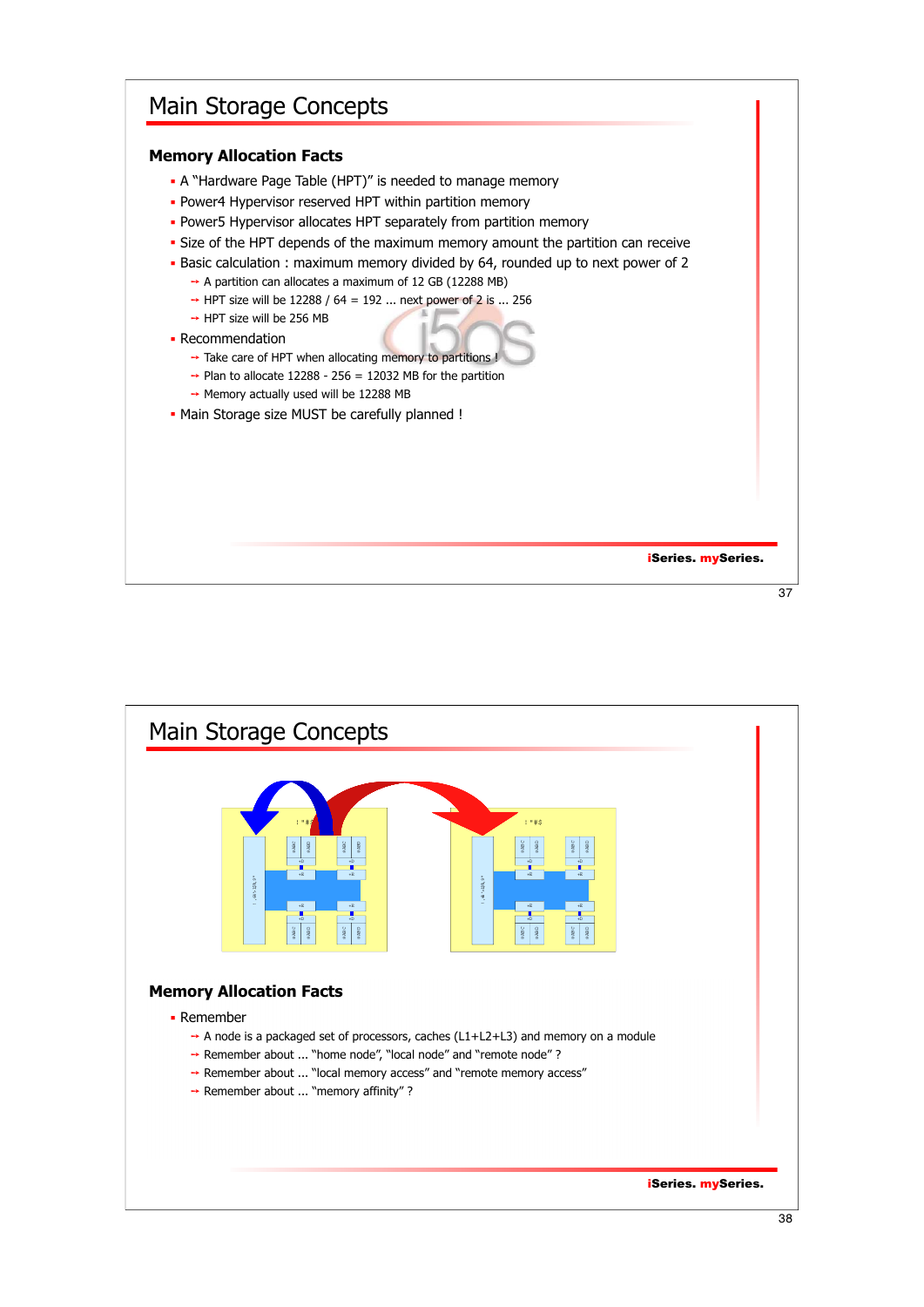## Main Storage Concepts

#### **Memory Allocation Facts**

- **Power4 Hypervisor allocated memory equally from all nodes** 
	- → This leads to more "remote" memory access
- Power5 hypervisor tries to do better ...
	- $\rightarrow$  Processors are assigned on the fewest nodes possible
	- $\rightarrow$  Configured memory will be assigned keeping as much memory as possible on the same node  $\rightarrow$  The HPT for the partition will be assigned on the same node
- How becomes memory affinity with dynamic processor/memory moves ?
	- → The system will "do its best" ...
	- $\rightarrow$  But there is no guarantee that the best configuration can be maintained
	- $\rightarrow$  A full system restart (hypervisor) may be needed to return system in its optimal configuration !

39

iSeries. mySeries.

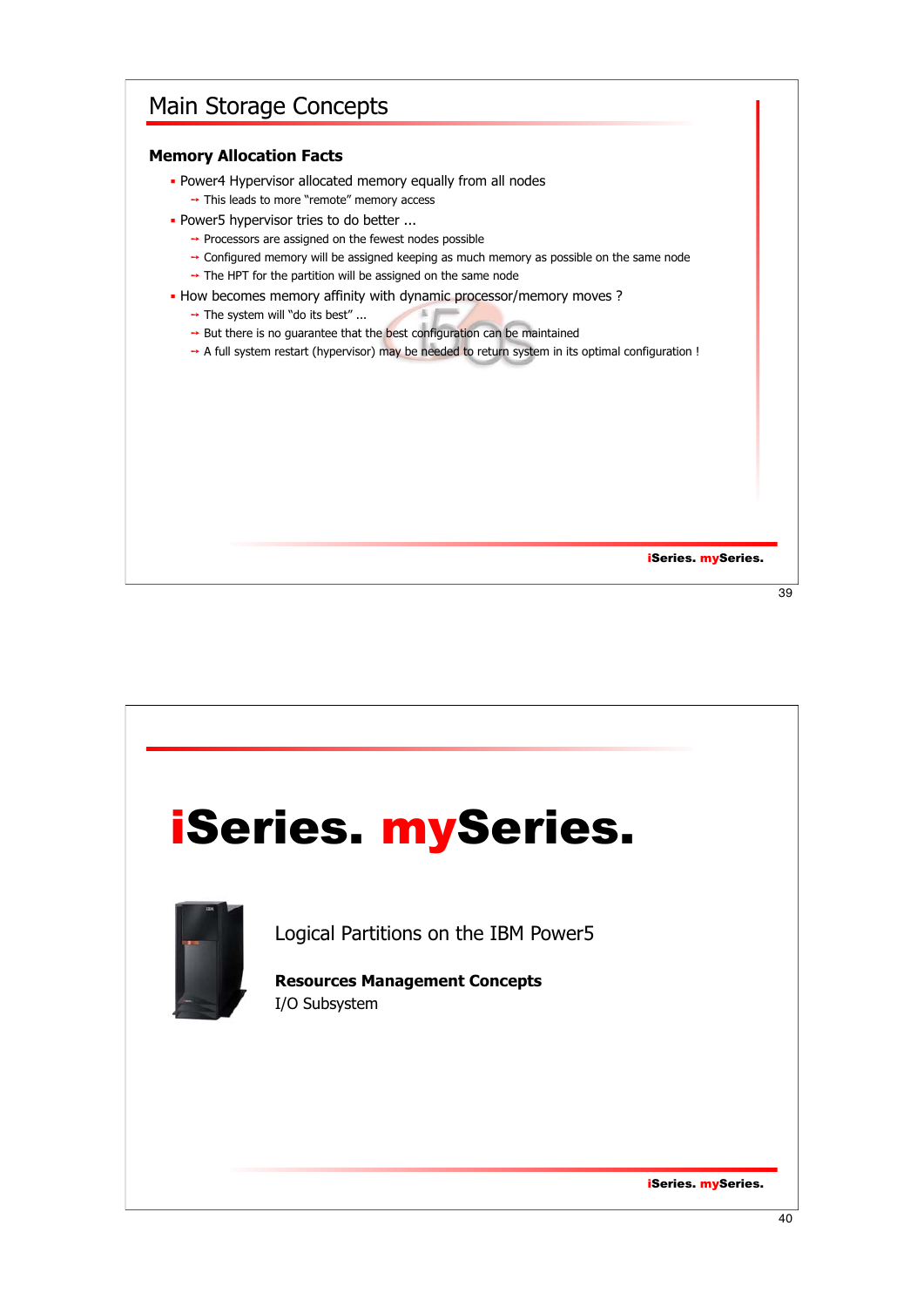## I/O Concepts

#### **I/O Facts**

- I/O allocations are done at slot level
	- $\rightarrow$  A single slot can be allocated
- I/O structure must be understood for proper configuration !



![](_page_20_Figure_6.jpeg)

![](_page_20_Figure_7.jpeg)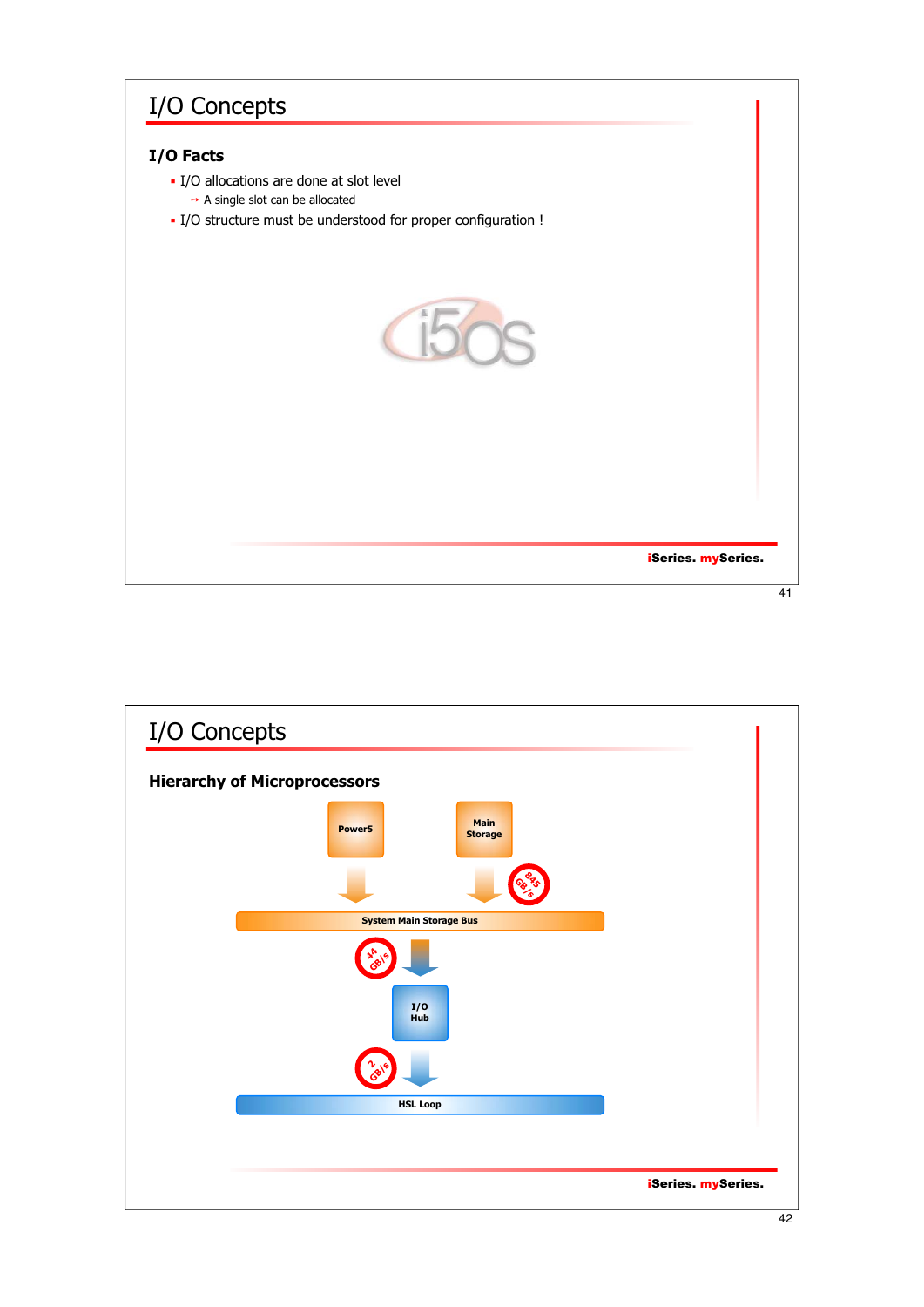![](_page_21_Figure_0.jpeg)

![](_page_21_Figure_1.jpeg)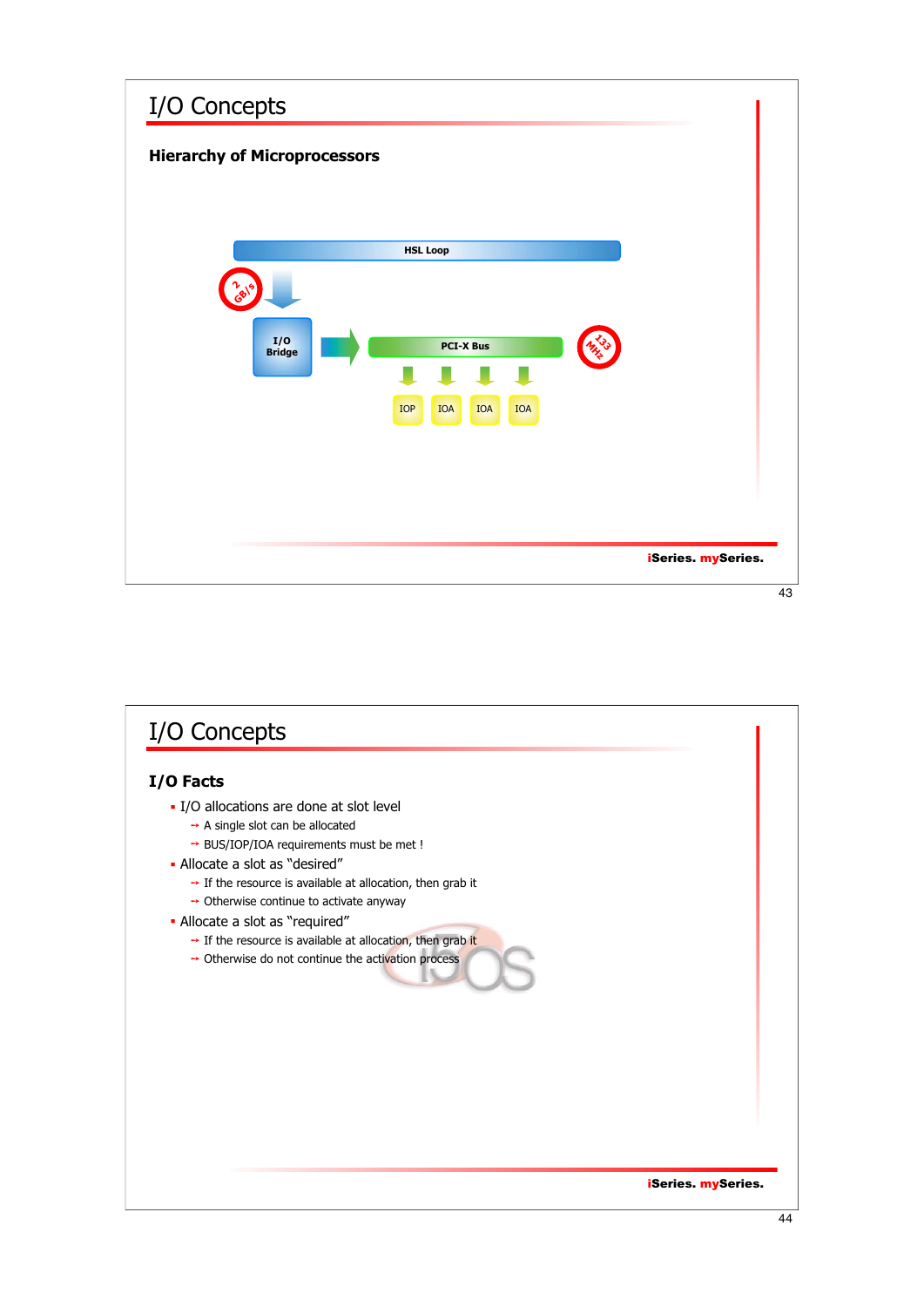![](_page_22_Figure_0.jpeg)

![](_page_22_Figure_1.jpeg)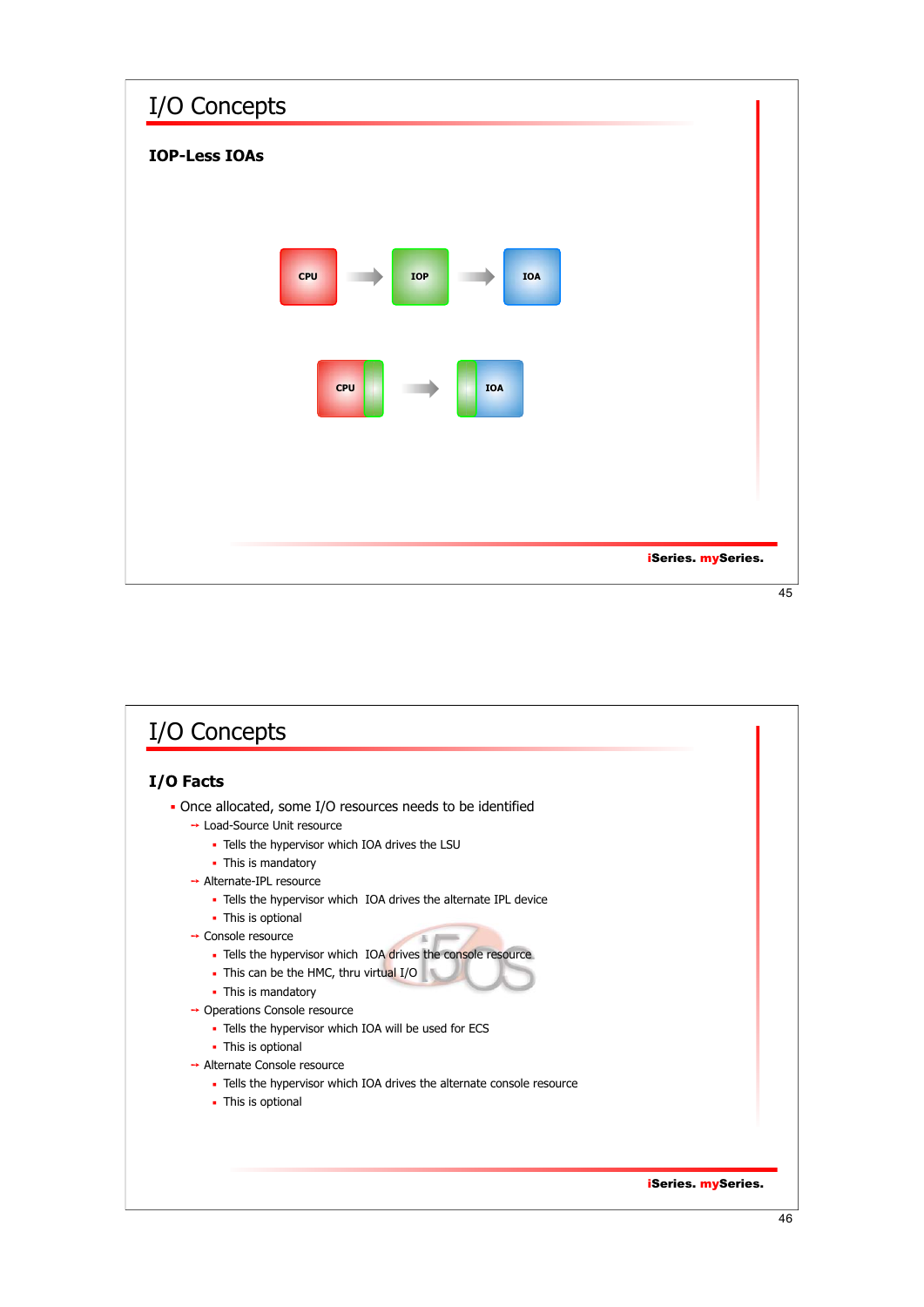## iSeries. mySeries.

![](_page_23_Picture_1.jpeg)

Logical Partitions on the IBM Power5

**Resources Management Concepts** Virtual I/O

iSeries. mySeries.

#### 47

## Virtual I/O Concepts

#### **Virtual I/O Facts**

- **Each partition has virtual I/O slots** 
	- $\rightarrow$  The number of slots is configurable
		- The more virtual slots you configure, the more the hypervisor will need memory !
	- $\rightarrow$  Similar in concept to physical I/O adapter slot
	- $\rightarrow$  Each slot can be populated with a virtual adapter instance Serial, Network (Ethernet) or SCSI (Server or Client)
- Adapters are defined into partition configuration profile
	- $\rightarrow$  For each slot, the configuration profile contains adapter type and parameters
	- $\rightarrow$  Adapters are "created" by the hypervisor when the partition is activated

iSeries. mySeries.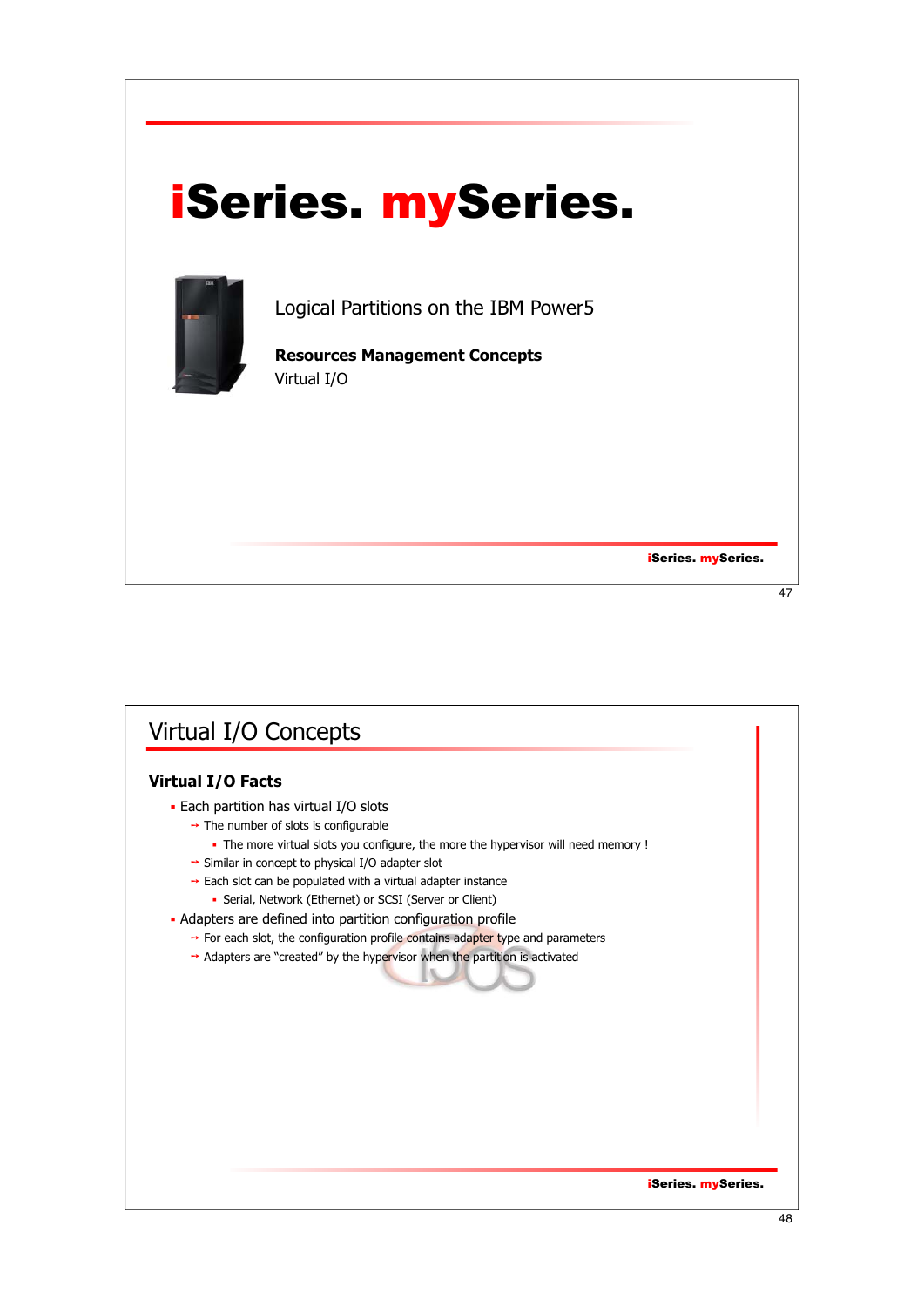![](_page_24_Figure_0.jpeg)

![](_page_24_Figure_1.jpeg)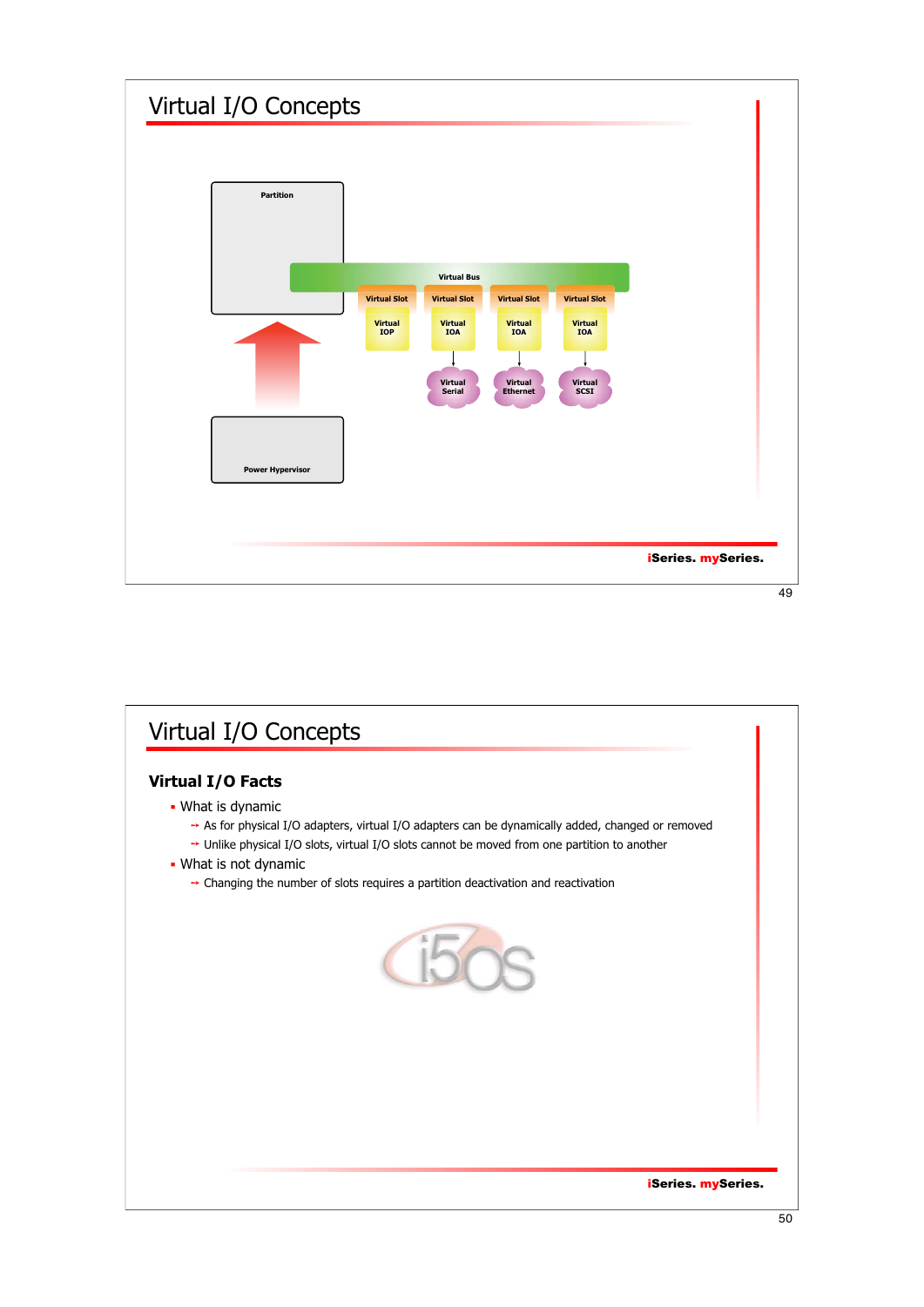## iSeries. mySeries. Virtual I/O Concepts **Virtual Serial** Virtual serial adapter provides point-to-point connection between  $\rightarrow$  The partition and the HMC  $\rightarrow$  The partition and another partition • Purpose → Virtual console  $\rightarrow$  Virtual terminal • Parameters  $\rightarrow$  Slot number  $\rightarrow$  Adapter type : server or client  $\rightarrow$  Connection information : who can connect. The HMC • Any remote partition **-** Selected remote partition 51

![](_page_25_Figure_1.jpeg)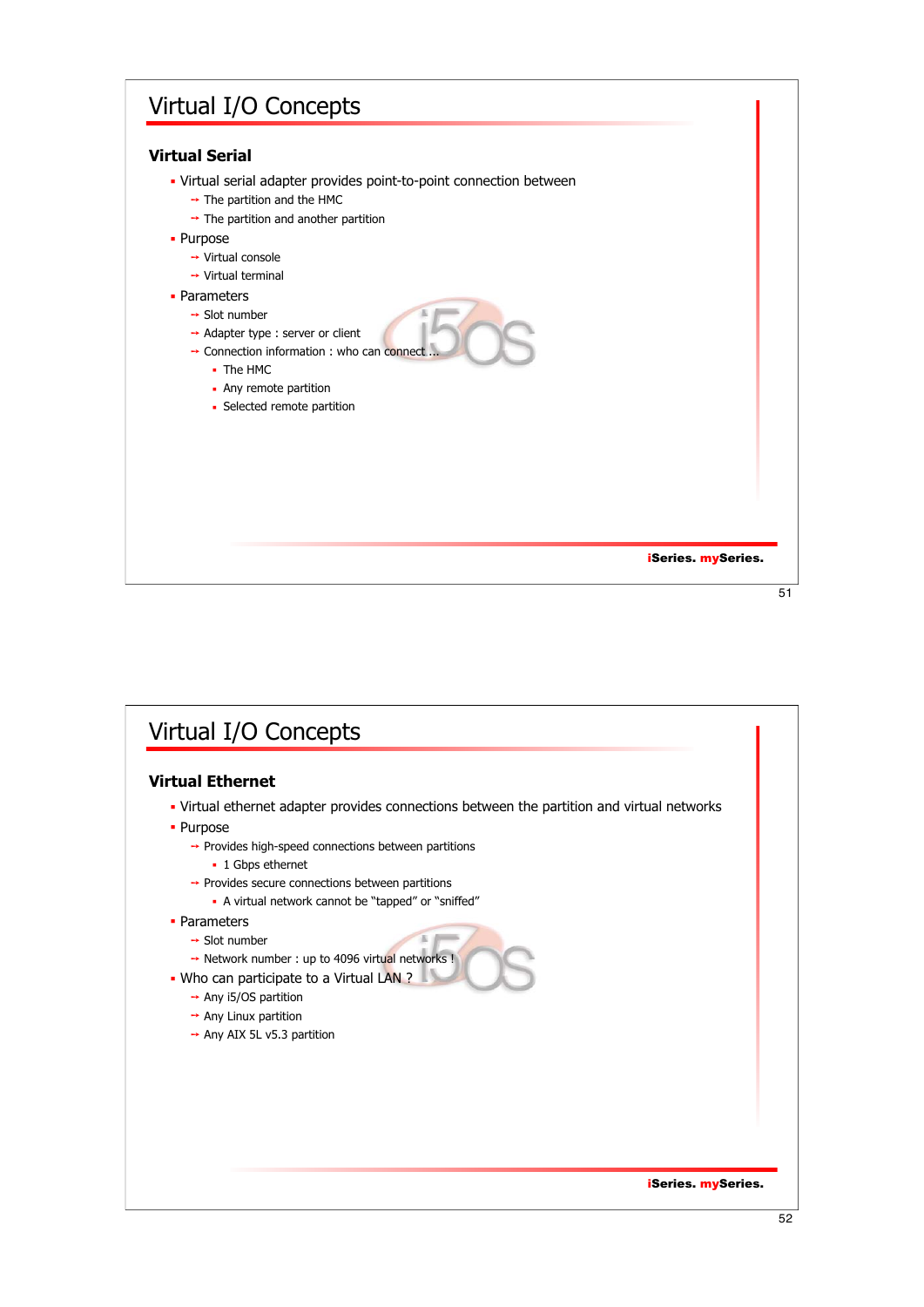![](_page_26_Figure_0.jpeg)

![](_page_26_Figure_1.jpeg)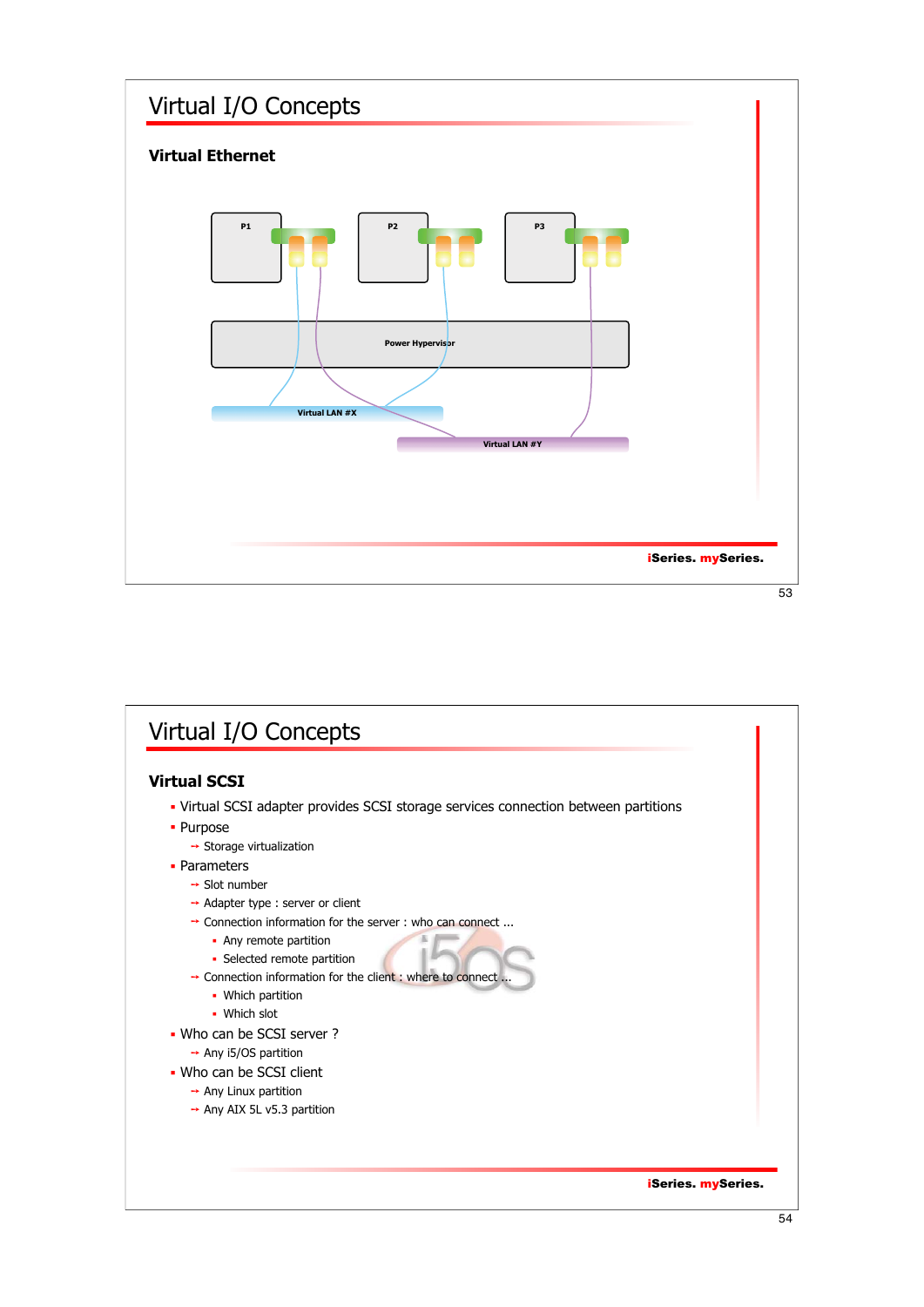![](_page_27_Figure_0.jpeg)

![](_page_27_Figure_1.jpeg)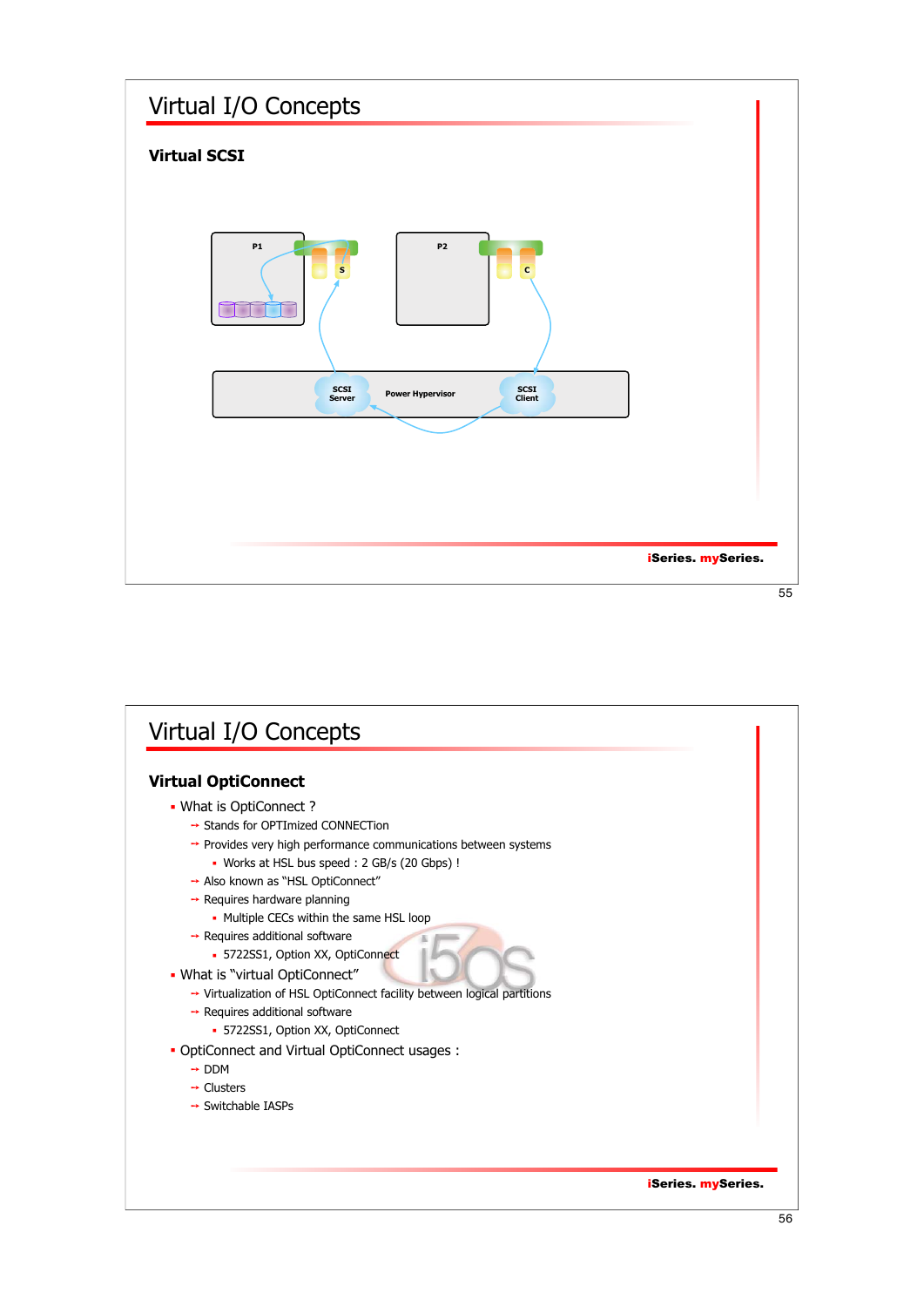![](_page_28_Picture_0.jpeg)

![](_page_28_Picture_1.jpeg)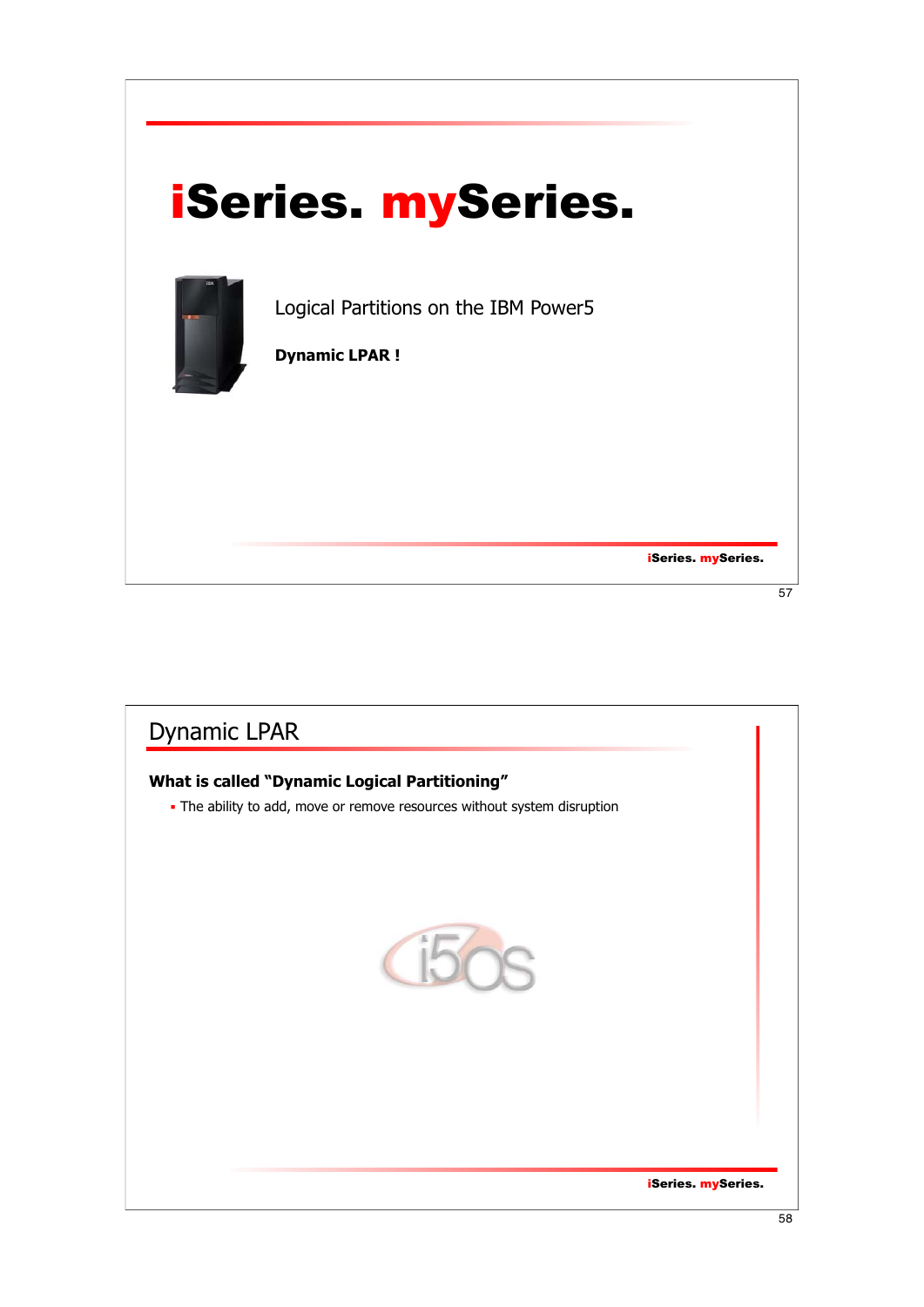## Dynamic LPAR

#### **What can be changed dynamically !**

- Processors
	- $\rightarrow$  Within established minimum and maximum
		- Configuration maintained in the partition profile
		- Changes to minimum or maximum requires partition deactivation an reactivation
	- $\rightarrow$  Granularity of moves
		- Dedicated processors : 1 processor
		- Shared processors : 0.01 processing unit (PU) per virtual processor !
		- Virtual processors : 1 virtual processor

#### A processor move implies :

- → Deallocation of processor or processor time
- $\rightarrow$  Clear caches and registers
- $\rightarrow$  Allocation of processor or processor time
- Nearly immediate !

iSeries. mySeries.

![](_page_29_Figure_17.jpeg)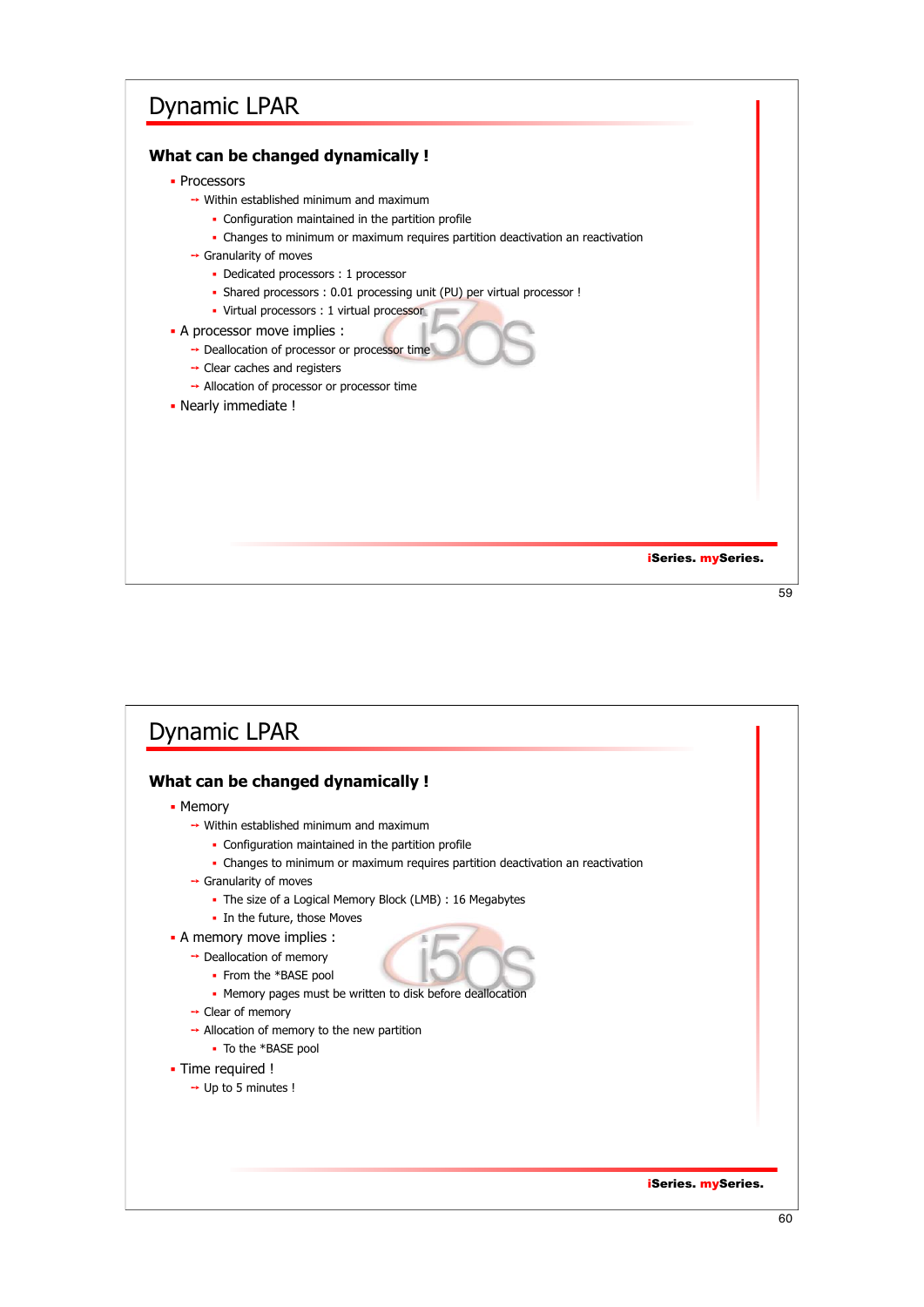## Dynamic LPAR

#### **What can be changed dynamically !**

- I/O Slots
	- → Only "desired" slots can be moved !
	- $\rightarrow$  Remember i5/OS still needs IOPs
		- An IOP without IOA is functional but not very useful
		- An IOA without IOP is nothing
		- BUS/IOP/IOA requirements must be kept !
	- → Remember "IOP-less" IOAs
		- **Ethernet adapters**
		- Cryptographic processors
		- ... more in the future : the direction is to get away from the IOP !

iSeries. mySeries.

 $\overline{61}$ 

## iSeries. mySeries. Dynamic LPAR **What can be changed dynamically !** An I/O slot move implies :  $\rightarrow$  Deactivation of the dependent device VARY OFF !  $\rightarrow$  Deallocation of the slot IOP/IOA gets first the "inoperative", then "not detected" status  $\rightarrow$  Reset of the IOP/IOA cache, memory, registers  $\rightarrow$  Allocation of the slot to the destination partition • IOP IPL : download of its microcode, activation of the IOP • IOA initialization : download of its microcode, activation of the IOA . IOP/IOA gets the "operational" status ... some "failed" status may temporarily appears !  $\rightarrow$  Activation of the dependent devices VARY ON ! • Time required !  $\rightarrow$  Up to 10 minutes !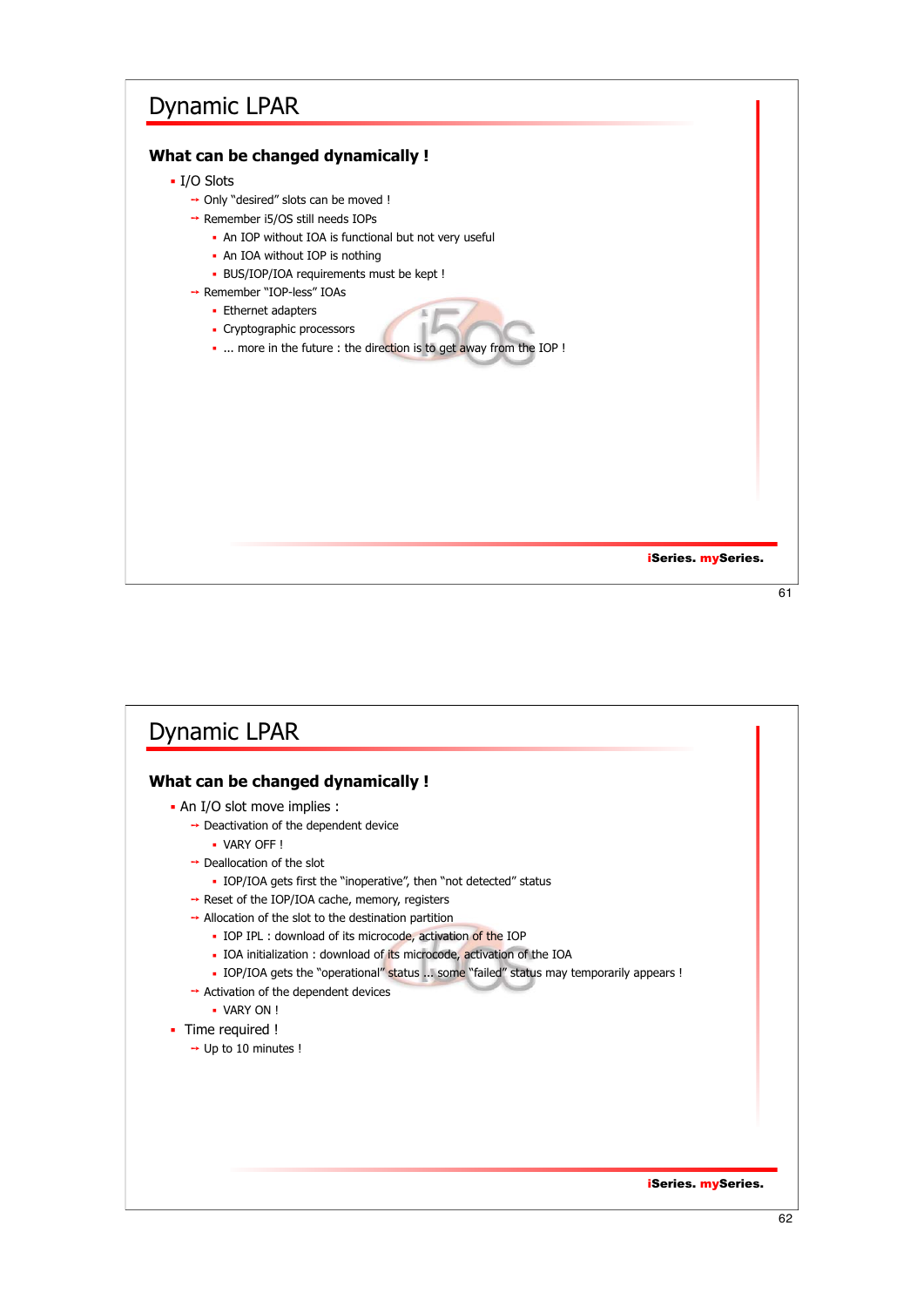## Dynamic LPAR

#### **What can be changed dynamically !**

- Virtual I/O Slots
	- $\rightarrow$  Can only be filled or emptied
		- Cannot be moved from one partition to another
	- → Only "desired" slots can be moved !
		- Configuration maintained in the partition profile
		- Changes to the desired/required status of a slot requires partition deactivation an reactivation
		- Changes to the number of virtual slots requires partition deactivation and reactivation
	- $\rightarrow$  Granularity of moves
		- One slot

![](_page_31_Picture_11.jpeg)

![](_page_31_Picture_13.jpeg)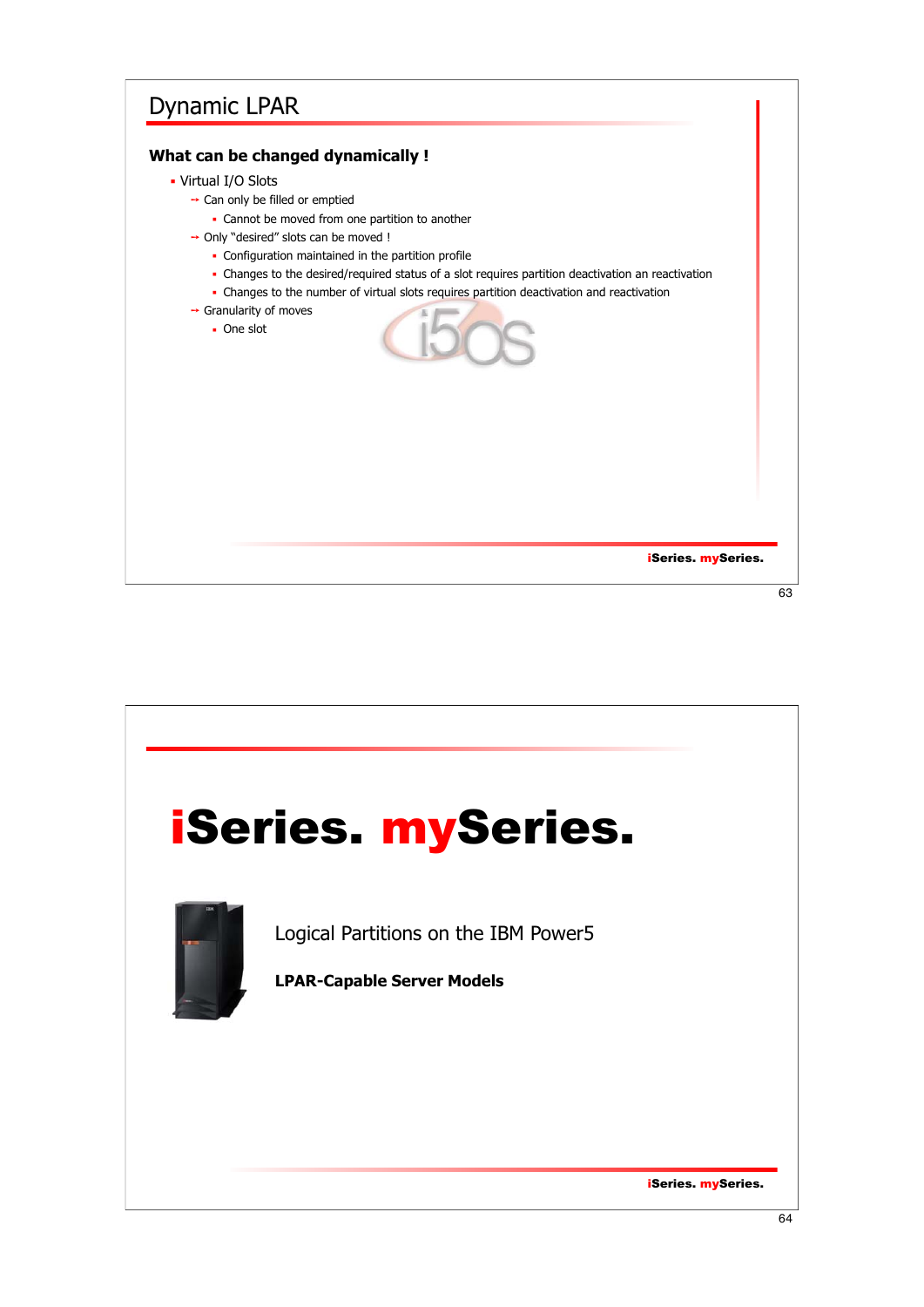### IBM eServer i5/520

#### **Model i5/520 - 1000 CPW**

- Processor : 1-Way Power5, 1.50GHz, L1+L2 Cache
- Processing units available : 0.43
- Maximum partitions : 4

#### **Model i5/520 - 2400 CPW**

- Processor : 1-Way Power5, 1.50GHz, L1+L2 Cache
- Processing units available : 1.00
- Maximum partitions : 10

#### **Model i5/520 - 3300 CPW**

- Processor : 1-Way Power5, 1.65GHz, L1+L2+L3 Cache
- Processing units available : 1.00
- Maximum partitions : 10

#### **Model i5/520 - 6000 CPW**

- Processor : 2-Ways Power5, 1.65GHz, L1+L2+L3 Cache
- Processing units available : 2.00
- Maximum partitions : 20

iSeries. mySeries.

65

## iSeries. mySeries. IBM eServer i5/550 **Model i5/550 - CoD from 3300 to 12000 CPW - Minimal Configuration** → Processor : 2-Ways Power5, 1.65GHz, L1+L2+L3 Cache ! one i5/OS license !  $\rightarrow$  Processing units available : 2.0  $\rightarrow$  Maximum partitions : 20 Maximal Configuration → Processor : 4-Ways Power5, 1.65GHz, L1+L2+L3 Cache  $\rightarrow$  Processing units available : 4.0  $\rightarrow$  Maximum partitions : 40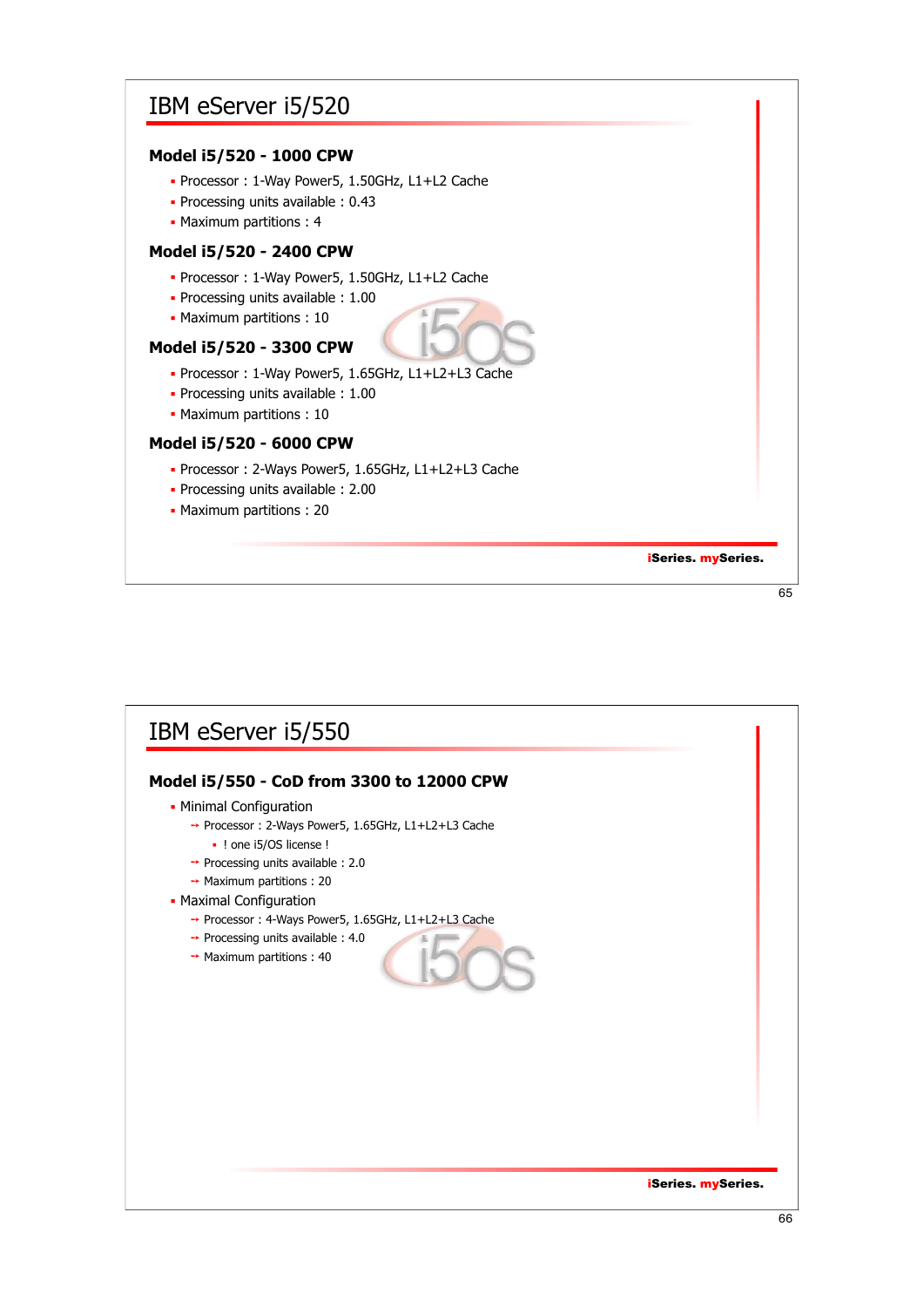## IBM eServer i5/570

#### **Model i5/570 - CoD from 3300 to 44700 CPW**

- Minimal Configuration
	- → Processor : 1-Ways Power5, 1.65GHz, L1+L2+L3 Cache
	- $\rightarrow$  Processing units available : 1.0
	- $\rightarrow$  Maximum partitions : 10
- **Maximal Configuration** 
	- → Processor : 16-Ways Power5, 1.65GHz, L1+L2+L3 Cache
	- $\rightarrow$  Processing units available : 16.0  $\rightarrow$  Maximum partitions : 160

![](_page_33_Picture_9.jpeg)

iSeries. mySeries.

67

## iSeries. mySeries. IBM eServer i5/595 **Model i5/595 - CoD from 24500 to 165000 CPW** Minimal Configuration → Processor : 8-Ways Power5, 1.65GHz, L1+L2+L3 Cache  $\rightarrow$  Processing units available : 8.0  $\rightarrow$  Maximum partitions : 80 **- Maximal Configuration** → Processor : 64-Ways Power5, 1.65GHz, L1+L2+L3 Cache  $\rightarrow$  Processing units available : 64.0  $\rightarrow$  Maximum partitions : 254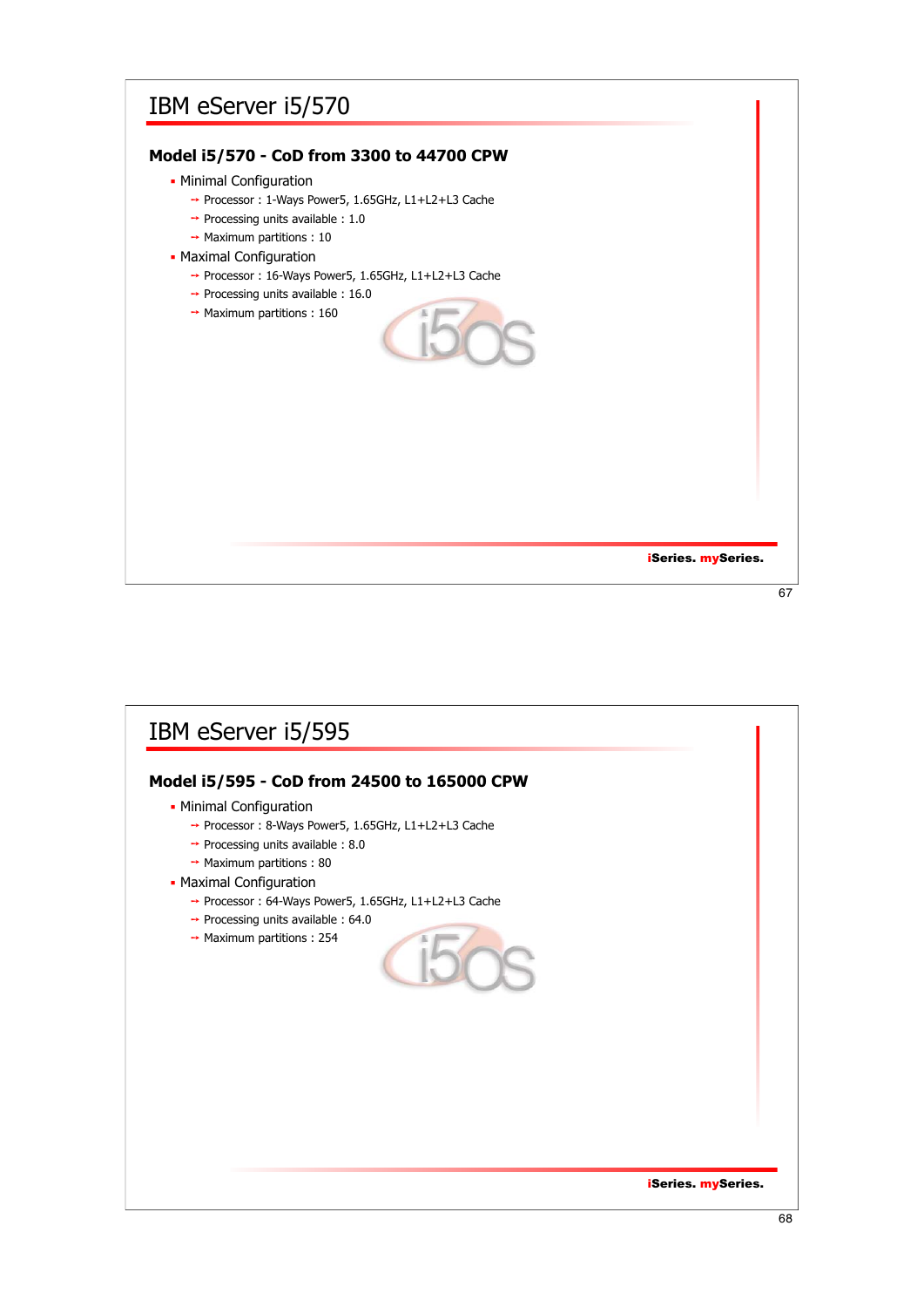| <b>iSeries. mySeries.</b>                               |                            |
|---------------------------------------------------------|----------------------------|
| Logical Partitions on the IBM Power5<br><b>Planning</b> |                            |
|                                                         | <b>iSeries</b> . mySeries. |
|                                                         | 69                         |

![](_page_34_Picture_1.jpeg)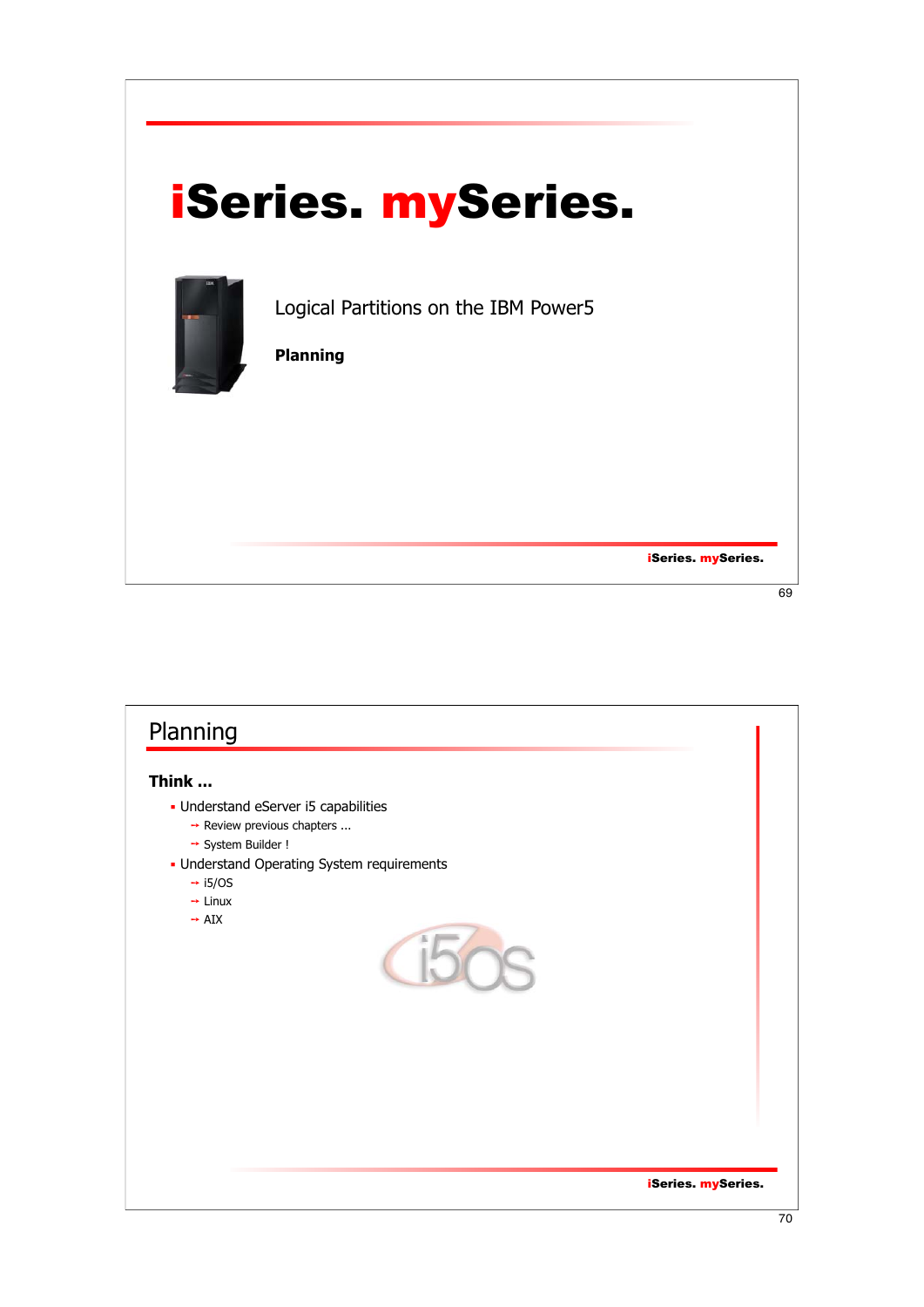![](_page_35_Figure_1.jpeg)

```
 Are mandatory :
```
- $\rightarrow$  At least 0.10 processing unit
	- Commonly represents +/- 330 CPW
- $\rightarrow$  At least 256 MB of main storage
	- Just enough to load and start SLIC & i5/OS ... plan a few bit more to open a session !
- → One direct-attach (internal) disk unit (LSU)
	- Minimum size: 8.58 GB
- $\rightarrow$  One console
	- Can be a HMC thru virtual serial port
- → One alternate-IPL device
	- DVD or tape unit ... can be switchable or dedicate
- $\rightarrow$  One backup device
	- A tape unit ... can be switchable or dedicated
- Operating system :  $\rightarrow$  i5/OS V5R3M0
	- . DO NOT USE SLIC RSA !

iSeries. mySeries.

![](_page_35_Figure_19.jpeg)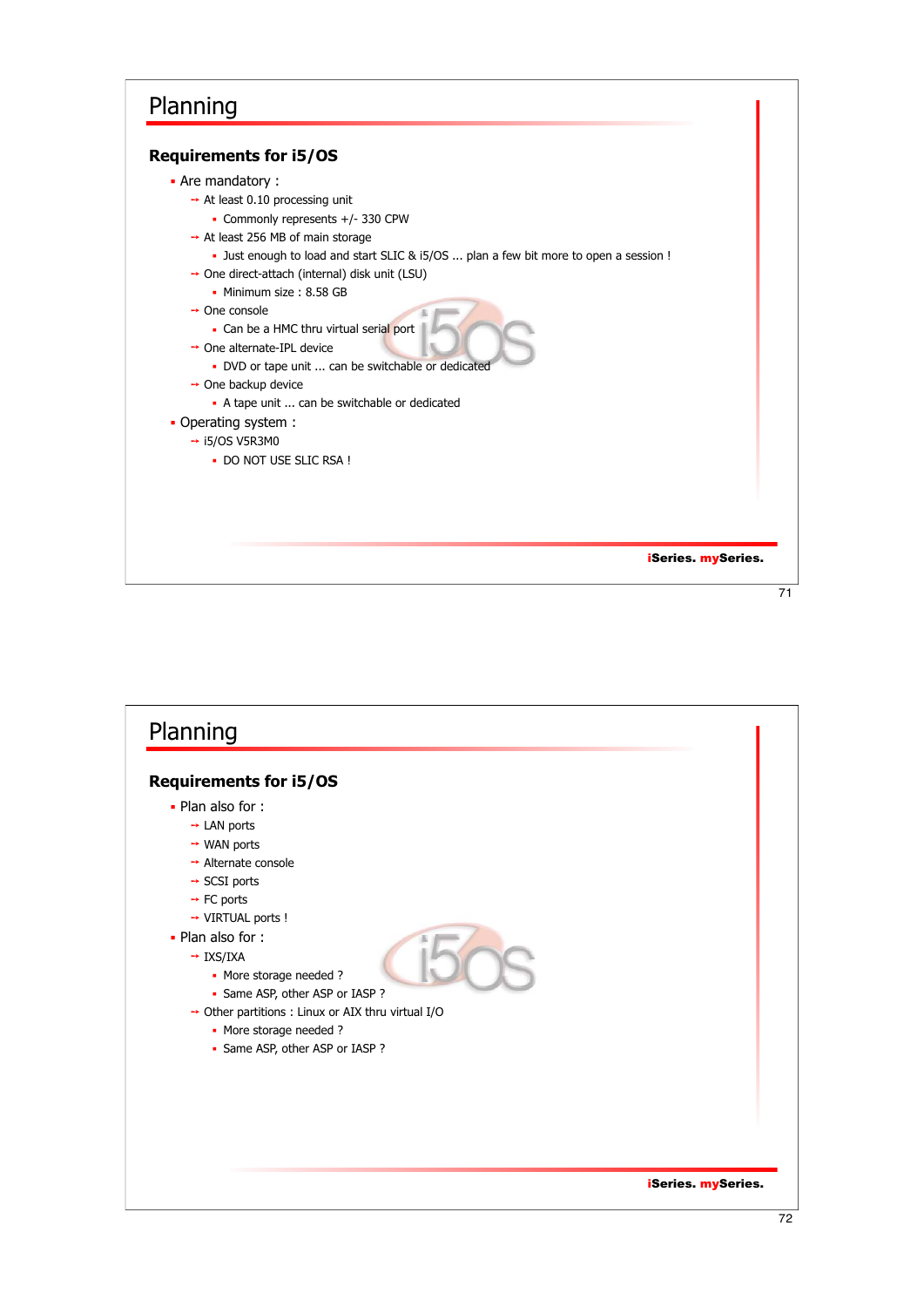![](_page_36_Figure_1.jpeg)

| About Linux and AIX |                         |      |       |            |
|---------------------|-------------------------|------|-------|------------|
| eServer model       | <b>Number of CPUs</b>   | GHz  | rPerf | <b>CPW</b> |
| 520                 | $\overline{2}$          | 1.65 | 9.86  | 6000       |
| 550                 | $\overline{2}$          | 1.65 | 9.86  | 6200       |
|                     | $\overline{\mathbf{4}}$ | 1.65 | 19.66 | 12000      |
| 570                 | $\overline{2}$          | 1.65 | 9.86  | 6350       |
|                     | $\overline{4}$          | 1.65 | 19.66 | 12000      |
|                     | 8                       | 1.65 | 37.22 | 23500      |
|                     | 12                      | 1.65 | 53.43 | 33400      |
|                     | 16                      | 1.65 | 68.40 | 44700      |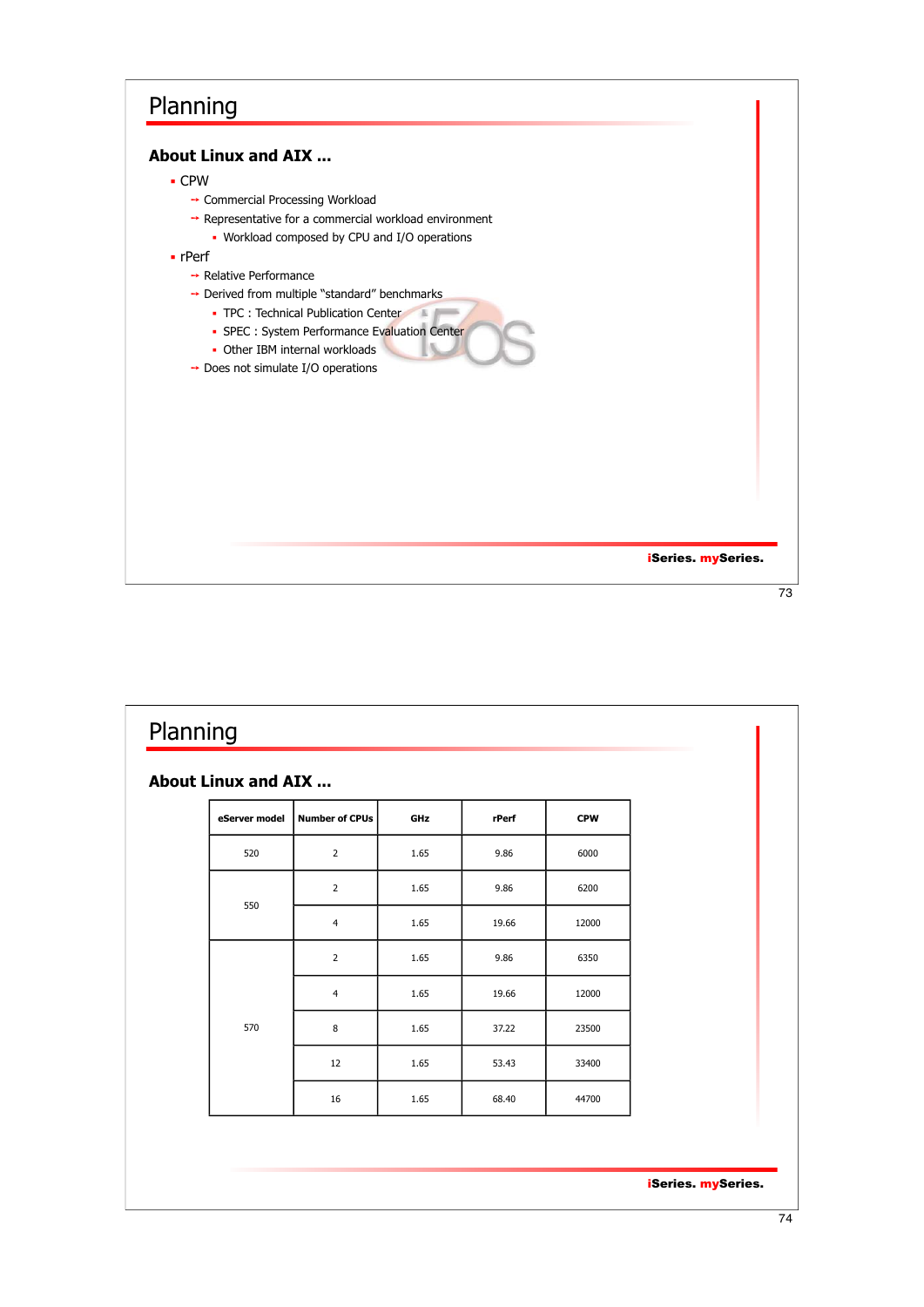### iSeries. mySeries. Planning **Requirements for Linux/AIX 5L v5.3** Are mandatory :  $\rightarrow$  At least 0.10 processing unit  $\rightarrow$  Some memory ... depending on the applications you'll have to run !  $\rightarrow$  One disk unit ... Physical or ... virtual !  $\rightarrow$  One console Can be a HMC thru virtual serial port  $\rightarrow$  One alternate boot device CD or DVD ... physical or virtual !  $\rightarrow$  One backup device A tape unit ... can be switchable, dedicated or virtual Operating system :  $\rightarrow$  A PowerPC compatible, 64-bits kernel Linux edition : • Red Hat Enterprise Linux AS for POWER v4 • Novell Suse Linux Enterprise Server for POWER v9  $\rightarrow$  AIX 5L v5.3 75

![](_page_37_Picture_1.jpeg)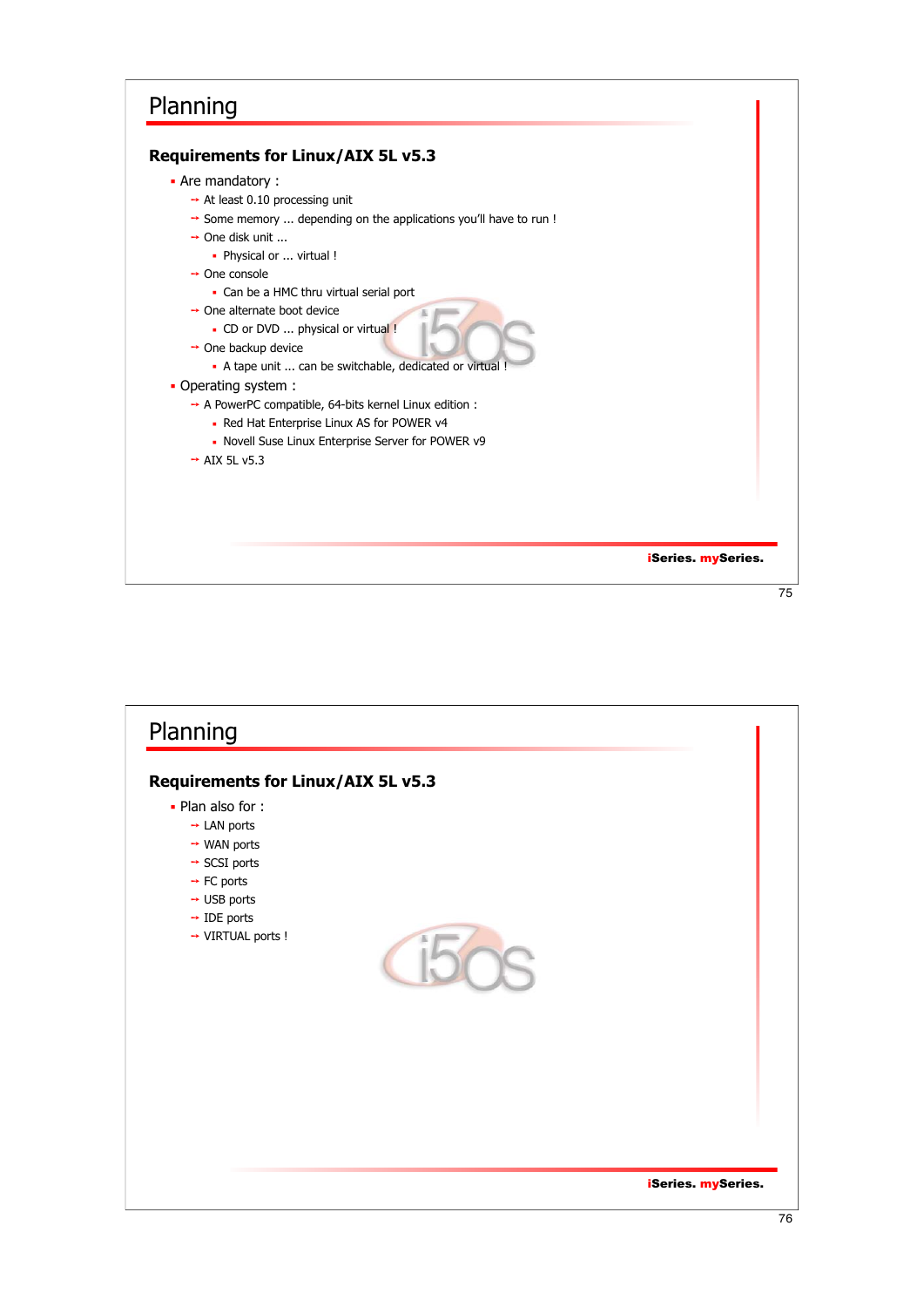#### **Requirements for AIX 5L v5.2**

REMEMBER : this version of AIX does NOT SUPPORT "virtual things" !

- → Virtual processors cannot be used ...
- $\rightarrow$  Memory cannot be dynamically assigned ...
- $\rightarrow$  No virtual networks, nor virtual storage can be used
- Virtual console can be used !

#### Are mandatory :

- $\rightarrow$  At least 1 dedicated processor
- Some memory ... depending on the applications you'll have to run !
- $\rightarrow$  One disk unit
	- One console
		- Can be a HMC thru virtual serial port
- $\rightarrow$  One alternate boot device
	- CD or DVD
- $\rightarrow$  One backup device
	- A tape unit ... can be switchable or dedicated

#### iSeries. mySeries.

![](_page_38_Figure_19.jpeg)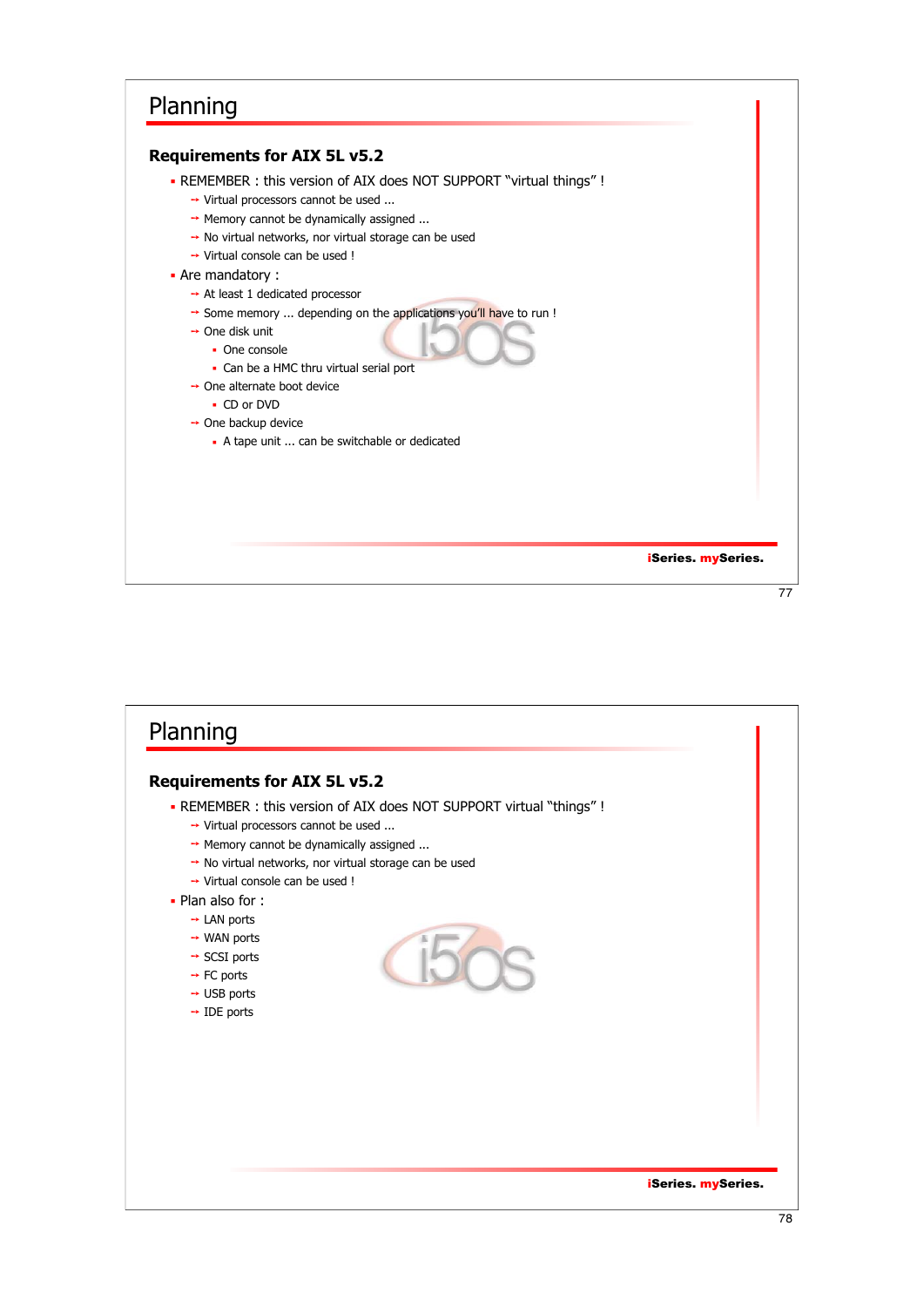#### **Know restrictions**

- At this time, Linux/AIX partitions does not handle any IOA with an IOP placed in an upstream position on the same bus !
	- $\rightarrow$  This means that you cannot share a bus between a Linux/AIX partition and an i5/OS partition
	- $\rightarrow$  This means that you cannot switch a device between a Linux/AIX partition and an i5/OS partition
		- You can switch a device between i5/OS partitions
		- You can switch a device between AIX/Linux partitions

![](_page_39_Picture_7.jpeg)

iSeries. mySeries.

![](_page_39_Figure_10.jpeg)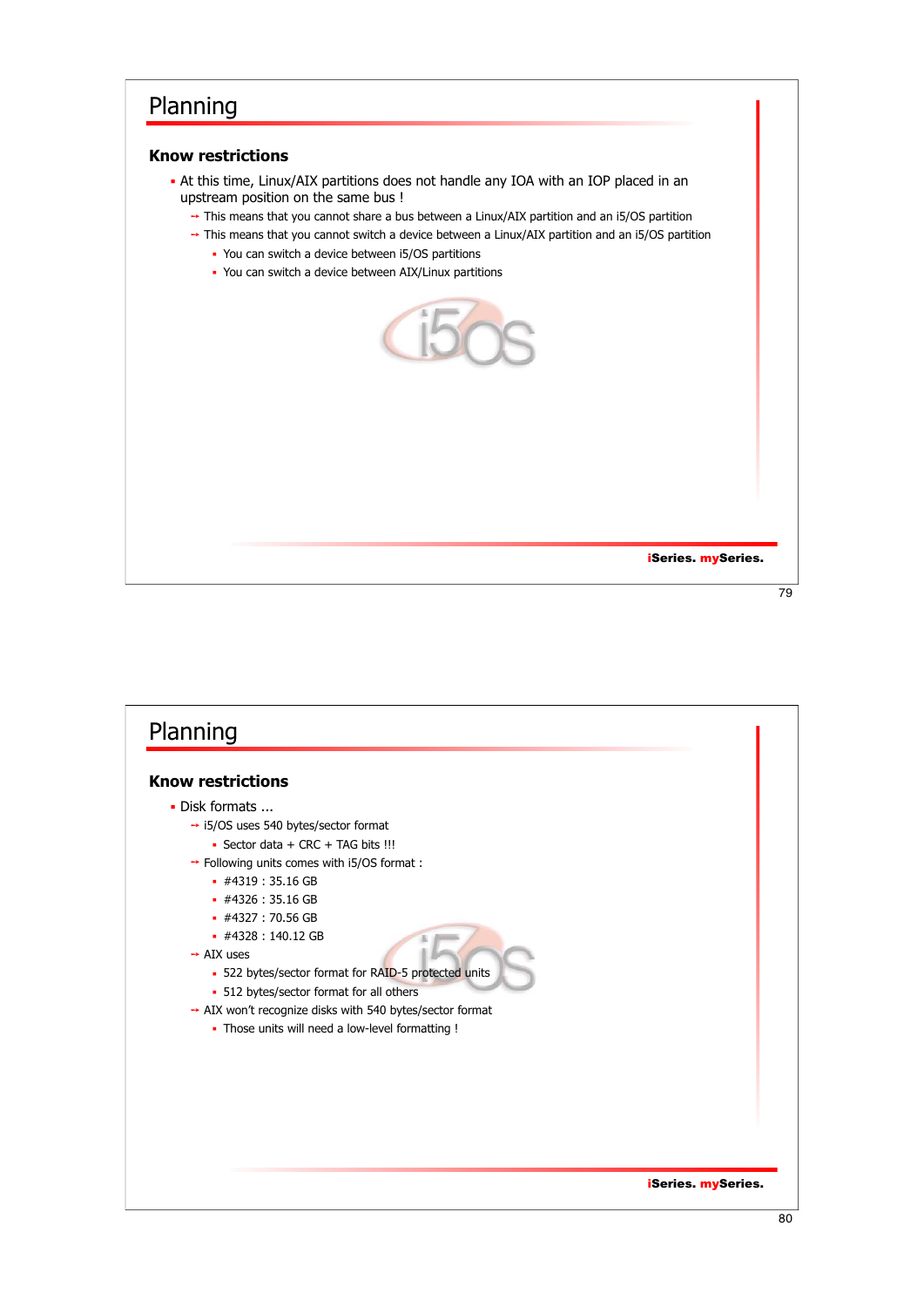#### **... Think ...**

- Make a capacity planning
	- $\rightarrow$  Determine your needs
- **Inventory existing system** 
	- $\rightarrow$  Determine which component may/will be reused
- **Build a new system**
- Validate the new system
	- → Use LPAR Validater Tool
	- → Call IBM or a Business Partner
- Consider to upgrade existing system to supported OS version/release
	- → Consider EVERY partition !
	- → Upgrades to i5/OS V5R3 ...
		- V5R3 does NOT support models 150, 6xx, Sxx
		- V5R3 is the last release to support models 170, 250, 7xx
		- V5R3 is the last release to support SPD hardware
		- V5R1 planned end of support is September 2005

iSeries. mySeries.

![](_page_40_Figure_19.jpeg)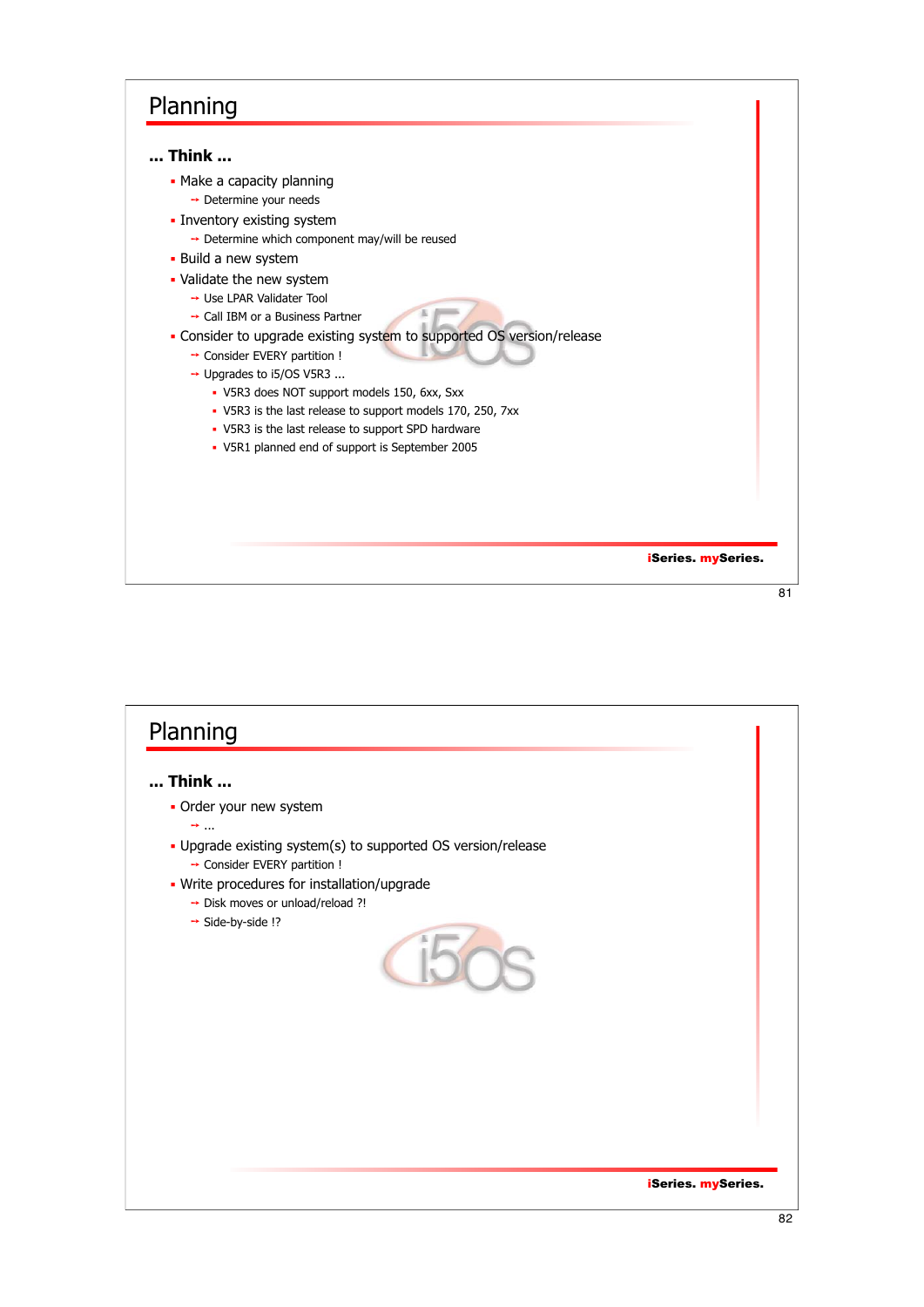![](_page_41_Figure_1.jpeg)

![](_page_41_Picture_2.jpeg)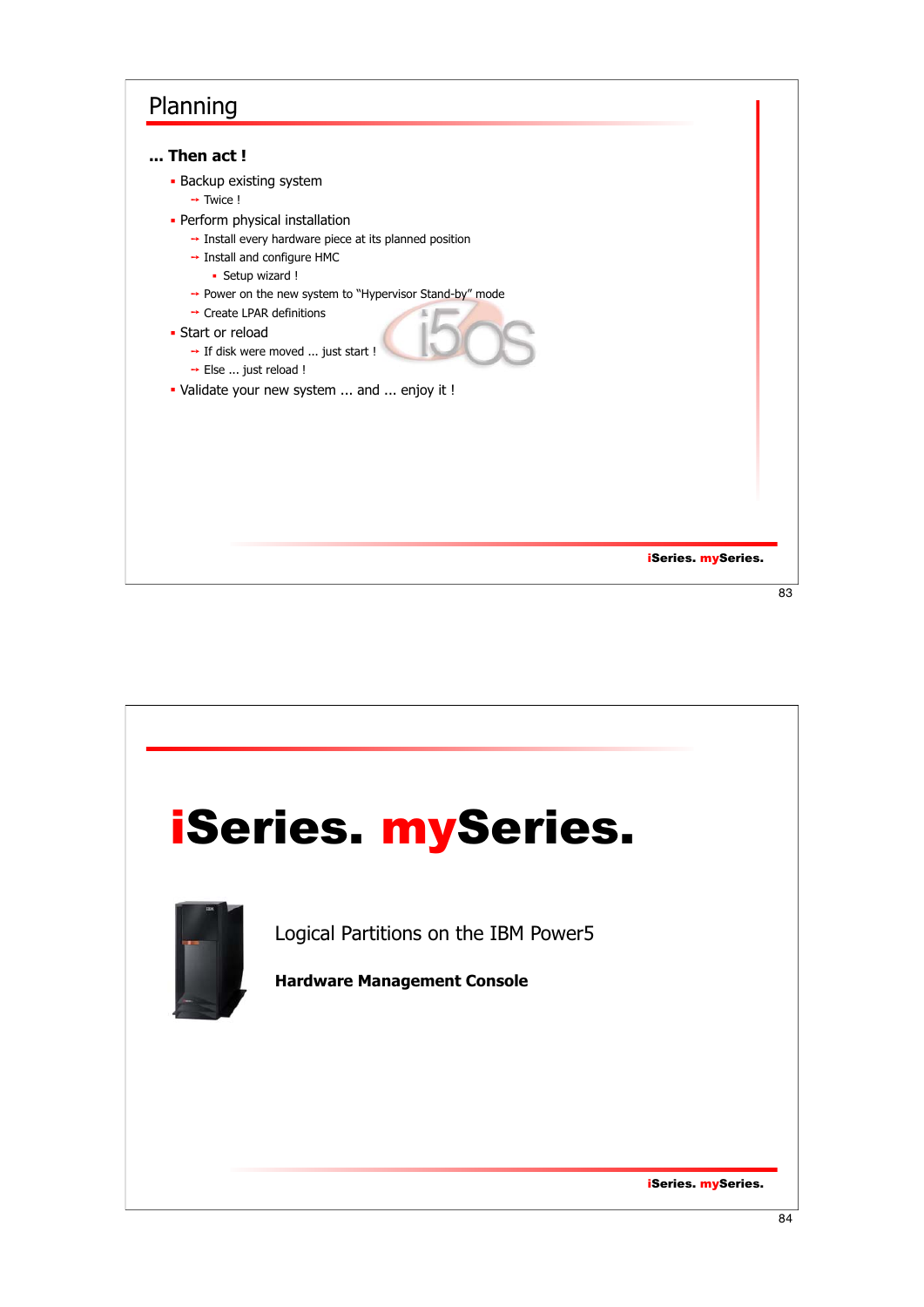## iSeries. mySeries. Hardware Management Console **What is it ? - Hardware dedicated to console functions**  Used to create and maintain a multiple-partitioned environment  $\rightarrow$  Startup & shutdown partitions  $\rightarrow$  Performing resource movements Displaying a virtual console Displaying a virtual operator panel - Detecting, reporting and sorting change in hardware conditions **Gathering and reporting system error events**  Activating CoD resources Supports i5/OS, Linux and AIX **Is it mandatory ?** YES, for LPARed systems YES, for CoD systems • Not required to operate partitions

![](_page_42_Picture_2.jpeg)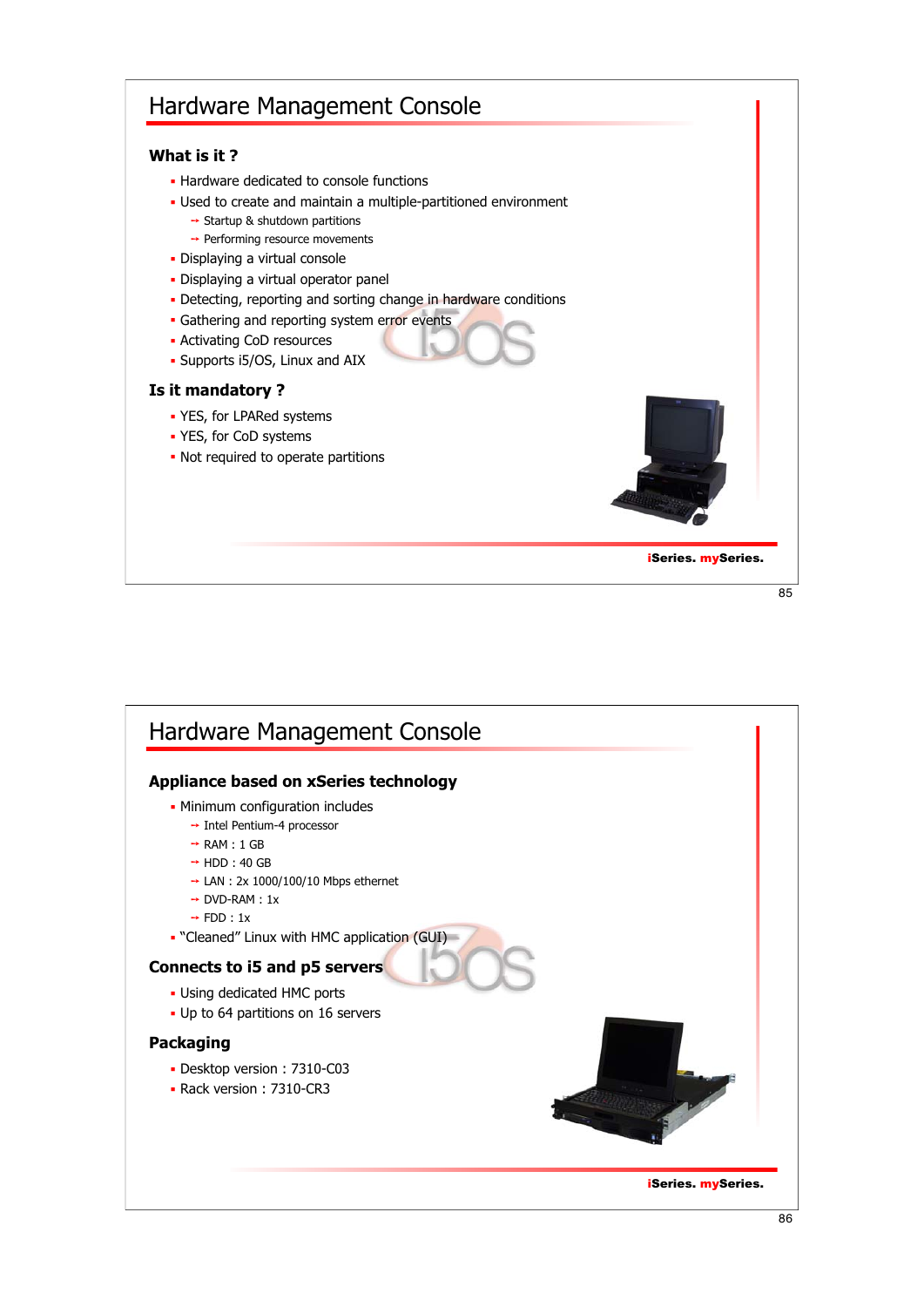![](_page_43_Picture_0.jpeg)

![](_page_43_Figure_1.jpeg)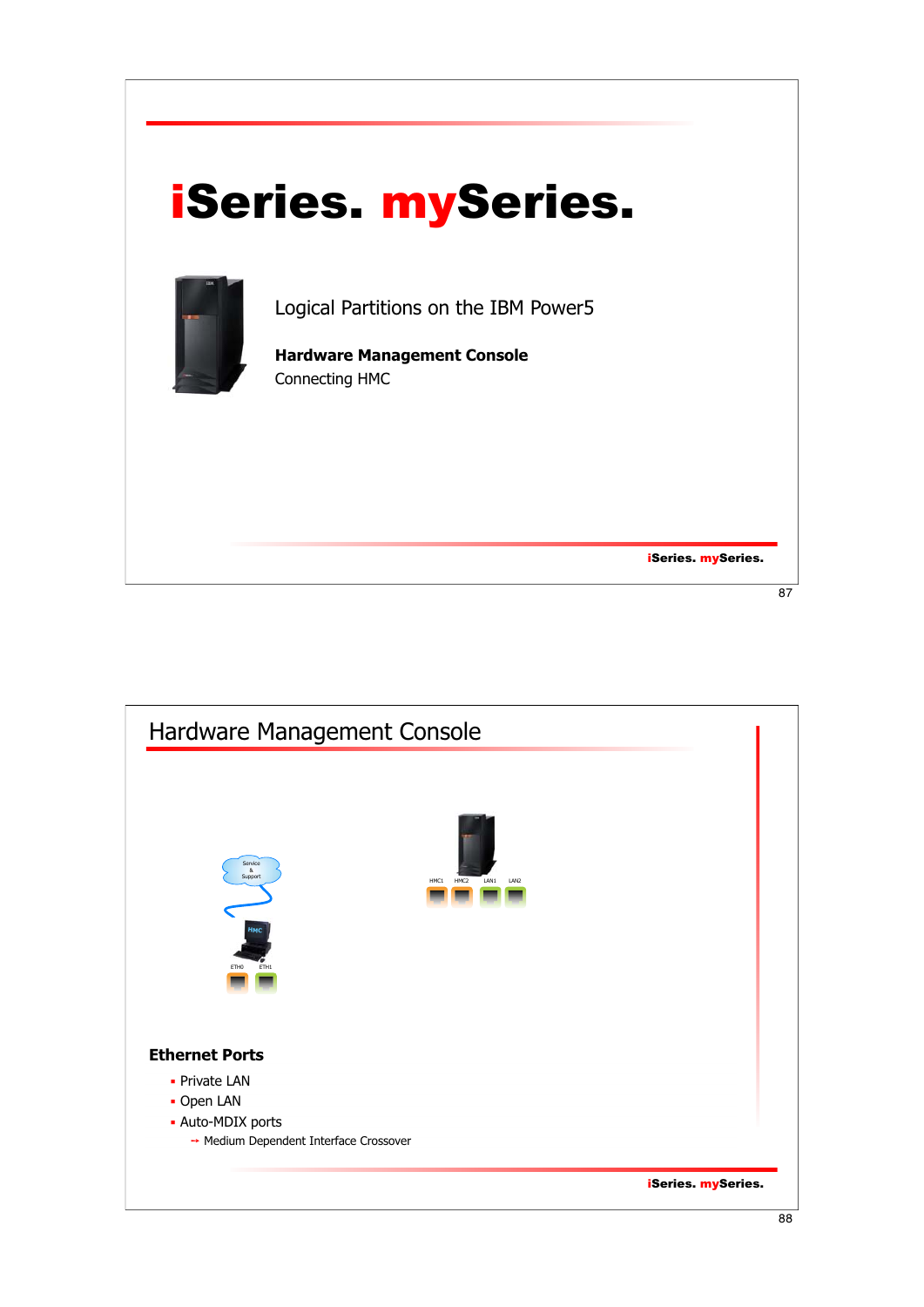![](_page_44_Figure_0.jpeg)

![](_page_44_Figure_1.jpeg)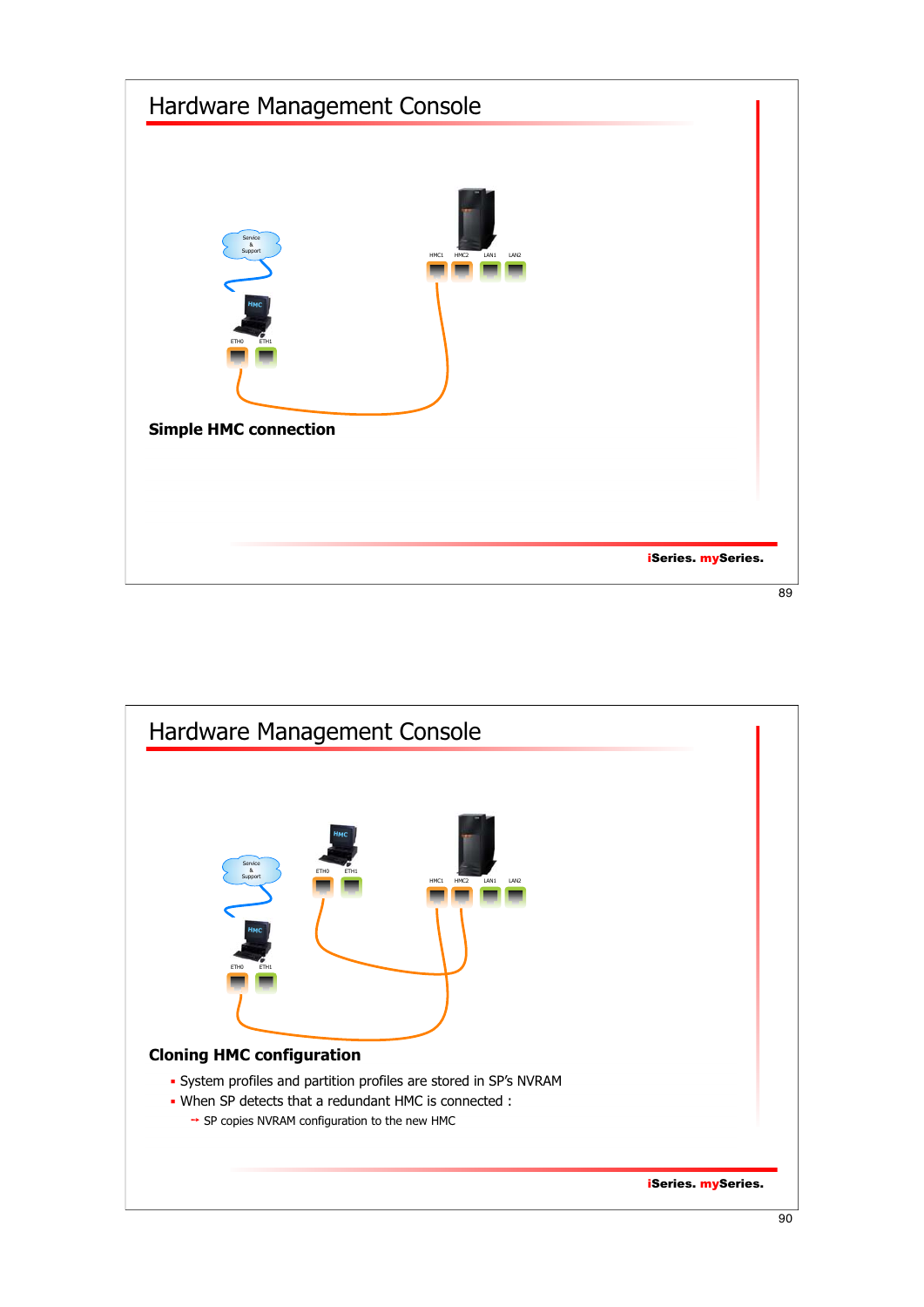![](_page_45_Figure_0.jpeg)

![](_page_45_Figure_1.jpeg)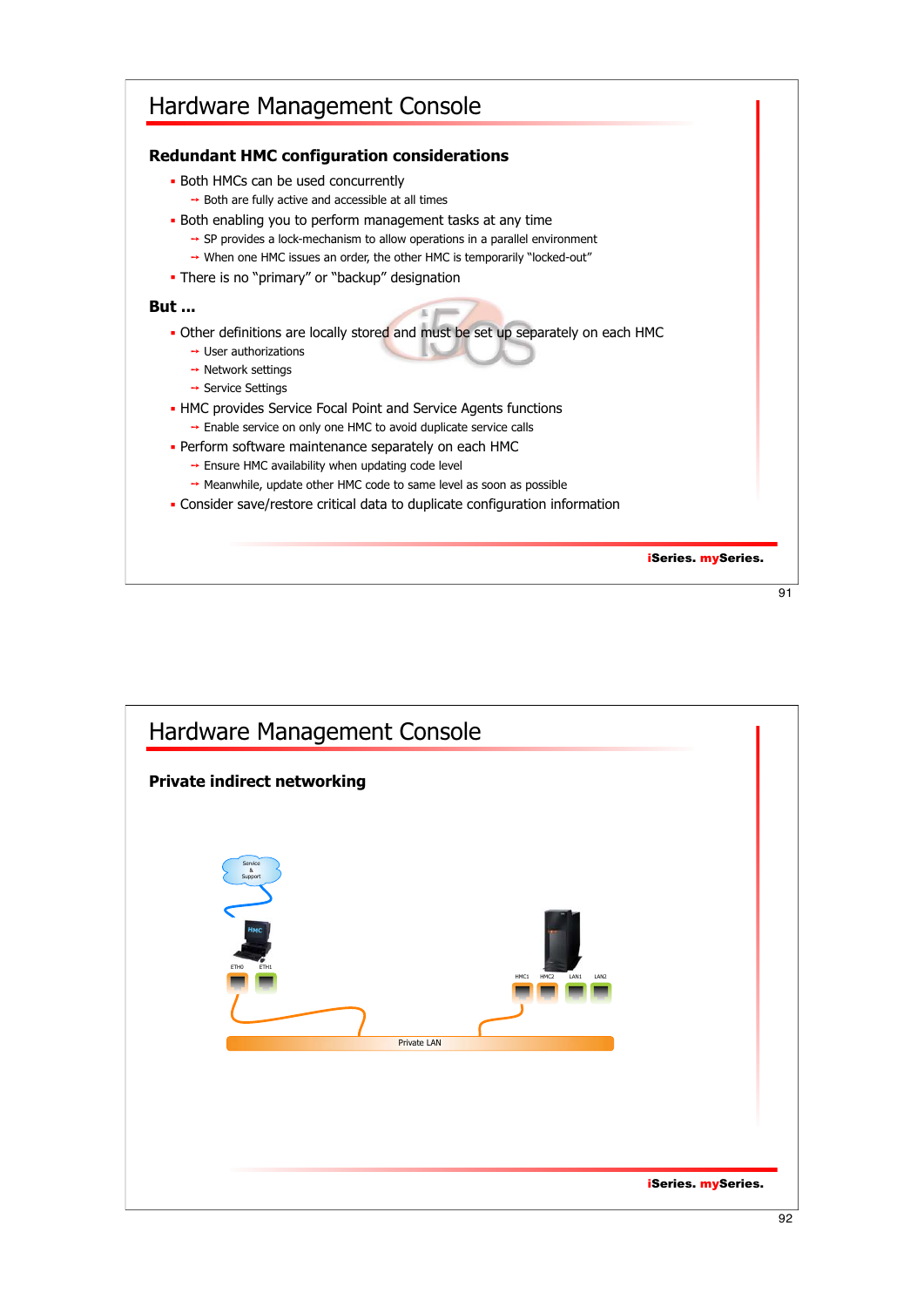![](_page_46_Figure_0.jpeg)

![](_page_46_Figure_1.jpeg)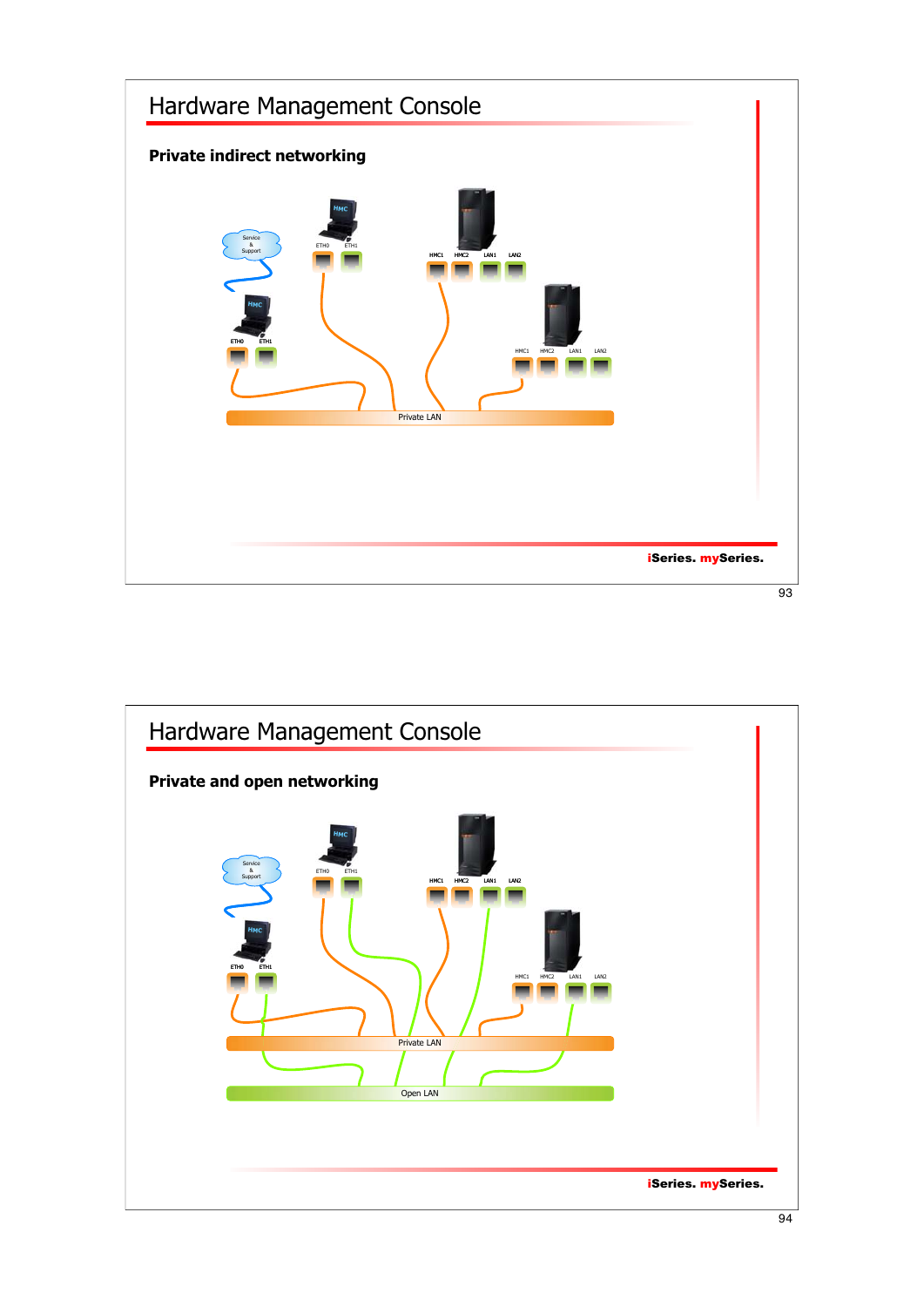![](_page_47_Figure_0.jpeg)

![](_page_47_Picture_1.jpeg)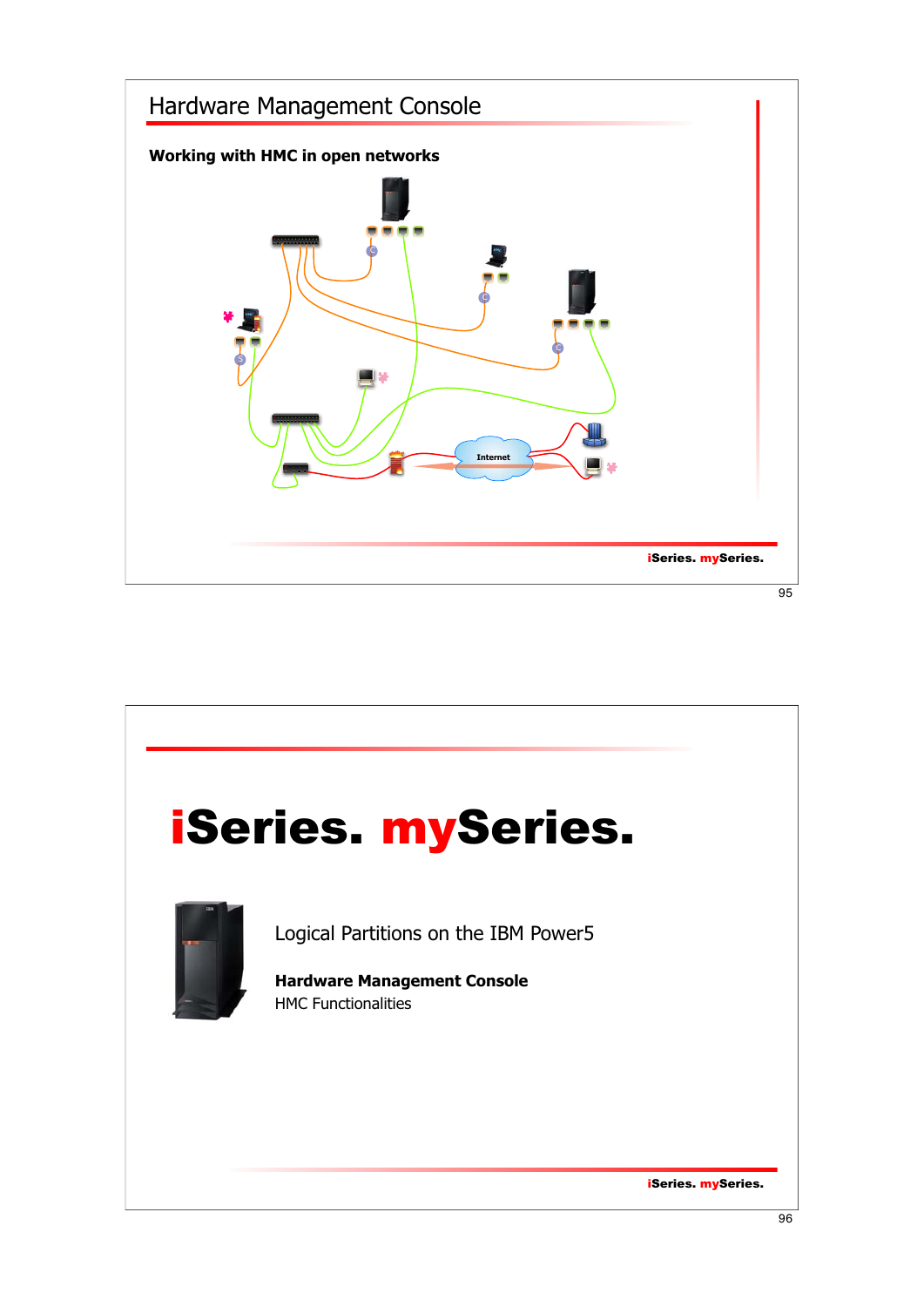![](_page_48_Figure_0.jpeg)

![](_page_48_Figure_1.jpeg)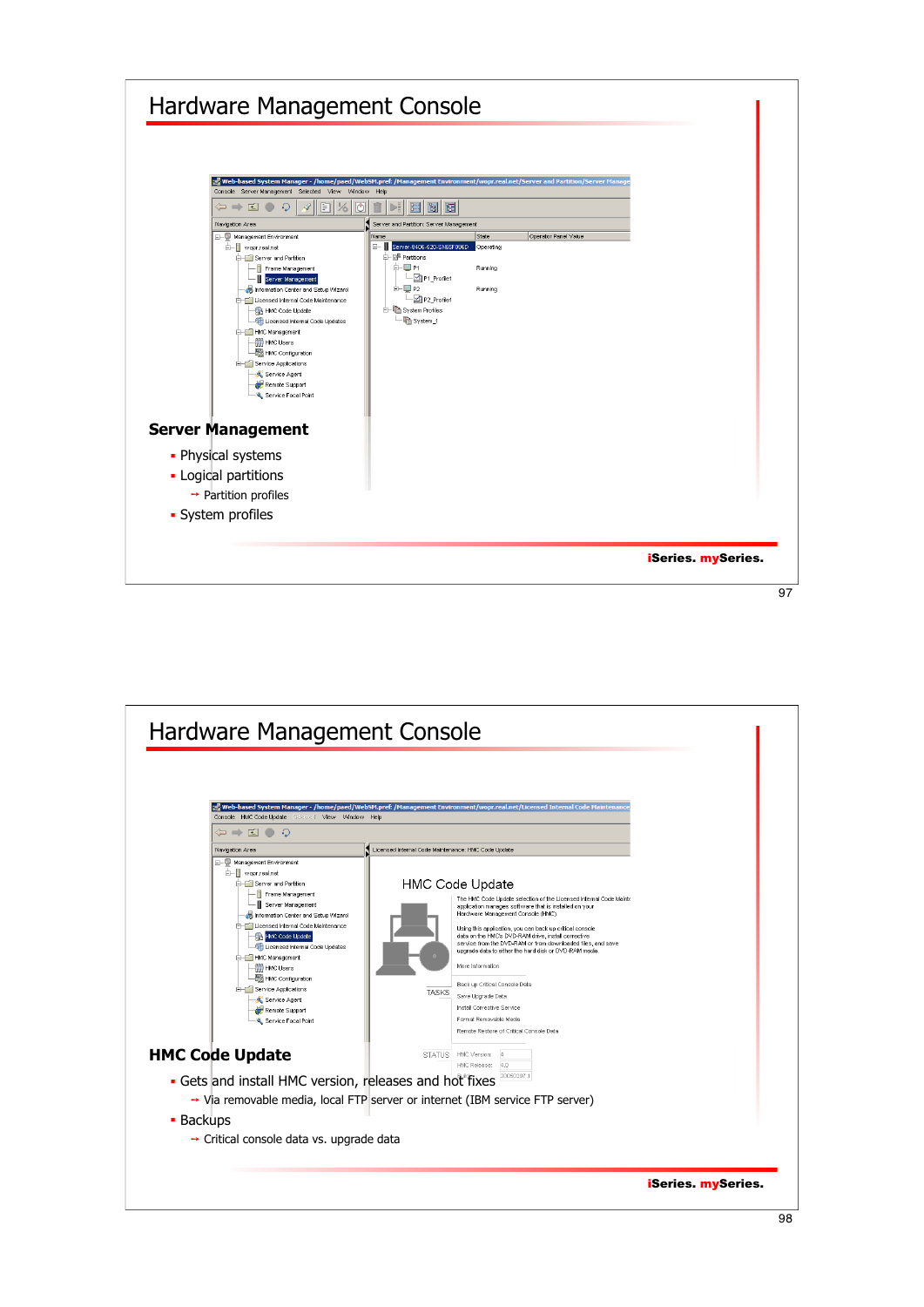![](_page_49_Figure_0.jpeg)

![](_page_49_Figure_1.jpeg)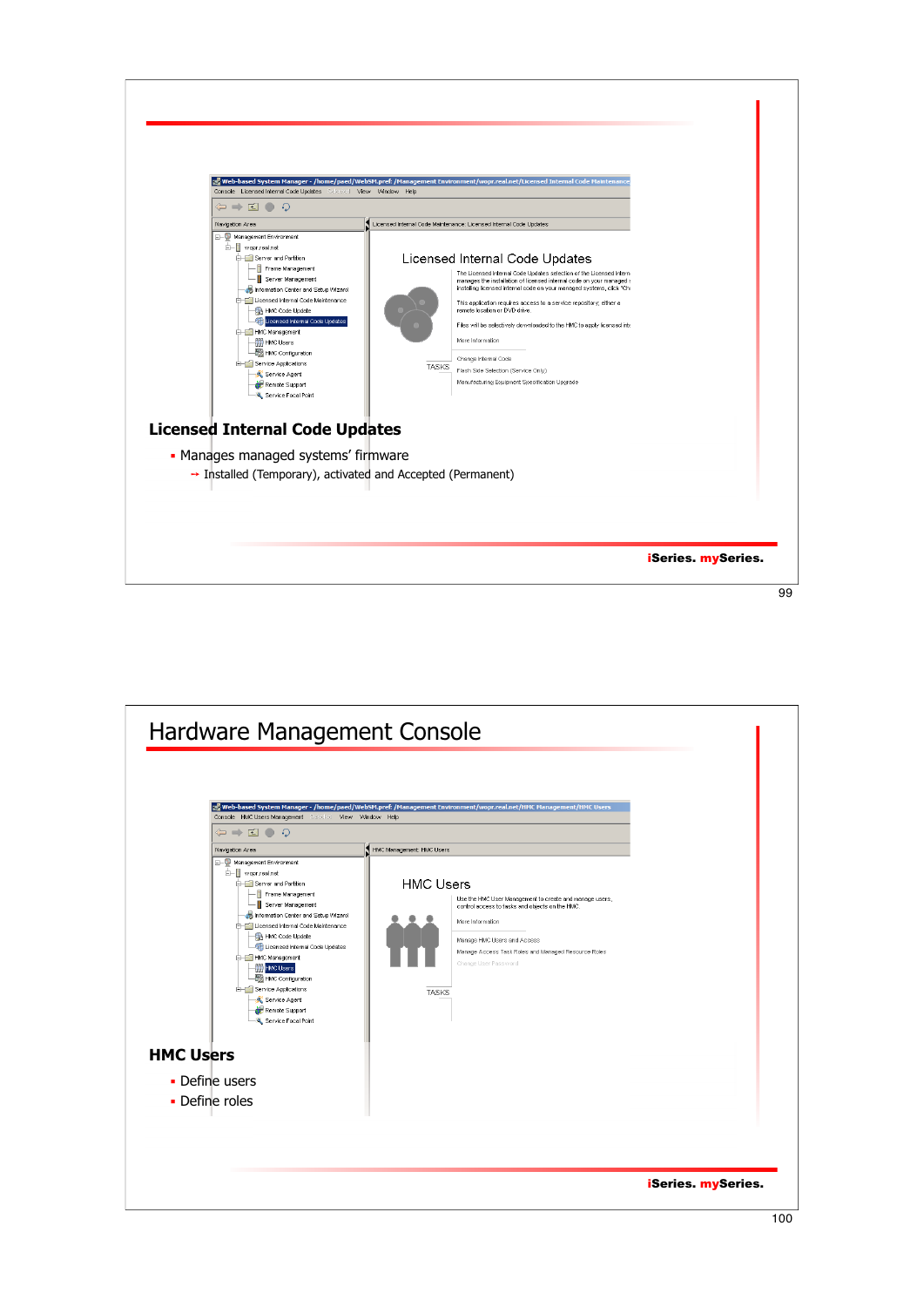![](_page_50_Figure_0.jpeg)

![](_page_50_Figure_1.jpeg)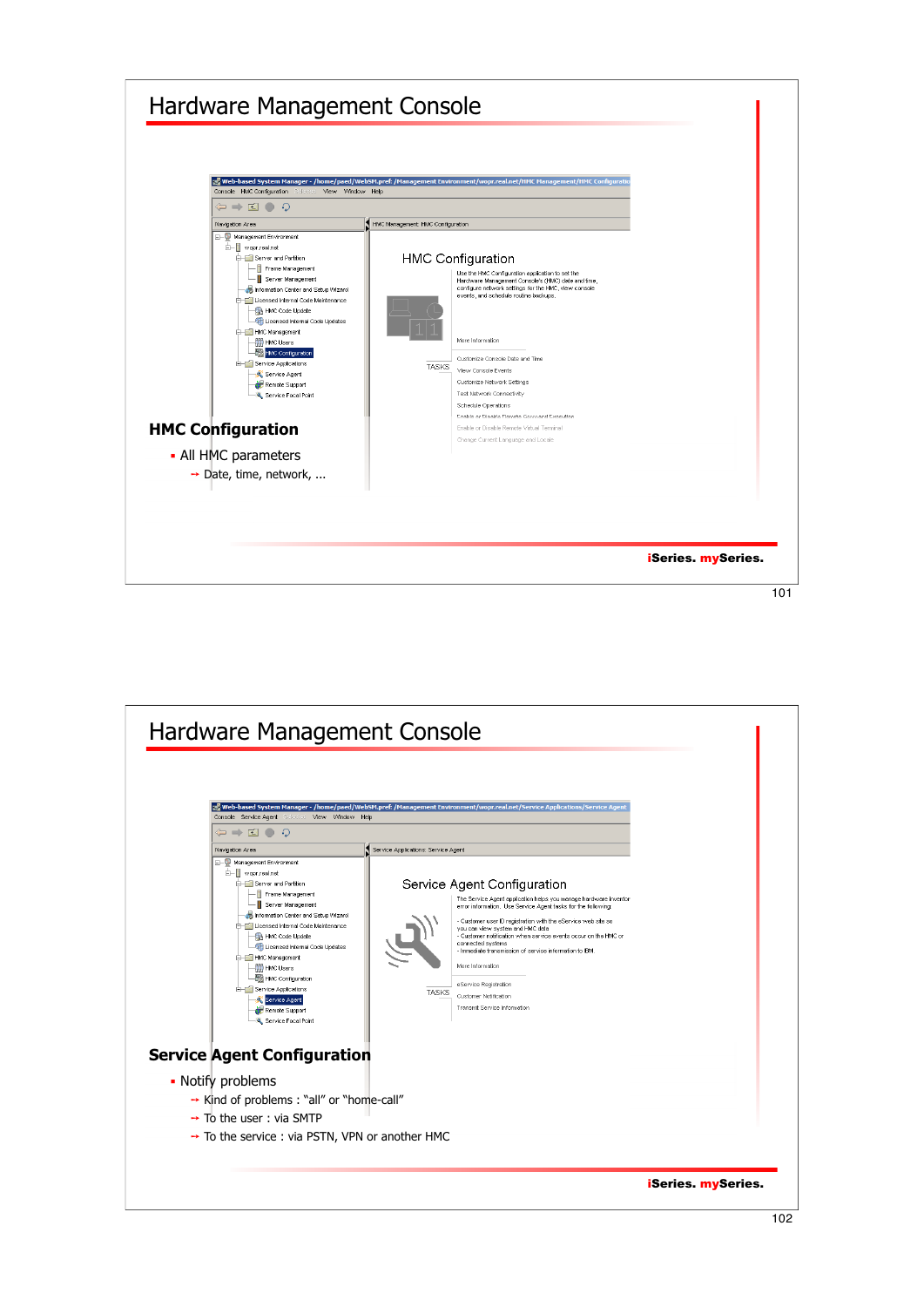![](_page_51_Figure_0.jpeg)

![](_page_51_Figure_1.jpeg)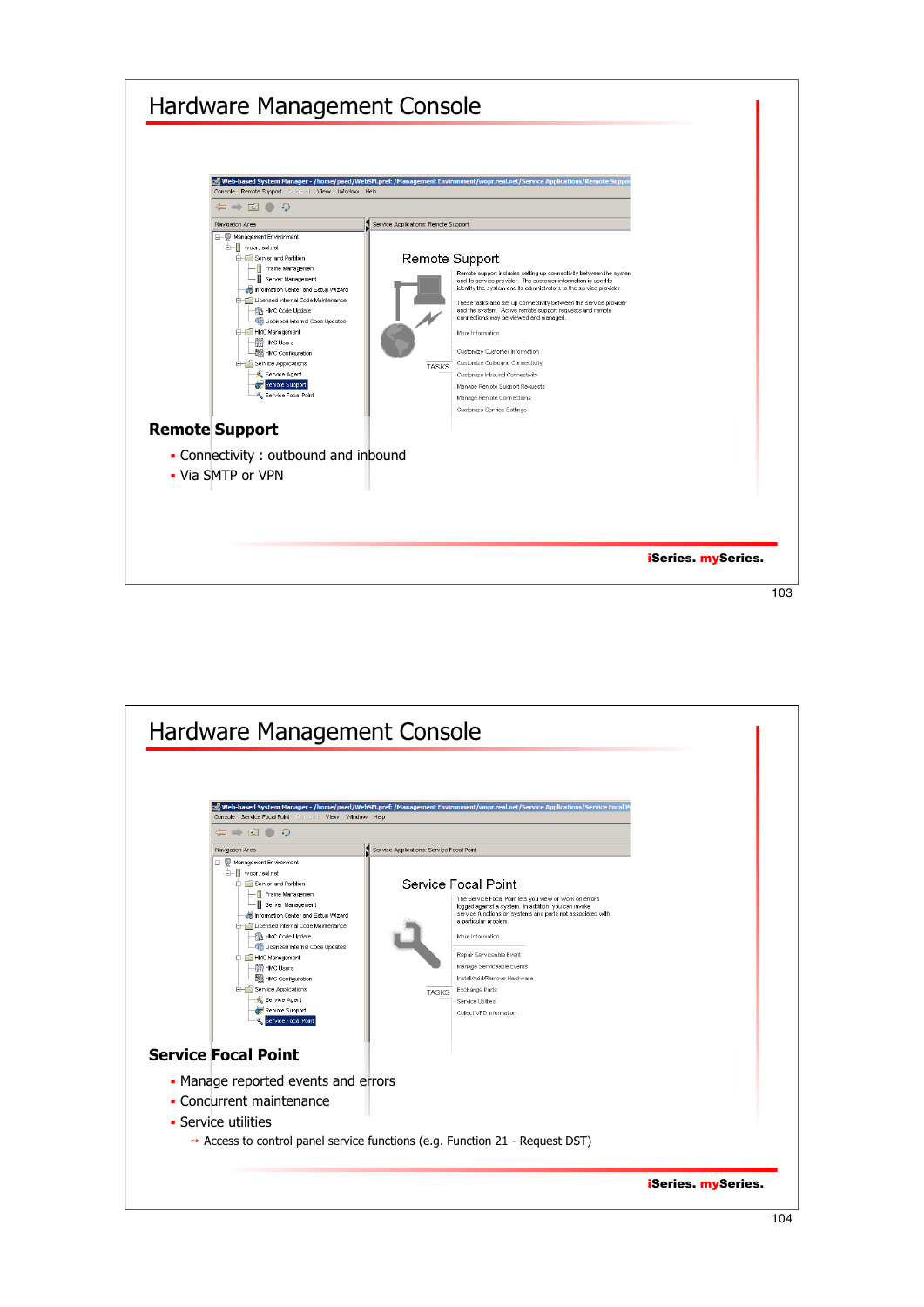![](_page_52_Picture_0.jpeg)

![](_page_52_Picture_1.jpeg)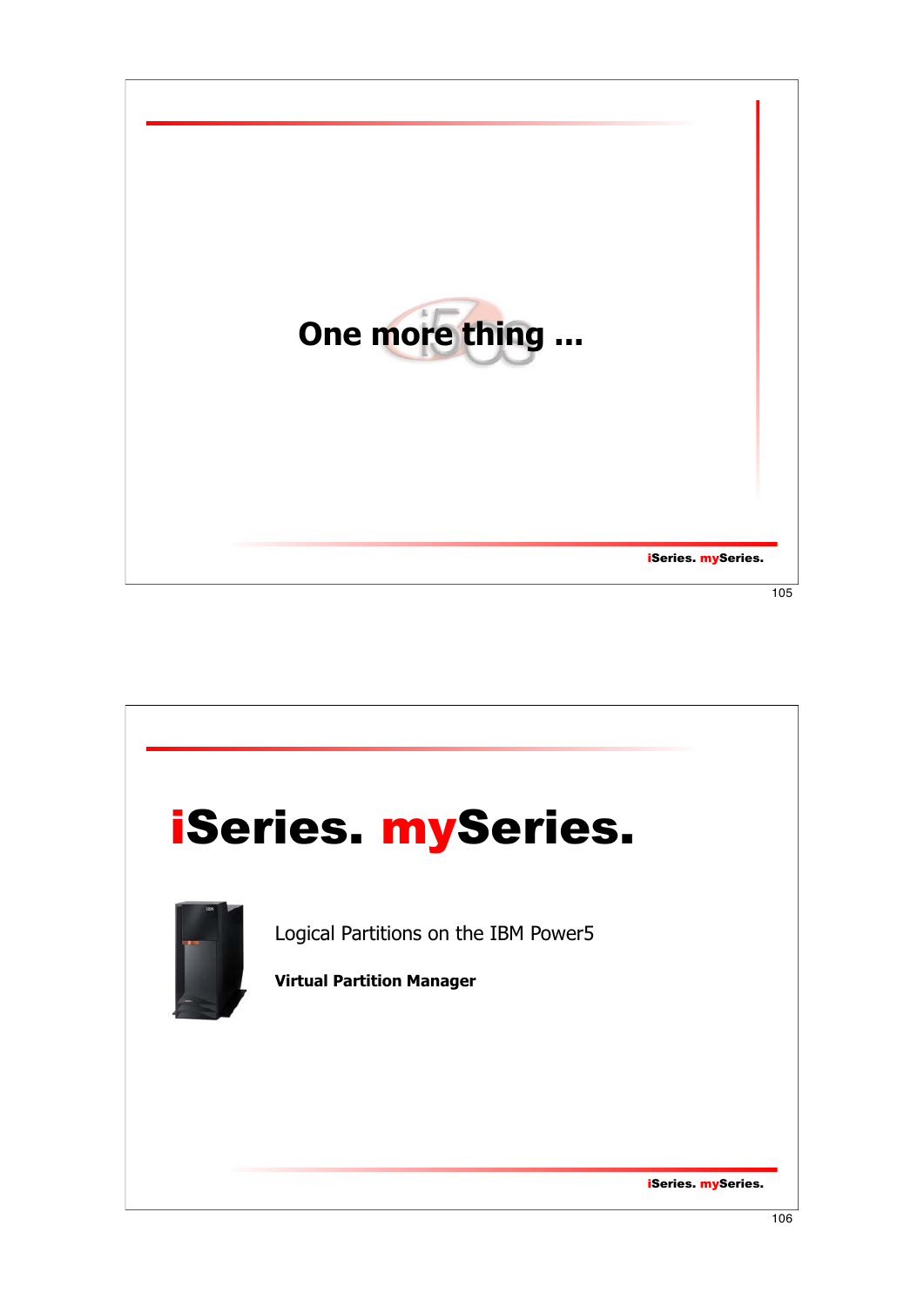# iSeries. mySeries. Virtual Partition Manager **What is it ?** VPM introduces a way to create and manage Linux partitions without the use of a HMC VPM allows small and medium configuration to add simple Linux workloads **Available on May 27th, 2005 (tomorrow) !** 107

![](_page_53_Picture_1.jpeg)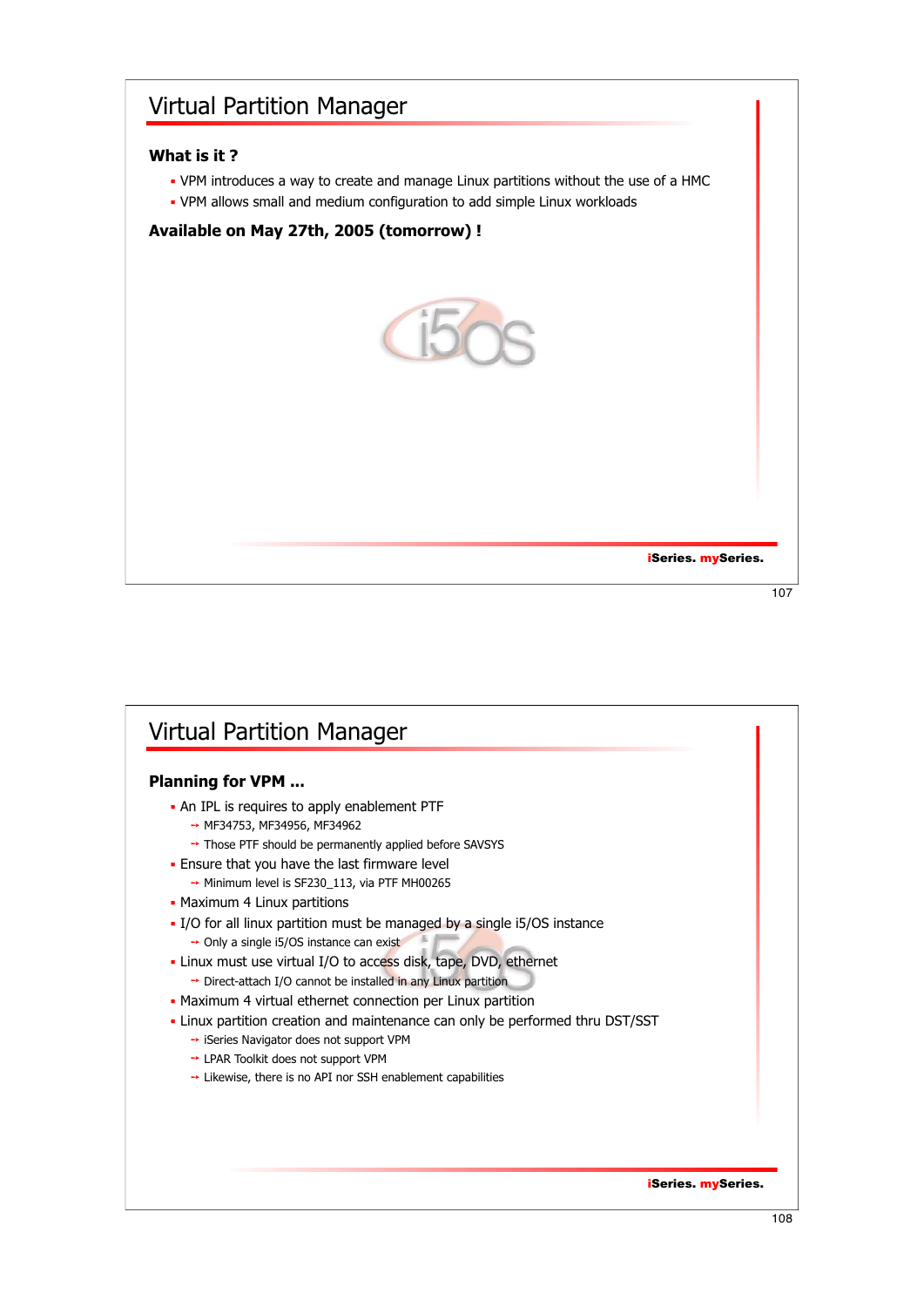![](_page_54_Figure_0.jpeg)

| ٠<br>I<br>۰. | ٠<br>۰. |
|--------------|---------|
|              |         |

| Virtual Partition Manager vs. Hardware Management Console |                        |                      |  |
|-----------------------------------------------------------|------------------------|----------------------|--|
|                                                           | <b>VPM</b>             | <b>HMC</b>           |  |
| Operating systems supported                               | i5/OS and Linux        | i5/OS, Linux and AIX |  |
| Maximum number of partitions                              | 5 (1x i5/OS, 4x Linux) | 254                  |  |
| Uncapped partition support                                | Yes                    | Yes                  |  |
| Dynamic resource movement                                 | <b>No</b>              | Yes                  |  |
| I/O support for Linux                                     | Virtual                | Virtual and Direct   |  |
| Maximum number of ethernet connections                    | $\overline{4}$         | 4096                 |  |
| Maximum virtual disk per partition                        | 64 TB                  | 64 TB                |  |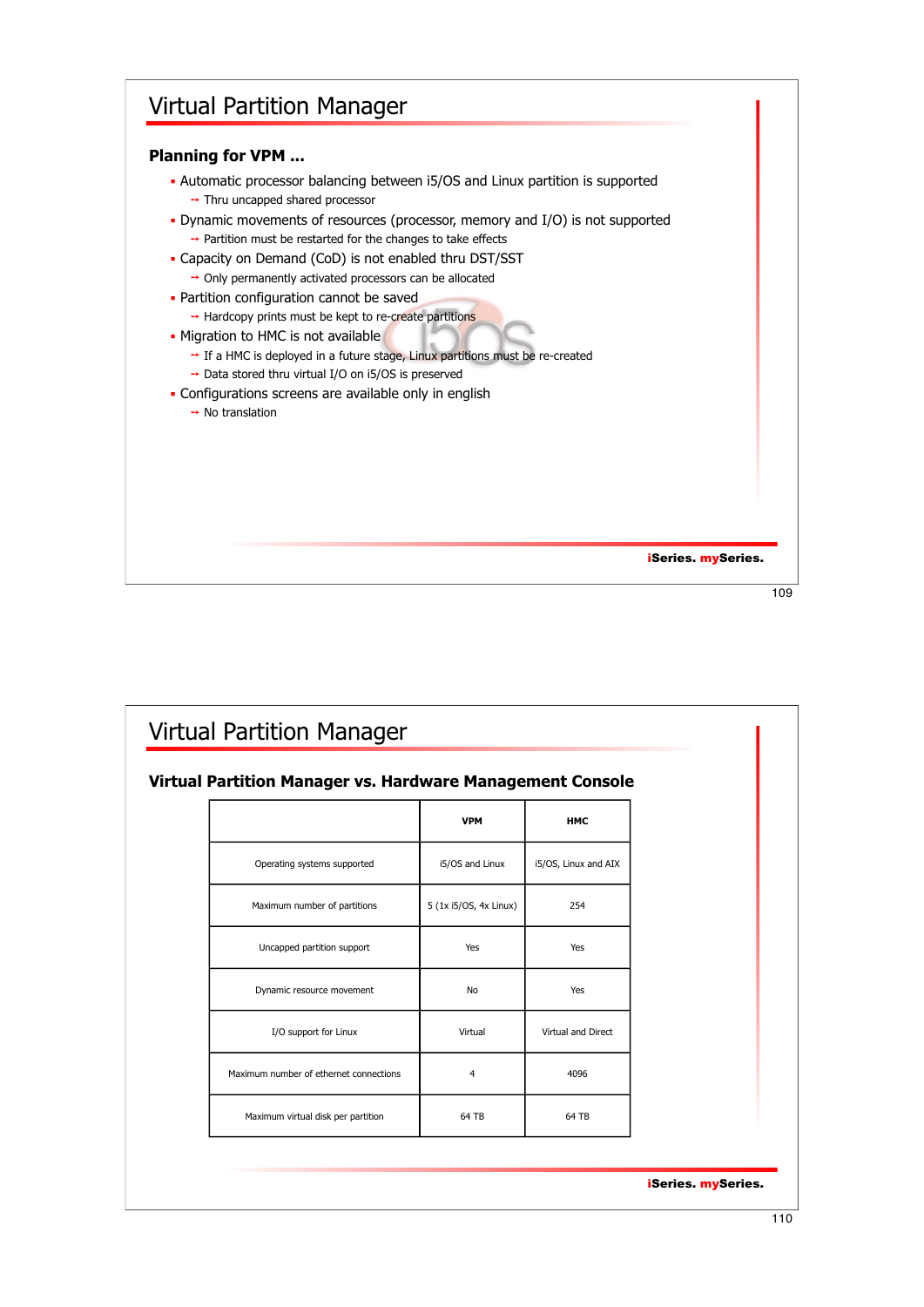![](_page_55_Picture_0.jpeg)

![](_page_55_Picture_1.jpeg)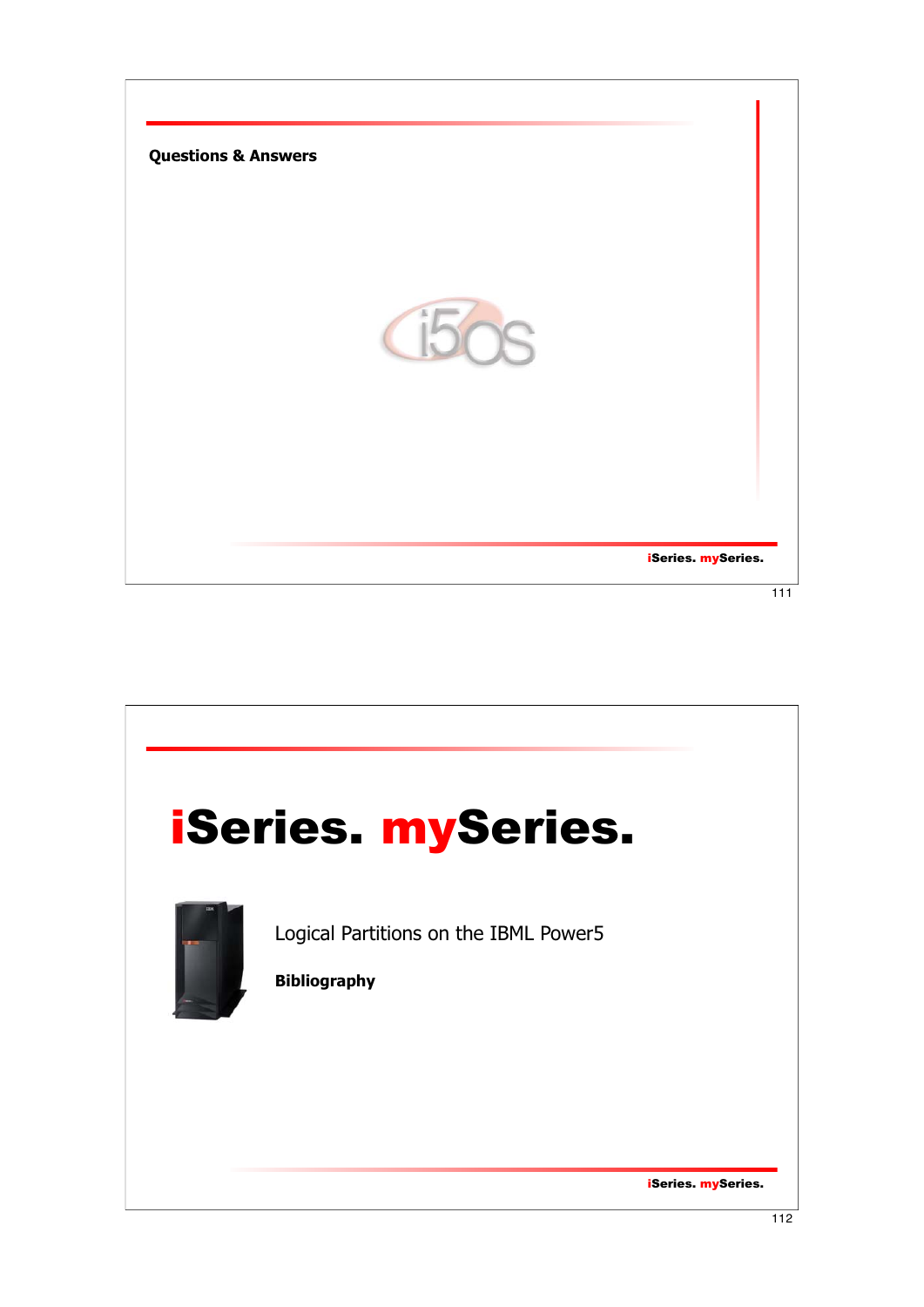![](_page_56_Picture_0.jpeg)

![](_page_56_Picture_1.jpeg)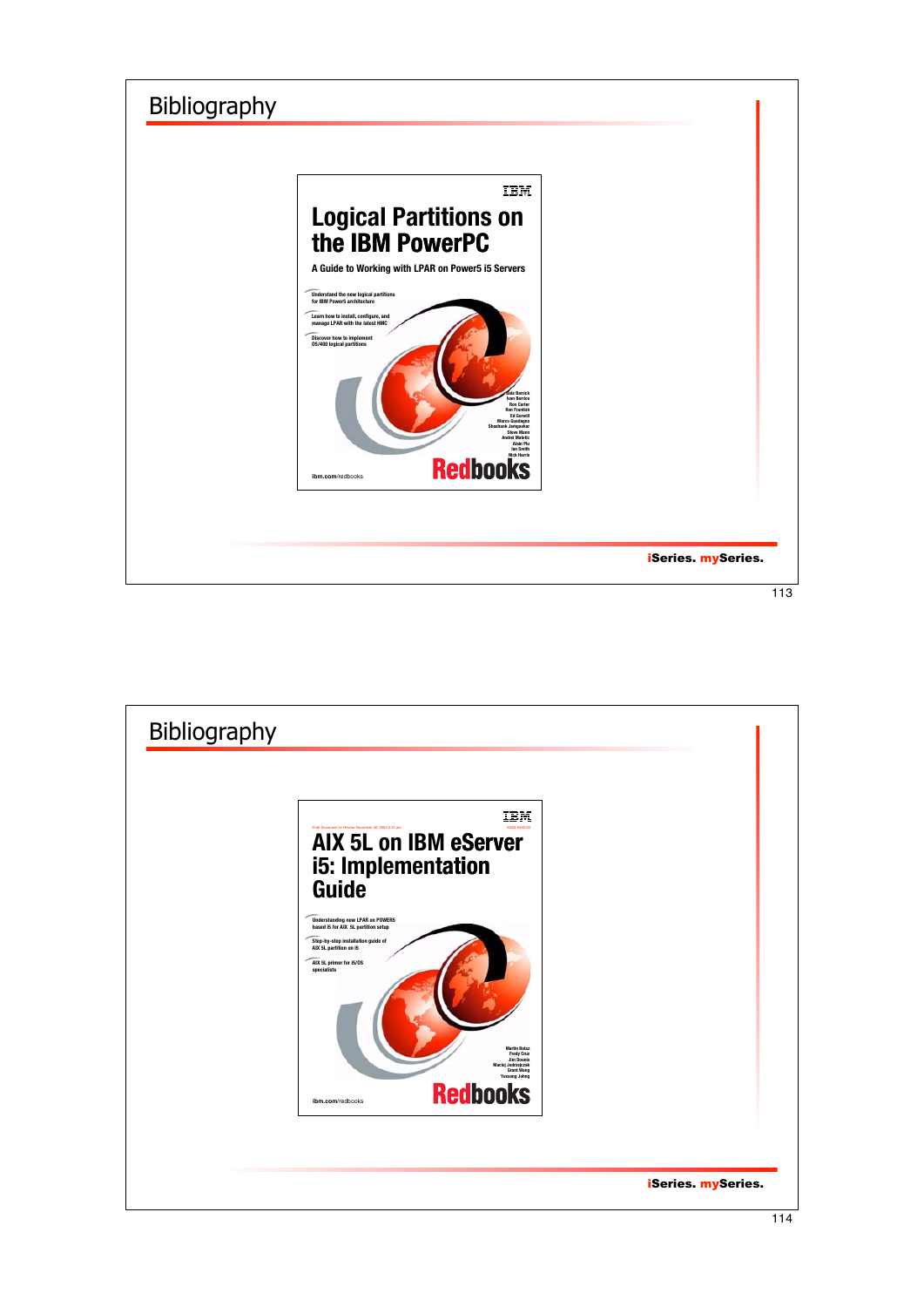![](_page_57_Picture_0.jpeg)

![](_page_57_Picture_1.jpeg)